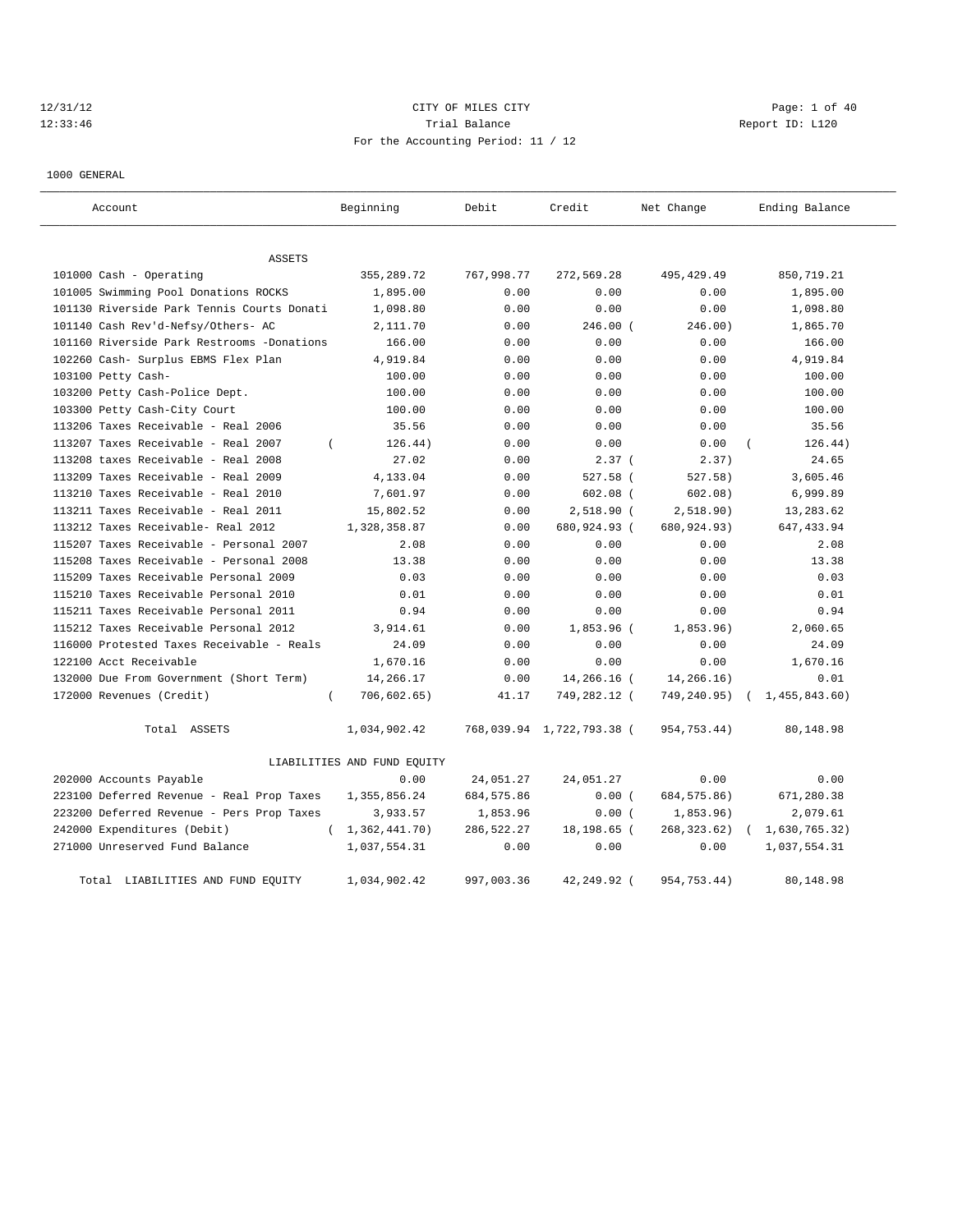# 12/31/12 CITY OF MILES CITY Page: 2 of 40 12:33:46 Trial Balance Report ID: L120 For the Accounting Period: 11 / 12

#### 2220 LIBRARY

| Account                           | Beginning                   | Debit     | Credit      | Net Change    | Ending Balance |
|-----------------------------------|-----------------------------|-----------|-------------|---------------|----------------|
|                                   |                             |           |             |               |                |
| ASSETS                            |                             |           |             |               |                |
| 101000 Cash - Operating           | 25, 151. 37)                | 23,480.36 | 24,988.99 ( | $1,508.63$ (  | 26,660.00)     |
| 103000 Petty Cash                 | 75.00                       | 0.00      | 0.00        | 0.00          | 75.00          |
| 172000 Revenues (Credit)          | 94,398.19)                  | 0.00      | 23,480.36 ( | $23,480.36$ ( | 117,878.55)    |
| Total ASSETS                      | 119,474.56)                 | 23,480.36 | 48,469.35 ( | 24,988.99) (  | 144,463.55)    |
|                                   | LIABILITIES AND FUND EQUITY |           |             |               |                |
| 202000 Accounts Payable           | 0.00                        | 1,991.87  | 1,991.87    | 0.00          | 0.00           |
| 242000 Expenditures (Debit)       | 168,017.98)                 | 24,988.99 | 0.00(       | 24,988.99) (  | 193,006.97)    |
| 271000 Unreserved Fund Balance    | 48,543.42                   | 0.00      | 0.00        | 0.00          | 48,543.42      |
| Total LIABILITIES AND FUND EQUITY | 119,474.56)                 | 26,980.86 | 1,991.87 (  | 24,988.99) (  | 144, 463.55)   |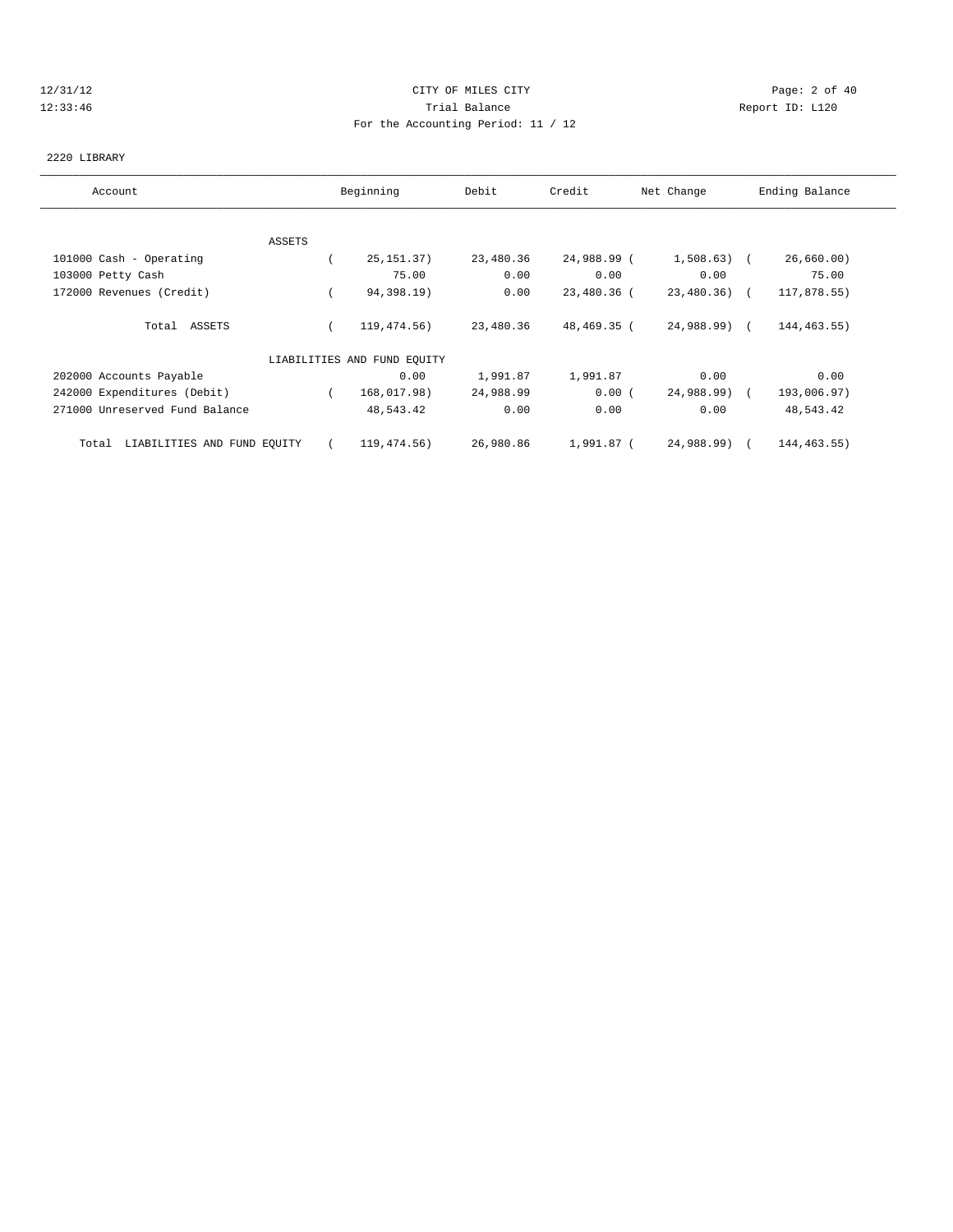#### 12/31/12 CITY OF MILES CITY Page: 3 of 40 12:33:46 Trial Balance Report ID: L120 For the Accounting Period: 11 / 12

#### 2260 EMERGENCY DISASTER

| Account                                   | Beginning                   | Debit | Credit             | Net Change  | Ending Balance |
|-------------------------------------------|-----------------------------|-------|--------------------|-------------|----------------|
|                                           |                             |       |                    |             |                |
| <b>ASSETS</b>                             |                             |       |                    |             |                |
| 101000 Cash - Operating                   | 83,659.99)                  | 43.66 | 0.00               | 43.66 (     | 83,616.33)     |
| 113211 Taxes Receivable - Real 2011       | 150.59                      | 0.00  | $24.00$ (          | 24.00)      | 126.59         |
| 115212 Taxes Receivable Personal 2012     | 37.28                       | 0.00  | 17.67 <sub>0</sub> | 17.67)      | 19.61          |
| 132000 Due From Government (Short Term)   | 71,634.00                   | 0.00  | 0.00               | 0.00        | 71,634.00      |
| 172000 Revenues (Credit)                  | 147.62)                     | 0.00  | $43.66$ (          | $43.66$ ) ( | 191.28)        |
| Total ASSETS                              | 11,985.74)                  | 43.66 | 85.33(             | $41.67$ ) ( | 12,027.41)     |
|                                           | LIABILITIES AND FUND EQUITY |       |                    |             |                |
| 202000 Accounts Payable                   | 11,250.00                   | 0.00  | 0.00               | 0.00        | 11,250.00      |
| 223100 Deferred Revenue - Real Prop Taxes | 150.59                      | 24.00 | 0.00(              | 24.00)      | 126.59         |
| 223200 Deferred Revenue - Pers Prop Taxes | 37.28                       | 17.67 | 0.00(              | 17.67)      | 19.61          |
| 223800 Deferred Revenue-Other             | 49, 272. 25                 | 0.00  | 0.00               | 0.00        | 49, 272. 25    |
| 242000 Expenditures (Debit)               | 69, 145.48)                 | 0.00  | 0.00               | 0.00        | 69, 145.48)    |
| 271000 Unreserved Fund Balance            | 3,550.38)                   | 0.00  | 0.00               | 0.00        | 3,550.38)      |
| LIABILITIES AND FUND EQUITY<br>Total      | 11,985.74)                  | 41.67 | 0.00(              | $41.67$ ) ( | 12,027.41)     |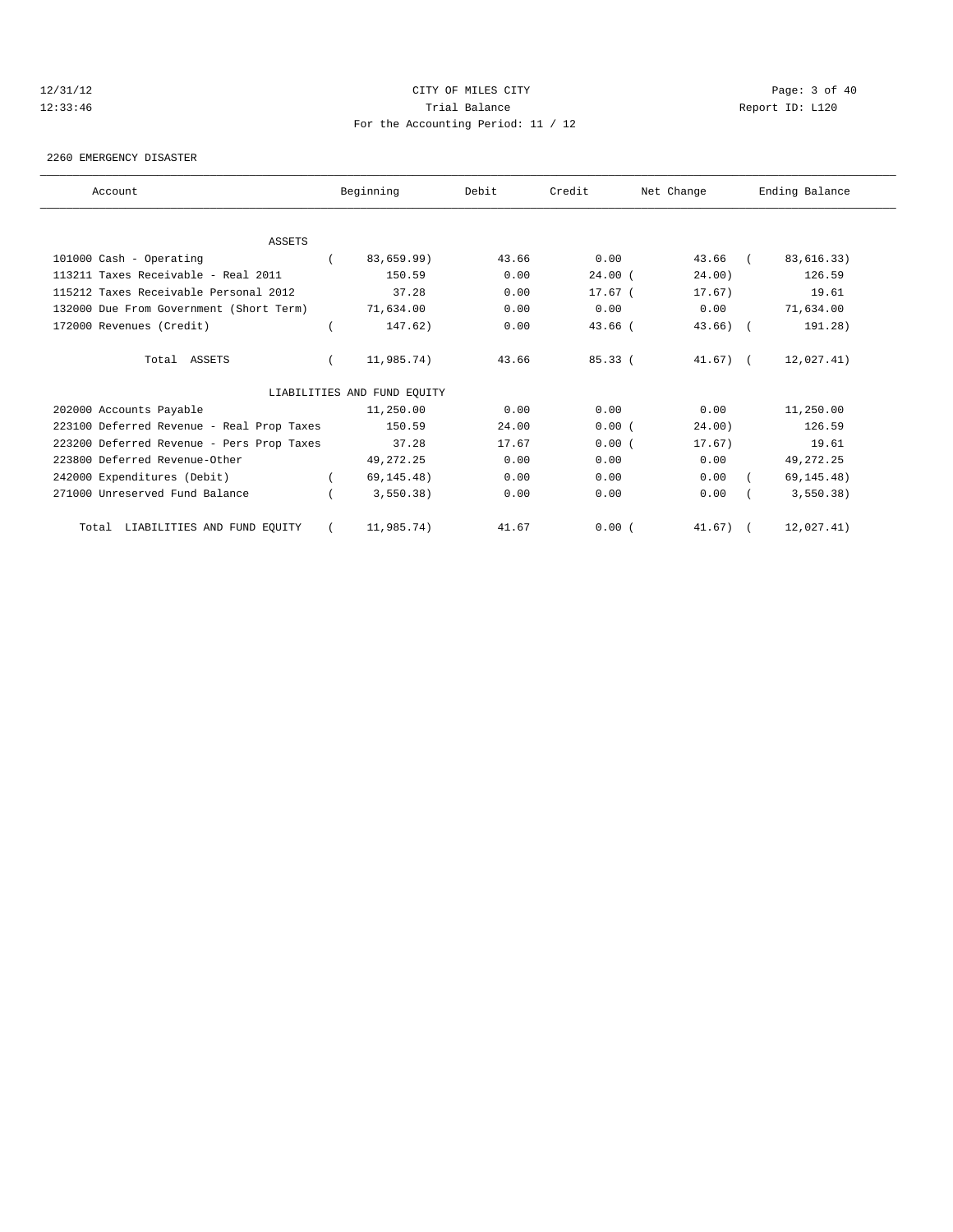# 12/31/12 CITY OF MILES CITY Page: 4 of 40 12:33:46 Trial Balance Report ID: L120 For the Accounting Period: 11 / 12

#### 2270 Health

| Account                              | Beginning                   | Debit    | Credit       | Net Change    | Ending Balance           |  |
|--------------------------------------|-----------------------------|----------|--------------|---------------|--------------------------|--|
|                                      |                             |          |              |               |                          |  |
| <b>ASSETS</b>                        |                             |          |              |               |                          |  |
| 101000 Cash - Operating              | 2,127.09                    | 0.00     | $2,669.51$ ( | 2,669.51)     | 4,796.60)                |  |
| 172000 Revenues (Credit)             | 4,715.55)                   | 0.00     | 0.00         | 0.00          | 4, 715.55)               |  |
| Total ASSETS                         | 6,842.64)                   | 0.00     | $2,669.51$ ( | $2,669.51)$ ( | 9,512.15)                |  |
|                                      | LIABILITIES AND FUND EQUITY |          |              |               |                          |  |
| 202000 Accounts Payable              | 0.00                        | 2,666.66 | 2,666.66     | 0.00          | 0.00                     |  |
| 242000 Expenditures (Debit)          | 10,702.69)                  | 2,669.51 | 0.00(        | 2,669.51)     | 13,372.20)<br>$\sqrt{2}$ |  |
| 271000 Unreserved Fund Balance       | 3,860.05                    | 0.00     | 0.00         | 0.00          | 3,860.05                 |  |
| LIABILITIES AND FUND EQUITY<br>Total | 6,842.64)                   | 5,336.17 | 2,666.66 (   | 2,669.51)     | 9,512.15)                |  |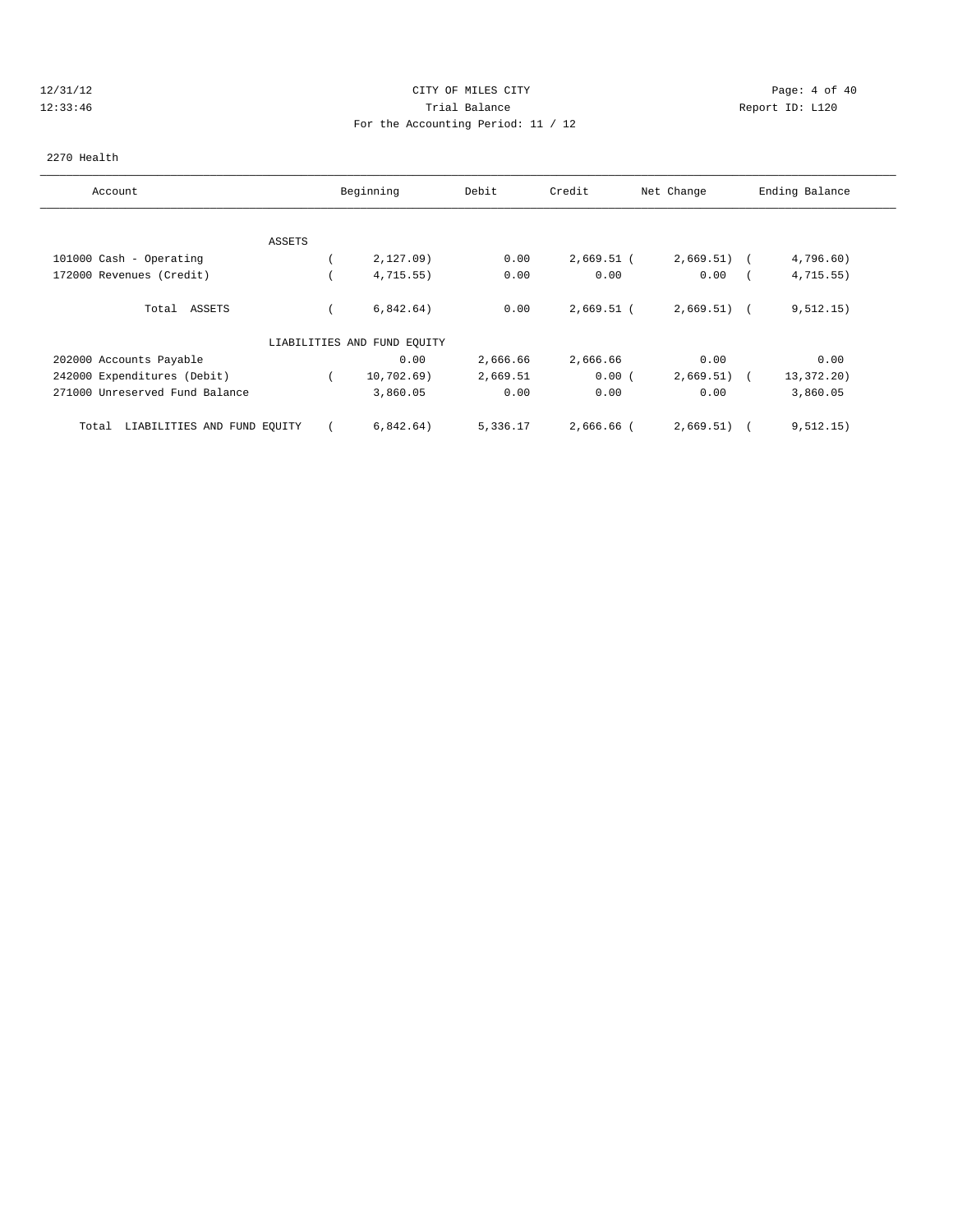# 12/31/12 CITY OF MILES CITY Page: 5 of 40 12:33:46 Trial Balance Report ID: L120 For the Accounting Period: 11 / 12

2372 Permissive Medical Levy

| Account                                   | Beginning                   | Debit     | Credit       | Net Change   | Ending Balance |
|-------------------------------------------|-----------------------------|-----------|--------------|--------------|----------------|
|                                           |                             |           |              |              |                |
| <b>ASSETS</b>                             |                             |           |              |              |                |
| 101000 Cash - Operating                   | 3,541.81                    | 67,928.13 | 0.00         | 67,928.13    | 71,469.94      |
| 113209 Taxes Receivable - Real 2009       | 151.50                      | 0.00      | 19.34 (      | 19.34)       | 132.16         |
| 113210 Taxes Receivable - Real 2010       | 187.56                      | 0.00      | $15.17-$     | 15.17)       | 172.39         |
| 113211 Taxes Receivable - Real 2011       | 527.04                      | 0.00      | $84.00$ (    | 84.00)       | 443.04         |
| 113212 Taxes Receivable- Real 2012        | 132, 145. 79                | 0.00      | 67,738.74 (  | 67.738.74)   | 64,407.05      |
| 115211 Taxes Receivable Personal 2011     | 0.77)                       | 0.00      | 0.00         | 0.00         | 0.77)          |
| 115212 Taxes Receivable Personal 2012     | 130.56                      | 0.00      | $61.83$ (    | 61.83)       | 68.73          |
| 172000 Revenues (Credit)                  | 3,541.81)                   | 0.00      | 67,928.13 (  | 67,928.13) ( | 71,469.94)     |
| Total ASSETS                              | 133,141.68                  | 67,928.13 | 135,847.21 ( | 67,919.08)   | 65,222.60      |
|                                           | LIABILITIES AND FUND EQUITY |           |              |              |                |
| 223100 Deferred Revenue - Real Prop Taxes | 133,011.86                  | 67,857.25 | 0.00(        | 67,857.25)   | 65,154.61      |
| 223200 Deferred Revenue - Pers Prop Taxes | 127.19                      | 61.83     | 0.00(        | 61.83)       | 65.36          |
| 271000 Unreserved Fund Balance            | 2.63                        | 0.00      | 0.00         | 0.00         | 2.63           |
| Total LIABILITIES AND FUND EQUITY         | 133, 141.68                 | 67,919.08 | 0.00(        | 67,919.08)   | 65,222.60      |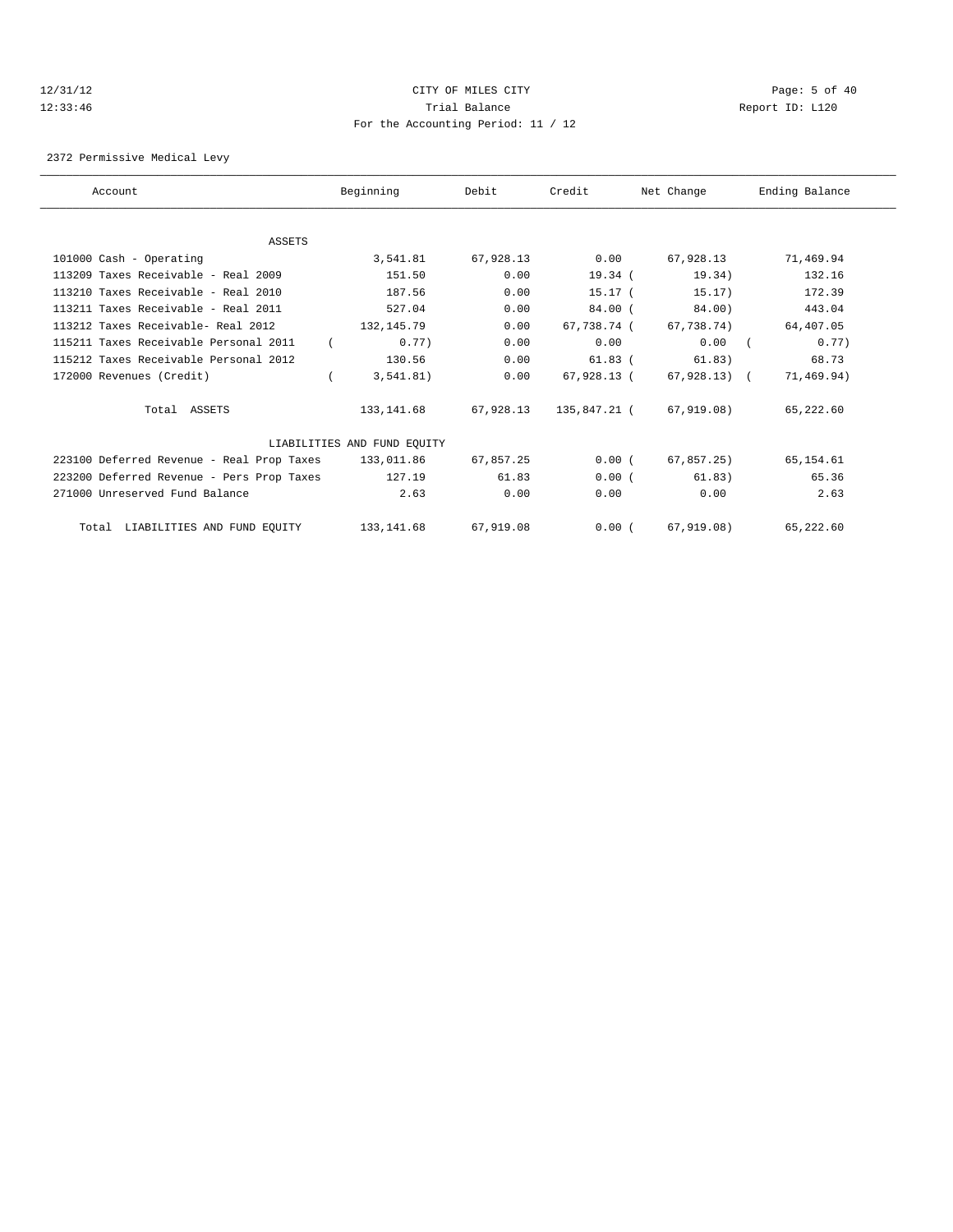# 12/31/12 CITY OF MILES CITY Page: 6 of 40 12:33:46 Trial Balance Report ID: L120 For the Accounting Period: 11 / 12

#### 2394 BUILDING CODE ENFORCEMENT

| Account                              |        | Beginning                   | Debit      | Credit       | Net Change  | Ending Balance           |
|--------------------------------------|--------|-----------------------------|------------|--------------|-------------|--------------------------|
|                                      |        |                             |            |              |             |                          |
|                                      | ASSETS |                             |            |              |             |                          |
| 101000 Cash - Operating              |        | 89,021.11                   | 764.00     | 2,113.14 (   | 1,349.14)   | 87,671.97                |
| 172000 Revenues (Credit)             |        | 43,696.02)                  | 0.00       | 764.00 (     | $764.00$ (  | 44,460.02)               |
| Total ASSETS                         |        | 45, 325.09                  | 764.00     | $2.877.14$ ( | 2, 113.14)  | 43, 211.95               |
|                                      |        | LIABILITIES AND FUND EQUITY |            |              |             |                          |
| 202000 Accounts Payable              |        | 0.00                        | 1,025.25   | 1,025.25     | 0.00        | 0.00                     |
| 242000 Expenditures (Debit)          |        | 35,612.59)                  | 2, 113. 14 | 0.00(        | 2, 113.14)  | 37,725.73)<br>$\sqrt{2}$ |
| 271000 Unreserved Fund Balance       |        | 80,937.68                   | 0.00       | 0.00         | 0.00        | 80,937.68                |
| LIABILITIES AND FUND EOUITY<br>Total |        | 45, 325.09                  | 3,138.39   | $1,025.25$ ( | 2, 113, 14) | 43, 211.95               |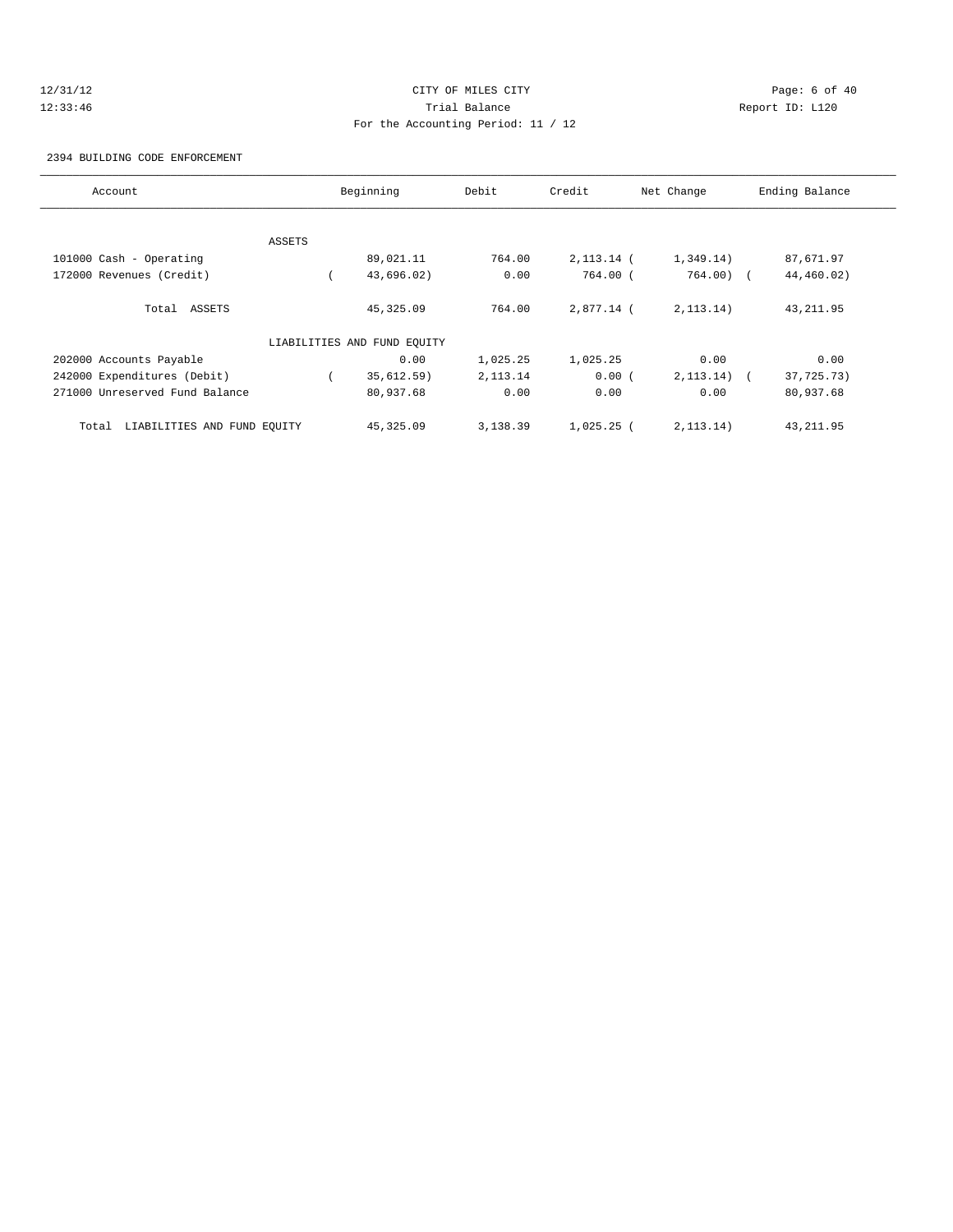# 12/31/12 CITY OF MILES CITY Page: 7 of 40 12:33:46 Trial Balance Report ID: L120 For the Accounting Period: 11 / 12

2400 LTG M D#165-(Gen City)

| Account                                    |               | Beginning                   | Debit      | Credit       | Net Change   | Ending Balance |  |
|--------------------------------------------|---------------|-----------------------------|------------|--------------|--------------|----------------|--|
|                                            |               |                             |            |              |              |                |  |
|                                            | <b>ASSETS</b> |                             |            |              |              |                |  |
| 101000 Cash - Operating                    |               | 5,902.52                    | 89,986.19  | 13,863.64    | 76,122.55    | 82,025.07      |  |
| 116000 Protested Taxes Receivable - Reals  |               | 0.00                        | 121.36     | 0.00         | 121.36       | 121.36         |  |
| 118080 Special Assessments Receivable 2008 |               | 55.30                       | 0.00       | 0.00         | 0.00         | 55.30          |  |
| 118090 Special Assessment Receivable 2009  |               | 704.24                      | 0.00       | 113.72 (     | 113.72)      | 590.52         |  |
| 118100 Special Assessments Receivable 2010 |               | 1,492.56                    | 0.00       | $192.82$ (   | 192.82)      | 1,299.74       |  |
| 118110 Special Assessments Receivable 2011 |               | 3,778.61                    | 0.00       | $700.00$ $($ | 700.00       | 3,078.61       |  |
| 118120 Special Assessments Receivable 2012 |               | 167,066.03                  | 0.00       | 88,851.98 (  | 88,851.98)   | 78, 214.05     |  |
| 172000 Revenues (Credit)                   |               | 9,805.94)                   | 0.00       | 89,986.19 (  | 89,986.19) ( | 99,792.13)     |  |
| Total ASSETS                               |               | 169, 193. 32                | 90,107.55  | 193,708.35 ( | 103,600.80)  | 65,592.52      |  |
|                                            |               | LIABILITIES AND FUND EOUITY |            |              |              |                |  |
| 202000 Accounts Payable                    |               | 0.00                        | 13,742.28  | 13,742.28    | 0.00         | 0.00           |  |
| 223000 Deferred Revenue/Uncollected Taxes  |               | 173,096.74                  | 89,858.52  | 0.00(        | 89,858.52)   | 83, 238. 22    |  |
| 242000 Expenditures (Debit)                |               | 54, 408.60)                 | 13,742.28  | 0.00(        | 13,742.28) ( | 68,150.88)     |  |
| 271000 Unreserved Fund Balance             |               | 50,505.18                   | 0.00       | 0.00         | 0.00         | 50,505.18      |  |
| Total LIABILITIES AND FUND EQUITY          |               | 169, 193. 32                | 117,343.08 | 13,742.28 (  | 103,600.80)  | 65,592.52      |  |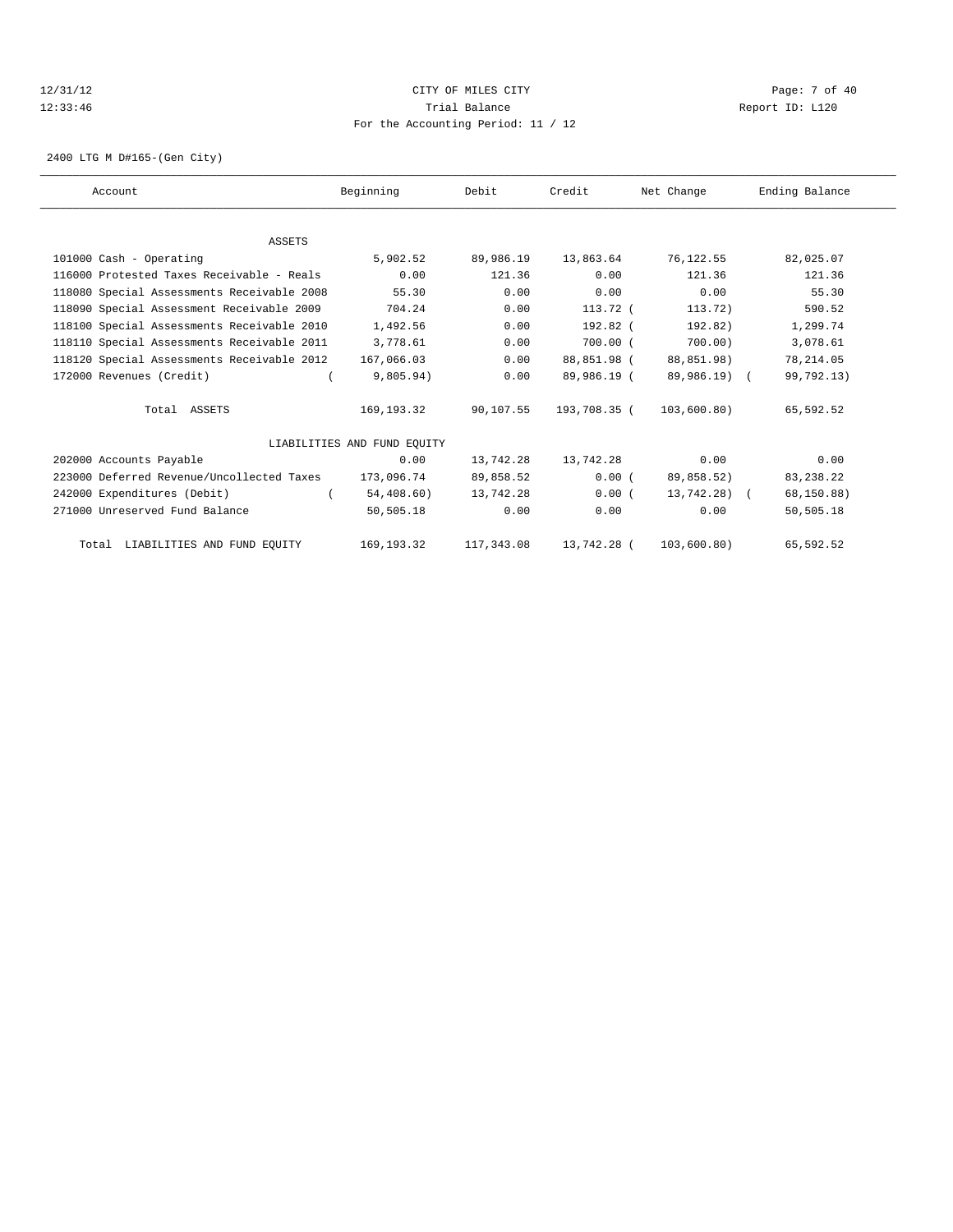# 12/31/12 CITY OF MILES CITY Page: 8 of 40 12:33:46 Trial Balance Report ID: L120 For the Accounting Period: 11 / 12

2420 LTG M D#167-(MilesAddn Etc)

| Account                                    | Beginning                   | Debit     | Credit      | Net Change   | Ending Balance |
|--------------------------------------------|-----------------------------|-----------|-------------|--------------|----------------|
|                                            |                             |           |             |              |                |
| ASSETS                                     |                             |           |             |              |                |
| 101000 Cash - Operating                    | 2,910.12                    | 13,978.01 | 2,433.24    | 11,544.77    | 14,454.89      |
| 118090 Special Assessment Receivable 2009  | 387.47                      | 0.00      | 0.00        | 0.00         | 387.47         |
| 118100 Special Assessments Receivable 2010 | 122.85                      | 0.00      | 0.00        | 0.00         | 122.85         |
| 118110 Special Assessments Receivable 2011 | 1,053.79                    | 0.00      | $180.50$ (  | 180.50)      | 873.29         |
| 118120 Special Assessments Receivable 2012 | 26,642.11                   | 0.00      | 13,781.63 ( | 13,781.63)   | 12,860.48      |
| 172000 Revenues (Credit)                   | 1,012.17)                   | 0.00      | 13,978.01 ( | 13,978.01) ( | 14,990.18)     |
| Total ASSETS                               | 30,104.17                   | 13,978.01 | 30,373.38 ( | 16,395.37)   | 13,708.80      |
|                                            | LIABILITIES AND FUND EQUITY |           |             |              |                |
| 202000 Accounts Payable                    | 0.00                        | 2,433.24  | 2,433.24    | 0.00         | 0.00           |
| 223000 Deferred Revenue/Uncollected Taxes  | 28,206.22                   | 13,962.13 | 0.00(       | 13,962.13)   | 14,244.09      |
| 242000 Expenditures (Debit)                | 10, 463.79)                 | 2,433.24  | 0.00(       | $2,433.24$ ( | 12,897.03)     |
| 271000 Unreserved Fund Balance             | 12,361.74                   | 0.00      | 0.00        | 0.00         | 12,361.74      |
| LIABILITIES AND FUND EQUITY<br>Total       | 30,104.17                   | 18,828.61 | 2,433.24 (  | 16,395.37)   | 13,708.80      |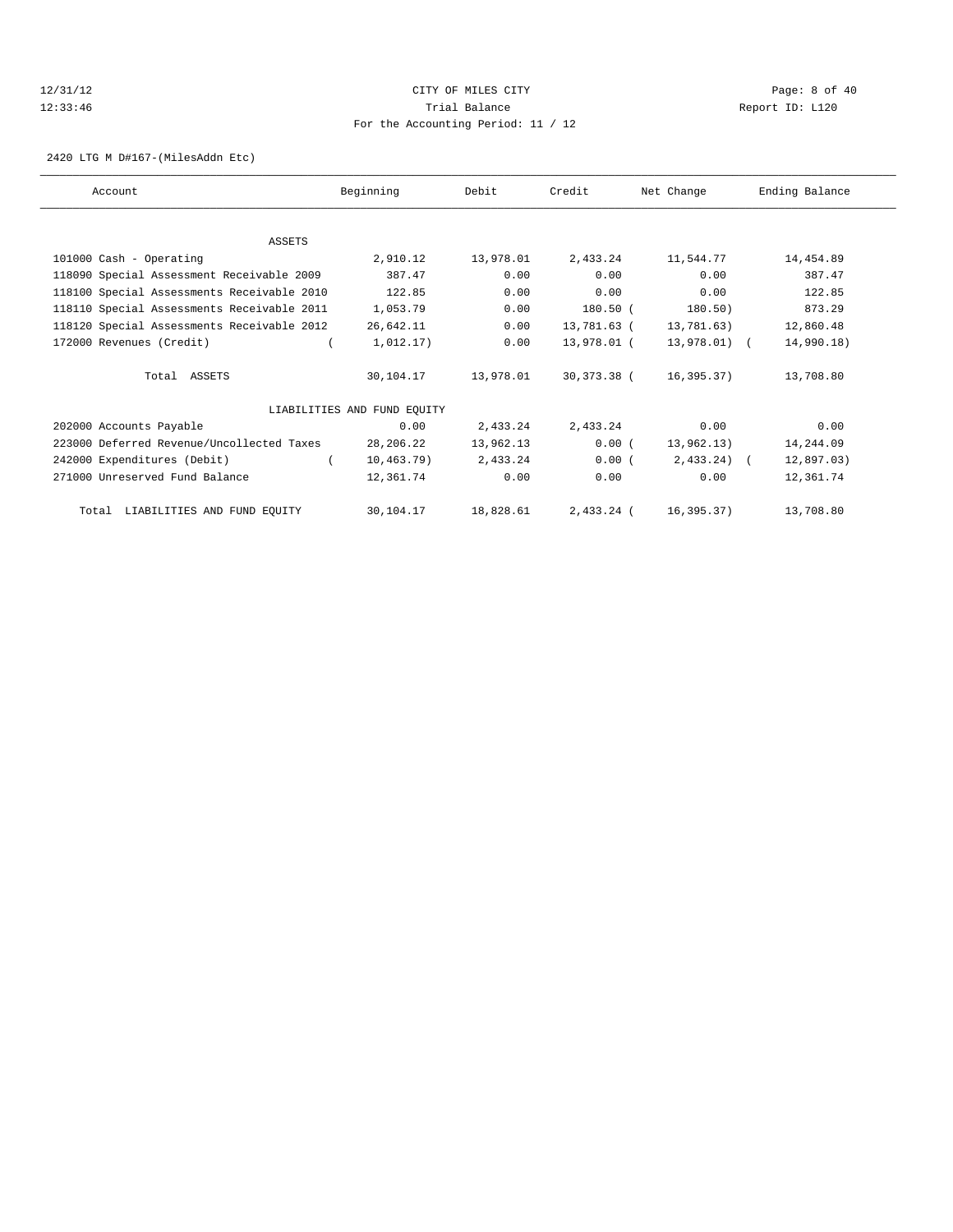# 12/31/12 CITY OF MILES CITY Page: 9 of 40 12:33:46 Trial Balance Report ID: L120 For the Accounting Period: 11 / 12

2430 LTG M D#171-(Balsam Est)

| Account                                    | Beginning                   | Debit    | Credit     | Net Change    | Ending Balance |
|--------------------------------------------|-----------------------------|----------|------------|---------------|----------------|
| <b>ASSETS</b>                              |                             |          |            |               |                |
| 101000 Cash - Operating                    | 278.90                      | 1,314.74 | 125.30     | 1,189.44      | 1,468.34       |
|                                            |                             |          |            |               |                |
| 118120 Special Assessments Receivable 2012 | 2,497.44                    | 0.00     | 1,314.67 ( | 1,314.67)     | 1,182.77       |
| 172000 Revenues (Credit)                   | 54.17)                      | 0.00     | 1,314.74 ( | $1,314.74)$ ( | 1,368.91)      |
| Total ASSETS                               | 2,722.17                    | 1,314.74 | 2,754.71 ( | 1,439.97)     | 1,282.20       |
|                                            | LIABILITIES AND FUND EQUITY |          |            |               |                |
| 202000 Accounts Payable                    | 0.00                        | 125.30   | 125.30     | 0.00          | 0.00           |
| 223000 Deferred Revenue/Uncollected Taxes  | 2,497.44                    | 1,314.67 | 0.00(      | 1,314.67)     | 1,182.77       |
| 242000 Expenditures (Debit)                | 1,480.03)                   | 125.30   | 0.00(      | $125.30$ (    | 1,605.33)      |
| 271000 Unreserved Fund Balance             | 1,704.76                    | 0.00     | 0.00       | 0.00          | 1,704.76       |
| LIABILITIES AND FUND EQUITY<br>Total       | 2,722.17                    | 1,565.27 | $125.30$ ( | 1,439.97)     | 1,282.20       |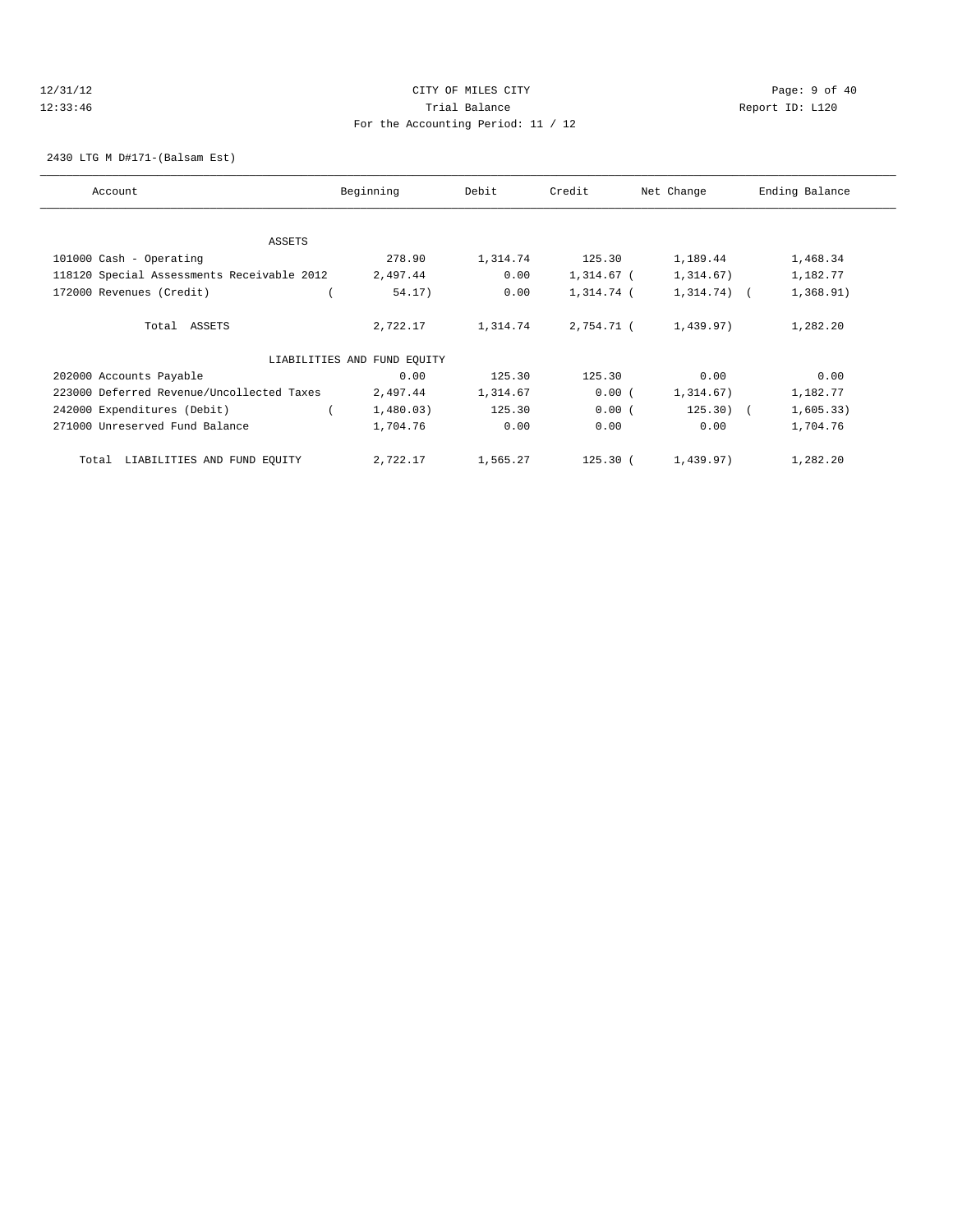# 12/31/12 Page: 10 of 40 12:33:46 Trial Balance Report ID: L120 For the Accounting Period: 11 / 12

2440 LTG M D#172-(Main Str)

| Account                                    | Beginning                   | Debit    | Credit       | Net Change     | Ending Balance |
|--------------------------------------------|-----------------------------|----------|--------------|----------------|----------------|
|                                            |                             |          |              |                |                |
| <b>ASSETS</b>                              |                             |          |              |                |                |
| 101000 Cash - Operating                    | 15,070.88                   | 5,267.17 | 1,156.69     | 4,110.48       | 19,181.36      |
| 118090 Special Assessment Receivable 2009  | 112.20                      | 0.00     | 0.00         | 0.00           | 112.20         |
| 118100 Special Assessments Receivable 2010 | 255.20                      | 0.00     | 0.00         | 0.00           | 255.20         |
| 118110 Special Assessments Receivable 2011 | 503.49                      | 0.00     | 0.00         | 0.00           | 503.49         |
| 118120 Special Assessments Receivable 2012 | 8,973.25                    | 0.00     | $5,263.50$ ( | 5, 263.50      | 3,709.75       |
| 172000 Revenues (Credit)                   | 297.26)                     | 0.00     | 5,267.17 (   | $5,267,17$ ) ( | 5, 564.43)     |
| Total ASSETS                               | 24,617.76                   | 5,267.17 | 11,687.36 (  | 6,420.19)      | 18,197.57      |
|                                            | LIABILITIES AND FUND EQUITY |          |              |                |                |
| 202000 Accounts Payable                    | 0.00                        | 1,156.69 | 1,156.69     | 0.00           | 0.00           |
| 223000 Deferred Revenue/Uncollected Taxes  | 9,844.14                    | 5,263.50 | 0.00(        | 5, 263.50)     | 4,580.64       |
| 242000 Expenditures (Debit)                | 5, 194.56)                  | 1,156.69 | 0.00(        | $1,156.69$ (   | 6, 351.25)     |
| 271000 Unreserved Fund Balance             | 19,968.18                   | 0.00     | 0.00         | 0.00           | 19,968.18      |
| Total LIABILITIES AND FUND EQUITY          | 24,617.76                   | 7,576.88 | 1,156.69 (   | 6.420.19       | 18, 197. 57    |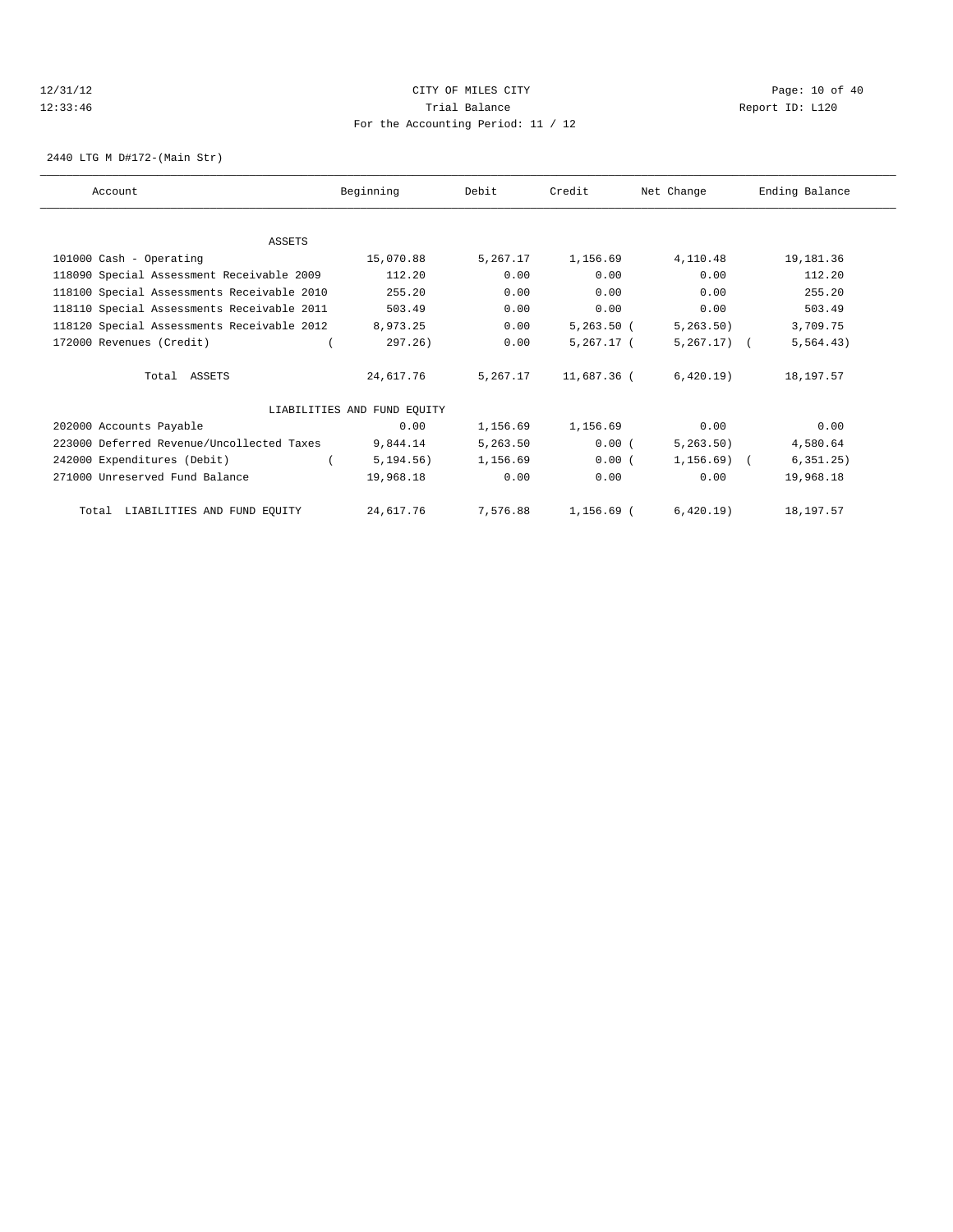# 12/31/12 Page: 11 of 40 12:33:46 Trial Balance Report ID: L120 For the Accounting Period: 11 / 12

2450 LTG M D#195-(SG-Trico)

| Account                                     | Beginning                   | Debit    | Credit       | Net Change   | Ending Balance |
|---------------------------------------------|-----------------------------|----------|--------------|--------------|----------------|
|                                             |                             |          |              |              |                |
| ASSETS                                      |                             |          |              |              |                |
| 101000 Cash - Operating                     | 804.40                      | 2,195.81 | 401.84       | 1,793.97     | 2,598.37       |
| 118090 Special Assessment Receivable 2009 ( | 0.02)                       | 0.00     | 0.00         | 0.00         | 0.02)          |
| 118110 Special Assessments Receivable 2011  | 96.24                       | 0.00     | 0.00         | 0.00         | 96.24          |
| 118120 Special Assessments Receivable 2012  | 4,586.41                    | 0.00     | $2,195.61$ ( | 2, 195.61)   | 2,390.80       |
| 172000 Revenues (Credit)                    | 189.66)                     | 0.00     | $2,195.81$ ( | $2,195.81$ ( | 2,385.47       |
| Total ASSETS                                | 5,297.37                    | 2,195.81 | 4,793.26 (   | 2,597.45)    | 2,699.92       |
|                                             | LIABILITIES AND FUND EQUITY |          |              |              |                |
| 202000 Accounts Payable                     | 0.00                        | 401.84   | 401.84       | 0.00         | 0.00           |
| 223000 Deferred Revenue/Uncollected Taxes   | 4,682.63                    | 2,195.61 | 0.00(        | 2, 195.61)   | 2,487.02       |
| 242000 Expenditures (Debit)                 | 2,607.36)                   | 401.84   | 0.00(        | $401.84$ ) ( | 3,009.20)      |
| 271000 Unreserved Fund Balance              | 3,222.10                    | 0.00     | 0.00         | 0.00         | 3,222.10       |
| Total LIABILITIES AND FUND EQUITY           | 5,297.37                    | 2,999.29 | 401.84 (     | 2,597.45)    | 2,699.92       |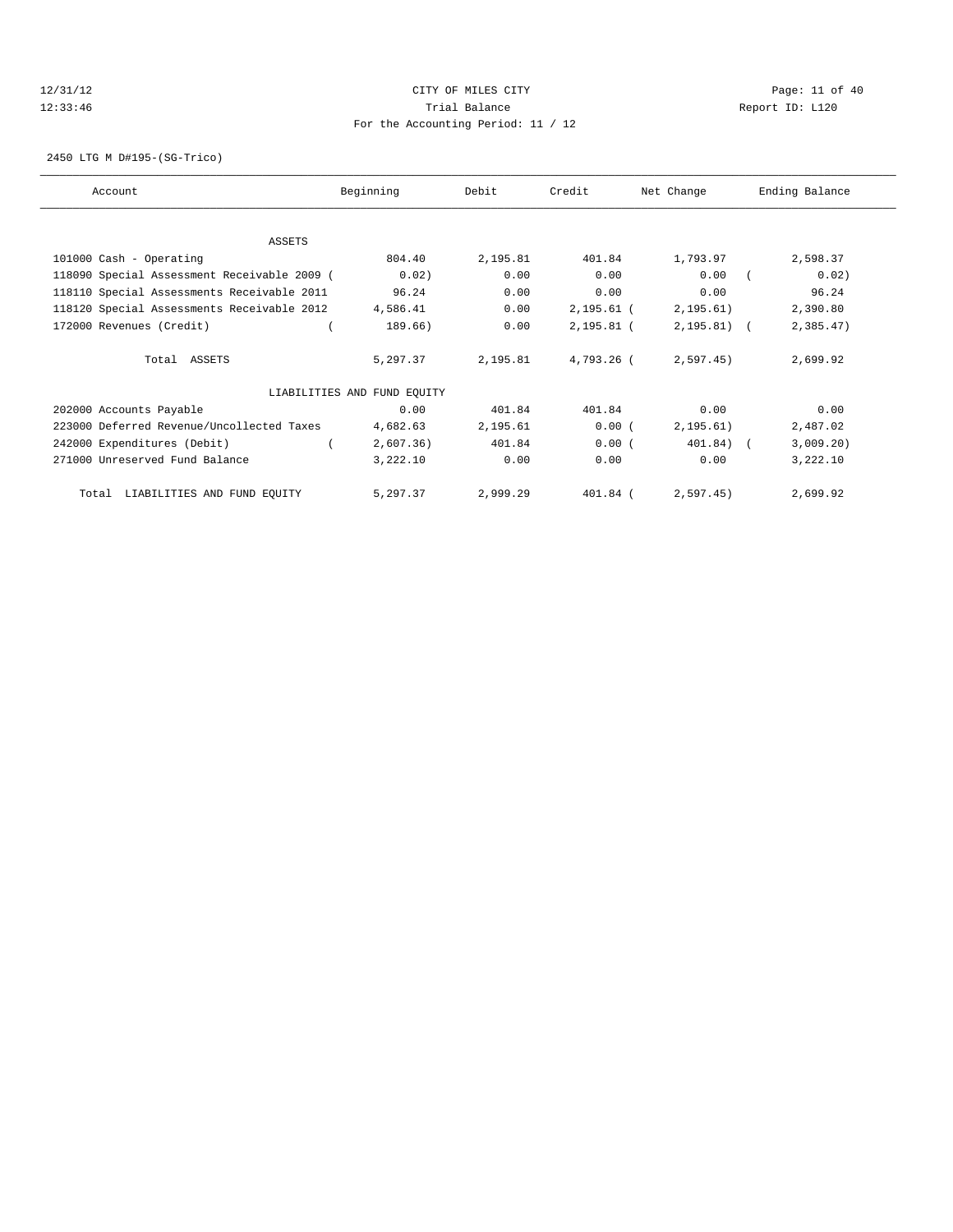# 12/31/12 Page: 12 of 40 12:33:46 Trial Balance Report ID: L120 For the Accounting Period: 11 / 12

2470 LTG M D#202-(SG-MDU&NV)

| Account                                    | Beginning                   | Debit    | Credit     | Net Change   | Ending Balance |
|--------------------------------------------|-----------------------------|----------|------------|--------------|----------------|
|                                            |                             |          |            |              |                |
| ASSETS                                     |                             |          |            |              |                |
| 101000 Cash - Operating                    | 7.92)                       | 4,077.89 | 571.98     | 3,505.91     | 3,497.99       |
| 118100 Special Assessments Receivable 2010 | 17.33                       | 0.00     | $17.33$ (  | 17.33)       | 0.00           |
| 118110 Special Assessments Receivable 2011 | 161.47                      | 0.00     | $72.58$ (  | 72.58)       | 88.89          |
| 118120 Special Assessments Receivable 2012 | 7,359.03                    | 0.00     | 3,978.70 ( | 3,978.70)    | 3,380.33       |
| 172000 Revenues (Credit)                   | 329.15)                     | 0.00     | 4,077.89 ( | $4,077.89$ ( | 4,407.04)      |
| Total ASSETS                               | 7,200.76                    | 4,077.89 | 8,718.48 ( | 4,640.59)    | 2,560.17       |
|                                            | LIABILITIES AND FUND EQUITY |          |            |              |                |
| 202000 Accounts Payable                    | 0.00                        | 571.98   | 571.98     | 0.00         | 0.00           |
| 223000 Deferred Revenue/Uncollected Taxes  | 7,537.83                    | 4,068.61 | 0.00(      | 4,068.61)    | 3,469.22       |
| 242000 Expenditures (Debit)                | 3, 247.15)                  | 571.98   | 0.00(      | 571.98) (    | 3,819.13)      |
| 271000 Unreserved Fund Balance             | 2,910.08                    | 0.00     | 0.00       | 0.00         | 2,910.08       |
| Total LIABILITIES AND FUND EQUITY          | 7,200.76                    | 5,212.57 | 571.98 (   | 4,640.59)    | 2,560.17       |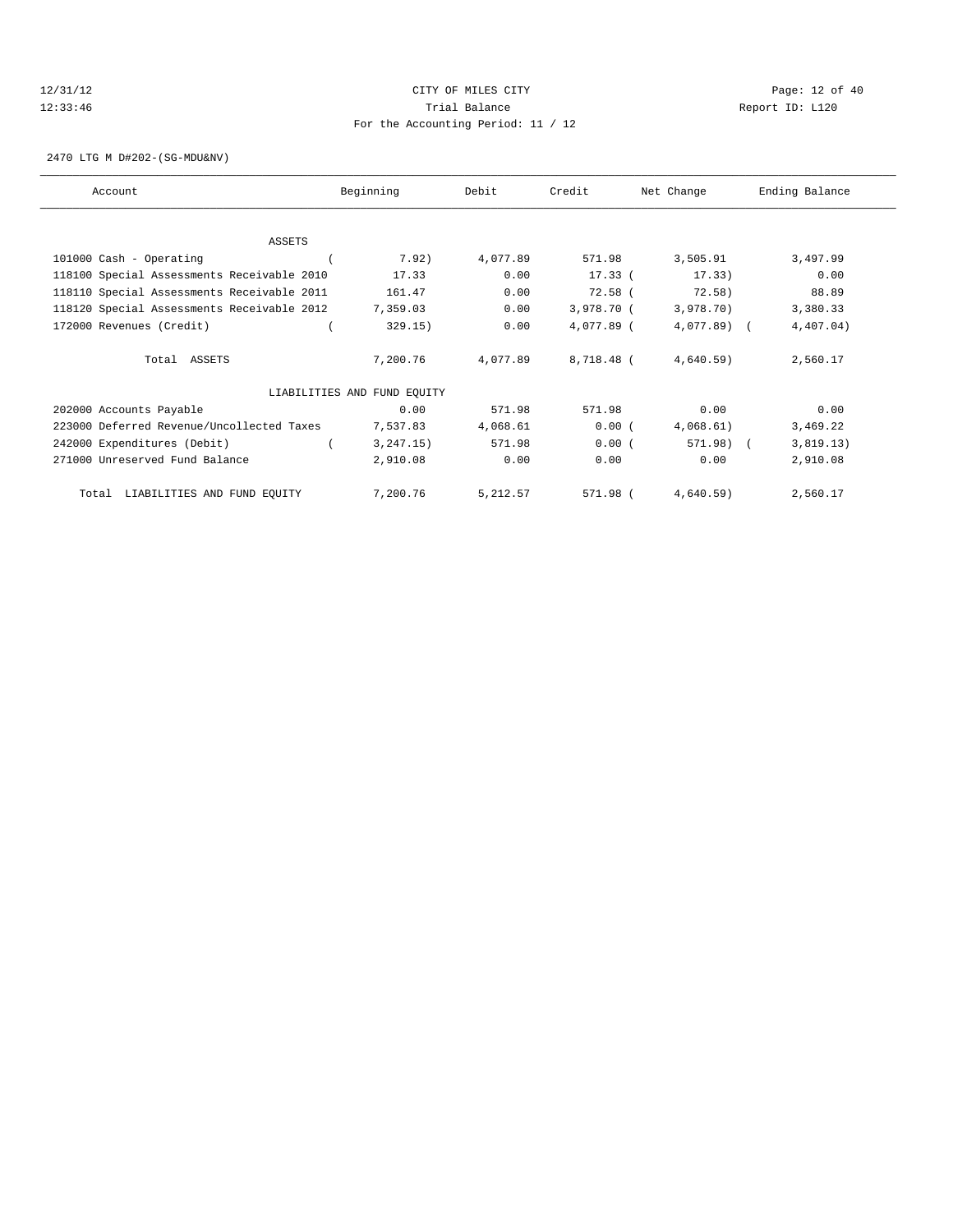# 12/31/12 Page: 13 of 40 12:33:46 Trial Balance Report ID: L120 For the Accounting Period: 11 / 12

#### 2480 LTG M M#173-(Milestown Estates)

| Account                                    | Beginning                   | Debit    | Credit       | Net Change    | Ending Balance |
|--------------------------------------------|-----------------------------|----------|--------------|---------------|----------------|
|                                            |                             |          |              |               |                |
| <b>ASSETS</b>                              |                             |          |              |               |                |
| 101000 Cash - Operating                    | 195.26                      | 1,059.01 | 58.67        | 1,000.34      | 1,195.60       |
| 118120 Special Assessments Receivable 2012 | 1,479.84                    | 0.00     | 1,058.96 (   | 1,058.96)     | 420.88         |
| 172000 Revenues (Credit)                   | 99.84)                      | 0.00     | $1,059.01$ ( | $1,059.01)$ ( | 1, 158.85)     |
| Total ASSETS                               | 1,575.26                    | 1,059.01 | 2,176.64 (   | 1, 117, 63)   | 457.63         |
|                                            | LIABILITIES AND FUND EQUITY |          |              |               |                |
| 202000 Accounts Payable                    | 0.00                        | 58.67    | 58.67        | 0.00          | 0.00           |
| 223000 Deferred Revenue/Uncollected Taxes  | 1,479.84                    | 1,058.96 | 0.00(        | 1,058.96)     | 420.88         |
| 242000 Expenditures (Debit)                | 474.16)                     | 58.67    | 0.00(        | $58.67$ (     | 532.83)        |
| 271000 Unreserved Fund Balance             | 569.58                      | 0.00     | 0.00         | 0.00          | 569.58         |
| LIABILITIES AND FUND EQUITY<br>Total       | 1,575.26                    | 1,176.30 | 58.67 (      | 1,117.63)     | 457.63         |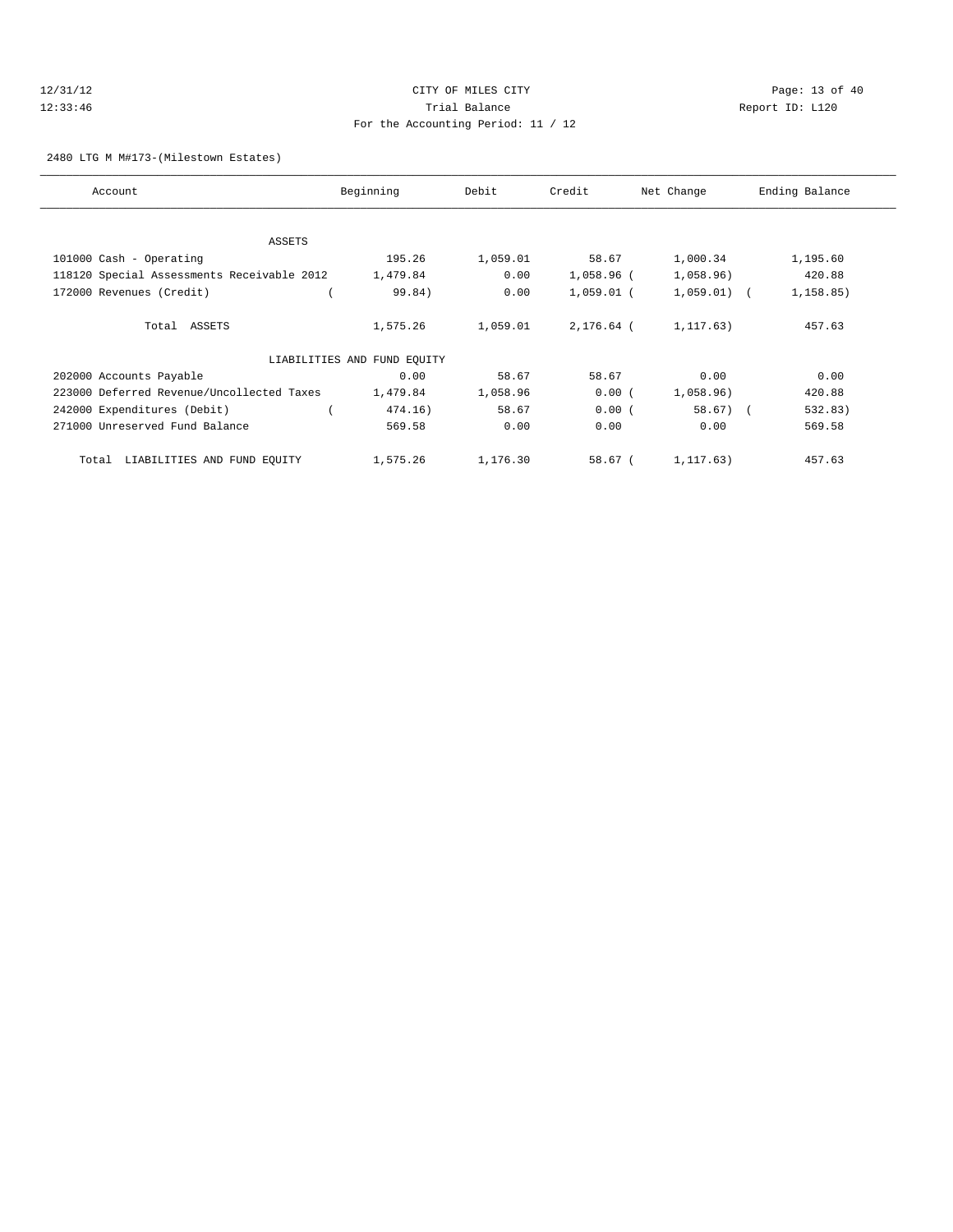#### 12/31/12 **CITY OF MILES CITY CITY CITY Page: 14 of 40** 12:33:46 Trial Balance Report ID: L120 For the Accounting Period: 11 / 12

2510 STR MAINT DIST #204

| Account                                    | Beginning                   | Debit       | Credit                    | Net Change        | Ending Balance |
|--------------------------------------------|-----------------------------|-------------|---------------------------|-------------------|----------------|
|                                            |                             |             |                           |                   |                |
| ASSETS                                     |                             |             |                           |                   |                |
| 101000 Cash - Operating                    | 673, 318, 22                | 496,603.00  | 36, 293, 29               | 460,309.71        | 1, 133, 627.93 |
| 118080 Special Assessments Receivable 2008 | 60.60                       | 0.00        | 0.00                      | 0.00              | 60.60          |
| 118090 Special Assessment Receivable 2009  | 1,684.19                    | 0.00        | 280.79 (                  | 280.79)           | 1,403.40       |
| 118100 Special Assessments Receivable 2010 | 3,820.66                    | 0.00        | 637.09 (                  | 637.09)           | 3,183.57       |
| 118110 Special Assessments Receivable 2011 | 16,184.96                   | 0.00        | $2,956.24$ (              | 2.956.24)         | 13,228.72      |
| 118120 Special Assessments Receivable 2012 | 921,841.14                  | 0.00        | 492,094.14 (              | 492,094.14)       | 429,747.00     |
| 172000 Revenues (Credit)                   | 39, 217.81)                 | 0.00        | 496,603.00 (              | 496,603.00) (     | 535,820.81)    |
| Total ASSETS                               | 1,577,691.96                |             | 496,603.00 1,028,864.55 ( | 532,261.55)       | 1,045,430.41   |
|                                            | LIABILITIES AND FUND EOUITY |             |                           |                   |                |
| 202000 Accounts Payable                    | 0.00                        | 15,530.33   | 15,530.33                 | 0.00              | 0.00           |
| 223000 Deferred Revenue/Uncollected Taxes  | 943,591.56                  | 495,968.26  | 0.00(                     | 495,968.26)       | 447,623.30     |
| 242000 Expenditures (Debit)                | 150,108.89)                 | 36, 293, 29 | 0.00(                     | $36, 293, 29$ $($ | 186,402.18)    |
| 271000 Unreserved Fund Balance             | 784,209.29                  | 0.00        | 0.00                      | 0.00              | 784,209.29     |
| Total LIABILITIES AND FUND EQUITY          | 1,577,691.96                | 547,791.88  | 15,530.33 (               | 532,261.55)       | 1,045,430.41   |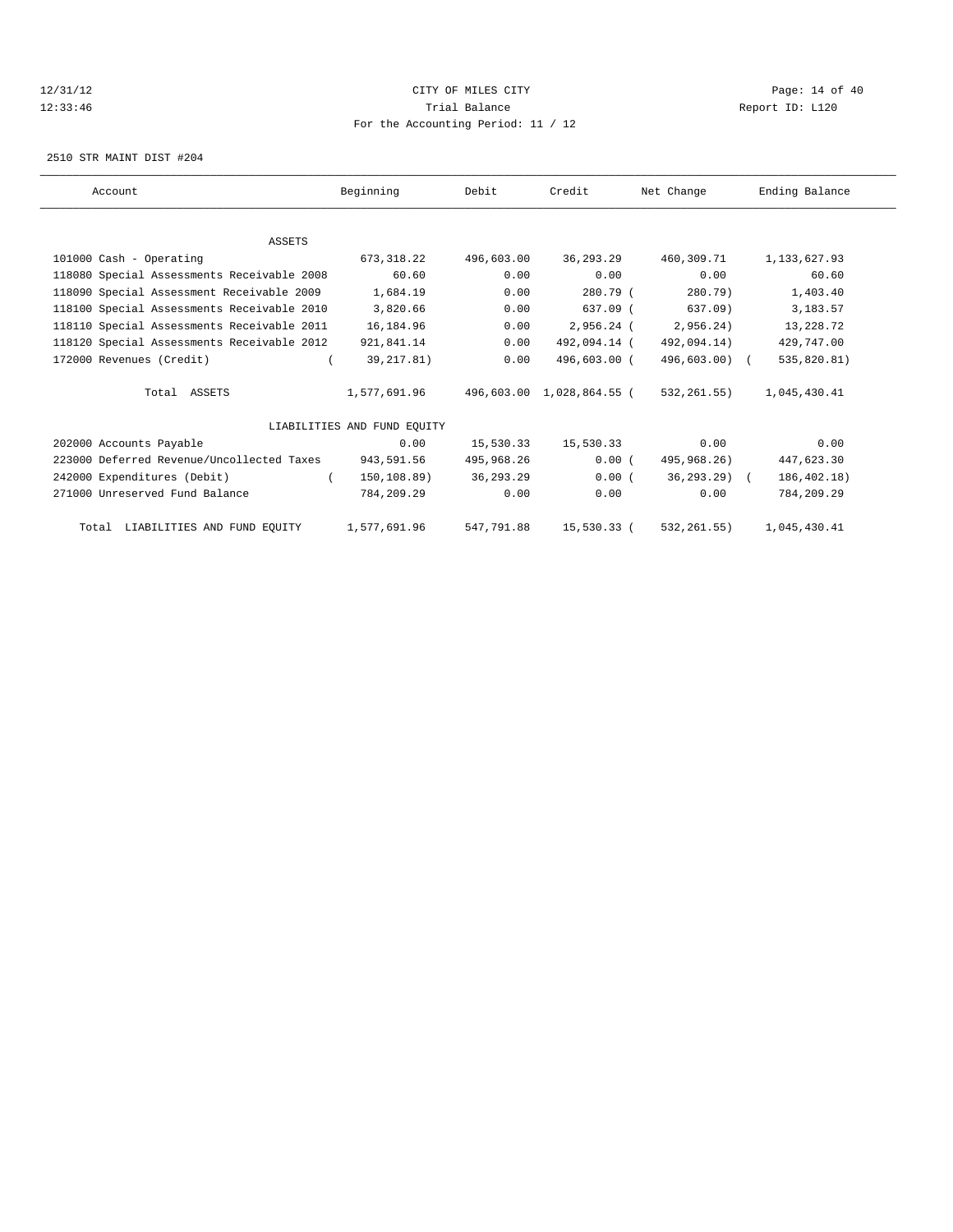# 12/31/12 Page: 15 of 40 12:33:46 Trial Balance Report ID: L120 For the Accounting Period: 11 / 12

2520 STR MAINT DIST #205

| Account |                                            | Beginning                   | Debit      | Credit       | Net Change    | Ending Balance |  |
|---------|--------------------------------------------|-----------------------------|------------|--------------|---------------|----------------|--|
|         |                                            |                             |            |              |               |                |  |
|         | ASSETS                                     |                             |            |              |               |                |  |
|         | 101000 Cash - Operating                    | 85,902.64                   | 158,687.68 | 9,362.53     | 149,325.15    | 235, 227.79    |  |
|         | 116000 Protested Taxes Receivable - Reals  | 0.00                        | 287.84     | 0.00         | 287.84        | 287.84         |  |
|         | 118080 Special Assessments Receivable 2008 | 151.97                      | 0.00       | 0.00         | 0.00          | 151.97         |  |
|         | 118090 Special Assessment Receivable 2009  | 840.50                      | 0.00       | $51.17$ (    | 51.17)        | 789.33         |  |
|         | 118100 Special Assessments Receivable 2010 | 1,865.80                    | 0.00       | $107.45$ (   | 107.45)       | 1,758.35       |  |
|         | 118110 Special Assessments Receivable 2011 | 7,587.86                    | 0.00       | $1,201.59$ ( | 1, 201.59)    | 6,386.27       |  |
|         | 118120 Special Assessments Receivable 2012 | 302,784.63                  | 0.00       | 157,164.87 ( | 157,164.87)   | 145,619.76     |  |
|         | 172000 Revenues (Credit)                   | 18,240.18)                  | 0.00       | 158,687.68 ( | 158,687.68) ( | 176,927.86)    |  |
|         | Total ASSETS                               | 380,893.22                  | 158,975.52 | 326,575.29 ( | 167,599.77)   | 213, 293.45    |  |
|         |                                            | LIABILITIES AND FUND EOUITY |            |              |               |                |  |
|         | 202000 Accounts Payable                    | 0.00                        | 2,386.03   | 2,386.03     | 0.00          | 0.00           |  |
|         | 223000 Deferred Revenue/Uncollected Taxes  | 313,230.76                  | 158,525.08 | 0.00(        | 158,525.08)   | 154,705.68     |  |
|         | 242000 Expenditures (Debit)                | 45,918.74)                  | 9,074.69   | 0.00(        | $9,074.69$ (  | 54,993.43)     |  |
|         | 271000 Unreserved Fund Balance             | 113,581.20                  | 0.00       | 0.00         | 0.00          | 113,581.20     |  |
|         | Total LIABILITIES AND FUND EQUITY          | 380,893.22                  | 169,985.80 | $2,386.03$ ( | 167,599.77)   | 213, 293.45    |  |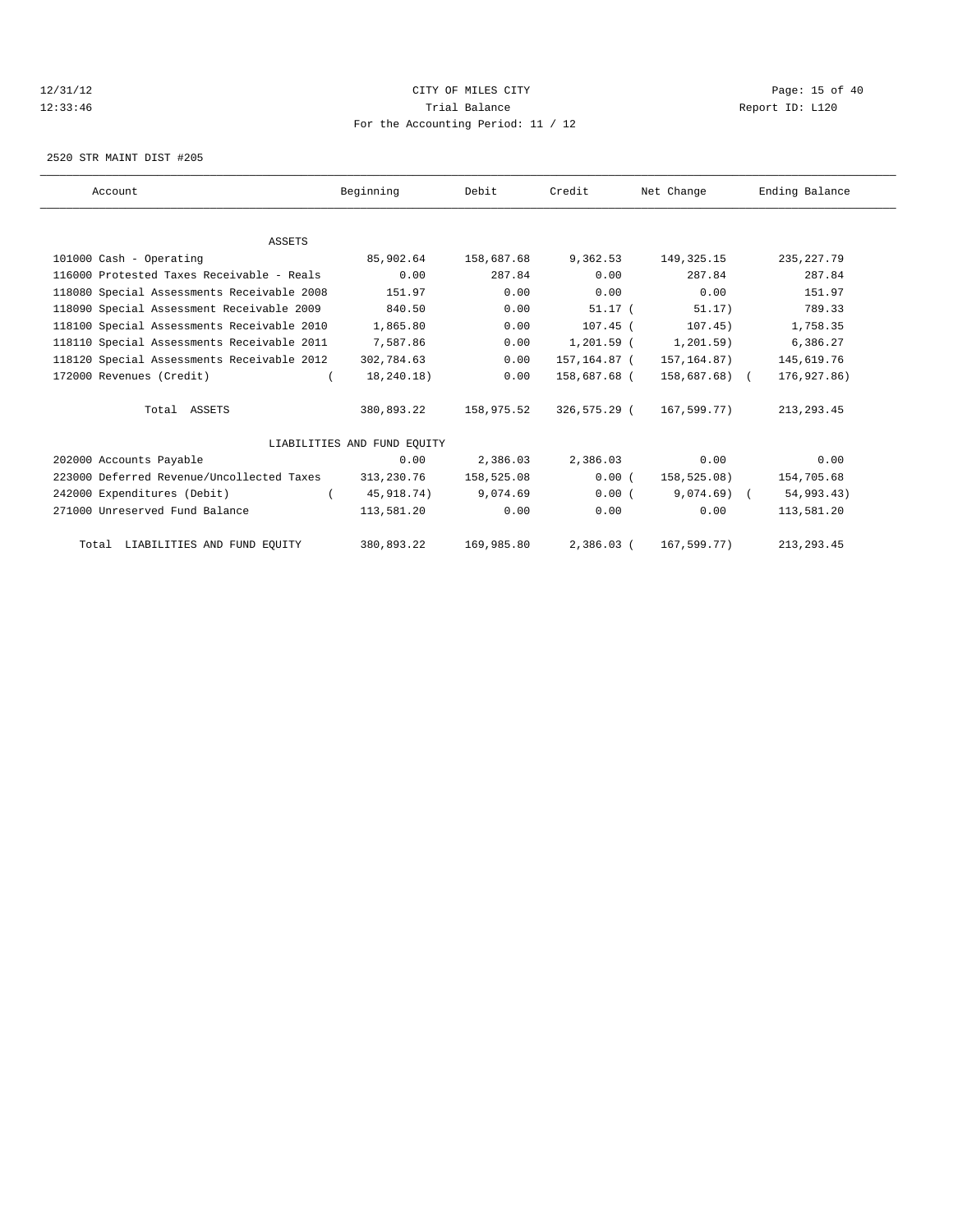# 12/31/12 Page: 16 of 40 12:33:46 Trial Balance Report ID: L120 For the Accounting Period: 11 / 12

#### 2540 STR MAINT DIST#207-(MILESTOWN ESTATES)

| Account                                    | Beginning                   | Debit    | Credit       | Net Change   | Ending Balance |
|--------------------------------------------|-----------------------------|----------|--------------|--------------|----------------|
|                                            |                             |          |              |              |                |
| ASSETS                                     |                             |          |              |              |                |
| 101000 Cash - Operating                    | 830.05                      | 2,943.56 | 281.82       | 2,661.74     | 3,491.79       |
| 118120 Special Assessments Receivable 2012 | 4, 113.37                   | 0.00     | $2,943.36$ ( | 2,943.36)    | 1,170.01       |
| 172000 Revenues (Credit)                   | 575.27)                     | 0.00     | 2,943.56 (   | $2,943.56$ ( | 3, 518.83)     |
| Total ASSETS                               | 4,368.15                    | 2,943.56 | 6,168.74 (   | 3,225.18)    | 1,142.97       |
|                                            |                             |          |              |              |                |
|                                            | LIABILITIES AND FUND EQUITY |          |              |              |                |
| 223000 Deferred Revenue/Uncollected Taxes  | 4, 113.37                   | 2,943.36 | 0.00(        | 2,943.36)    | 1,170.01       |
| 242000 Expenditures (Debit)                | 1,134.05)                   | 281.82   | 0.00(        | $281.82)$ (  | 1,415.87)      |
| 271000 Unreserved Fund Balance             | 1,388.83                    | 0.00     | 0.00         | 0.00         | 1,388.83       |
| Total LIABILITIES AND FUND EQUITY          | 4,368.15                    | 3,225.18 | 0.00(        | 3,225.18)    | 1,142.97       |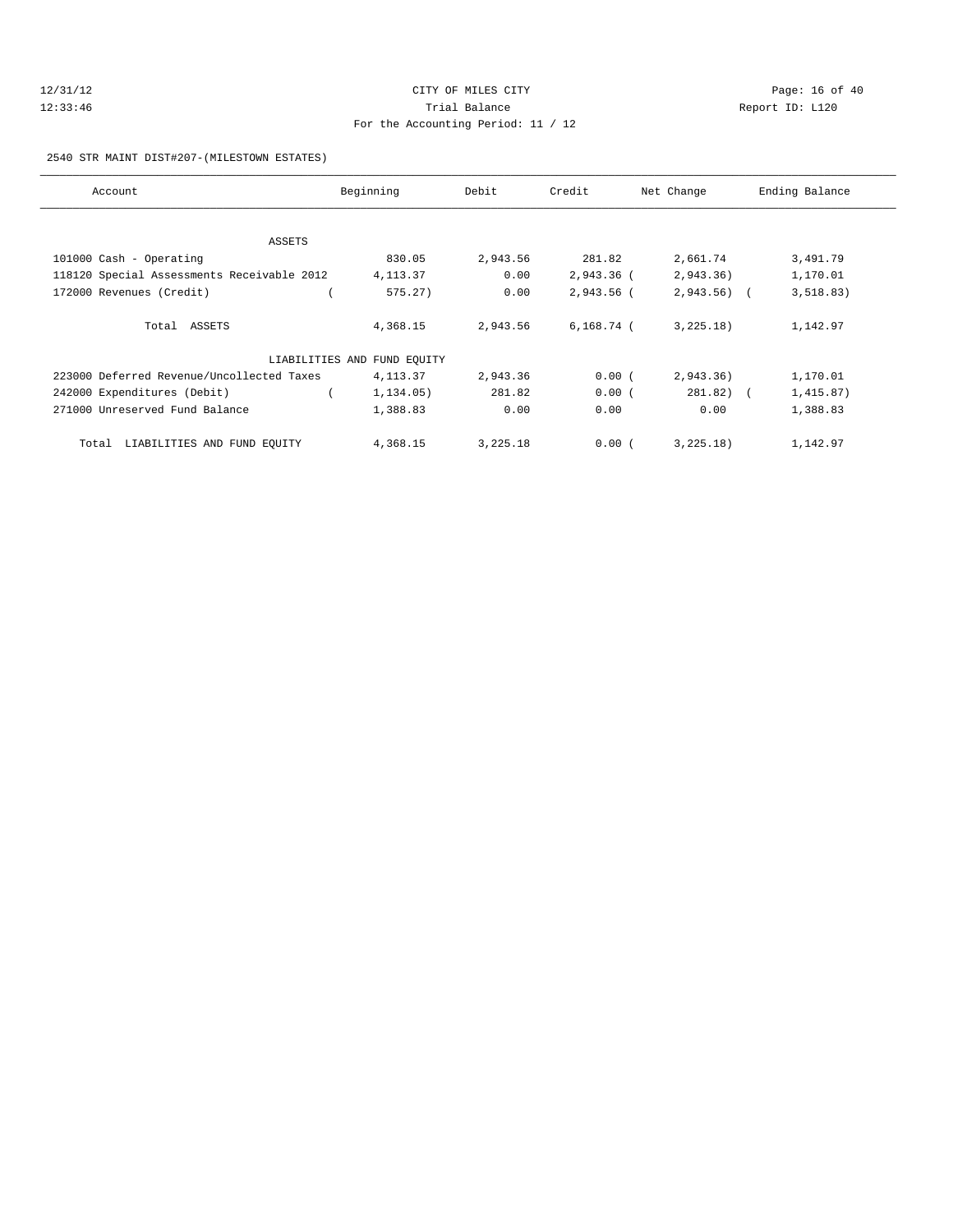# 12/31/12 Page: 17 of 40 12:33:46 Trial Balance Report ID: L120 For the Accounting Period: 11 / 12

#### 2701 Fire Grants

| Account                              |        | Beginning                   | Debit    | Credit       | Net Change  | Ending Balance |
|--------------------------------------|--------|-----------------------------|----------|--------------|-------------|----------------|
|                                      |        |                             |          |              |             |                |
|                                      | ASSETS |                             |          |              |             |                |
| 101000 Cash - Operating              |        | 11,754.09                   | 0.00     | 770.61 (     | 770.61)     | 10,983.48      |
| Total ASSETS                         |        | 11,754.09                   | 0.00     | 770.61 (     | 770.61)     | 10,983.48      |
|                                      |        | LIABILITIES AND FUND EQUITY |          |              |             |                |
| 202000 Accounts Payable              |        | 0.00                        | 770.61   | 770.61       | 0.00        | 0.00           |
| 242000 Expenditures (Debit)          |        | 1.574.98                    | 1,920.59 | 1,149.98 (   | $770.61)$ ( | $2,345.59$ )   |
| 271000 Unreserved Fund Balance       |        | 13,329.07                   | 0.00     | 0.00         | 0.00        | 13,329.07      |
| LIABILITIES AND FUND EQUITY<br>Total |        | 11,754.09                   | 2,691.20 | $1,920.59$ ( | 770.61)     | 10,983.48      |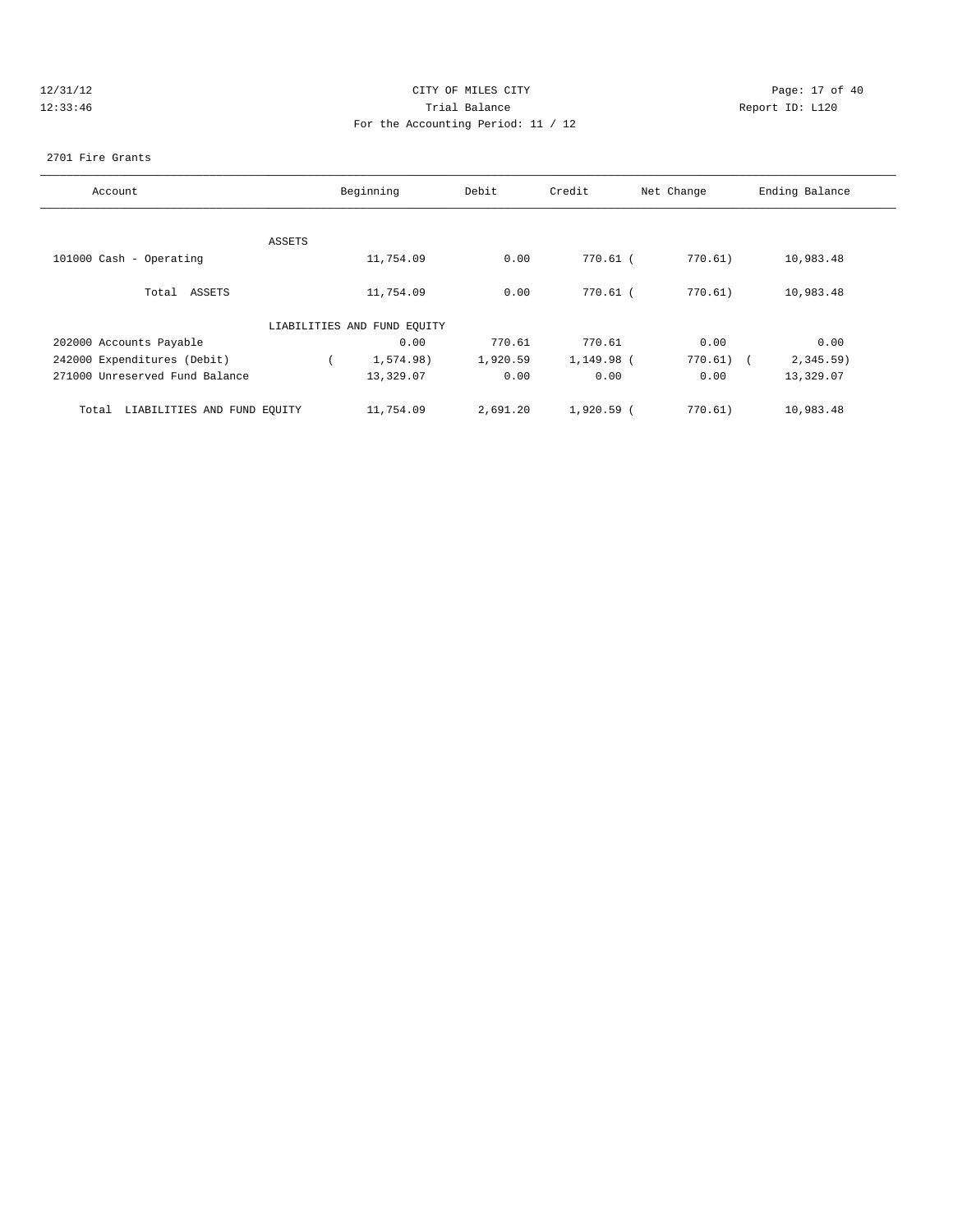# 12/31/12 Page: 18 of 40 12:33:46 Trial Balance Report ID: L120 For the Accounting Period: 11 / 12

#### 2820 GAS TAX

| Account                              | Beginning                   | Debit     | Credit      | Net Change      | Ending Balance      |
|--------------------------------------|-----------------------------|-----------|-------------|-----------------|---------------------|
|                                      |                             |           |             |                 |                     |
| ASSETS                               |                             |           |             |                 |                     |
| 101000 Cash - Operating              | 58,533.49                   | 15,105.45 | 472.08      | 14,633.37       | 73,166.86           |
| 172000 Revenues (Credit)             | 60, 421.81)                 | 0.00      | 15,105.45 ( | $15, 105, 45$ ( | 75,527.26)          |
| Total ASSETS                         | 1,888.32)                   | 15,105.45 | 15,577.53 ( | $472.08$ (      | 2,360.40)           |
|                                      | LIABILITIES AND FUND EQUITY |           |             |                 |                     |
| 242000 Expenditures (Debit)          | 1,888.32)                   | 472.08    | 0.00(       | 472.08)         | 2,360.40)<br>$\sim$ |
| LIABILITIES AND FUND EQUITY<br>Total | 1,888.32)                   | 472.08    | 0.00(       | 472.08)         | 2,360.40)           |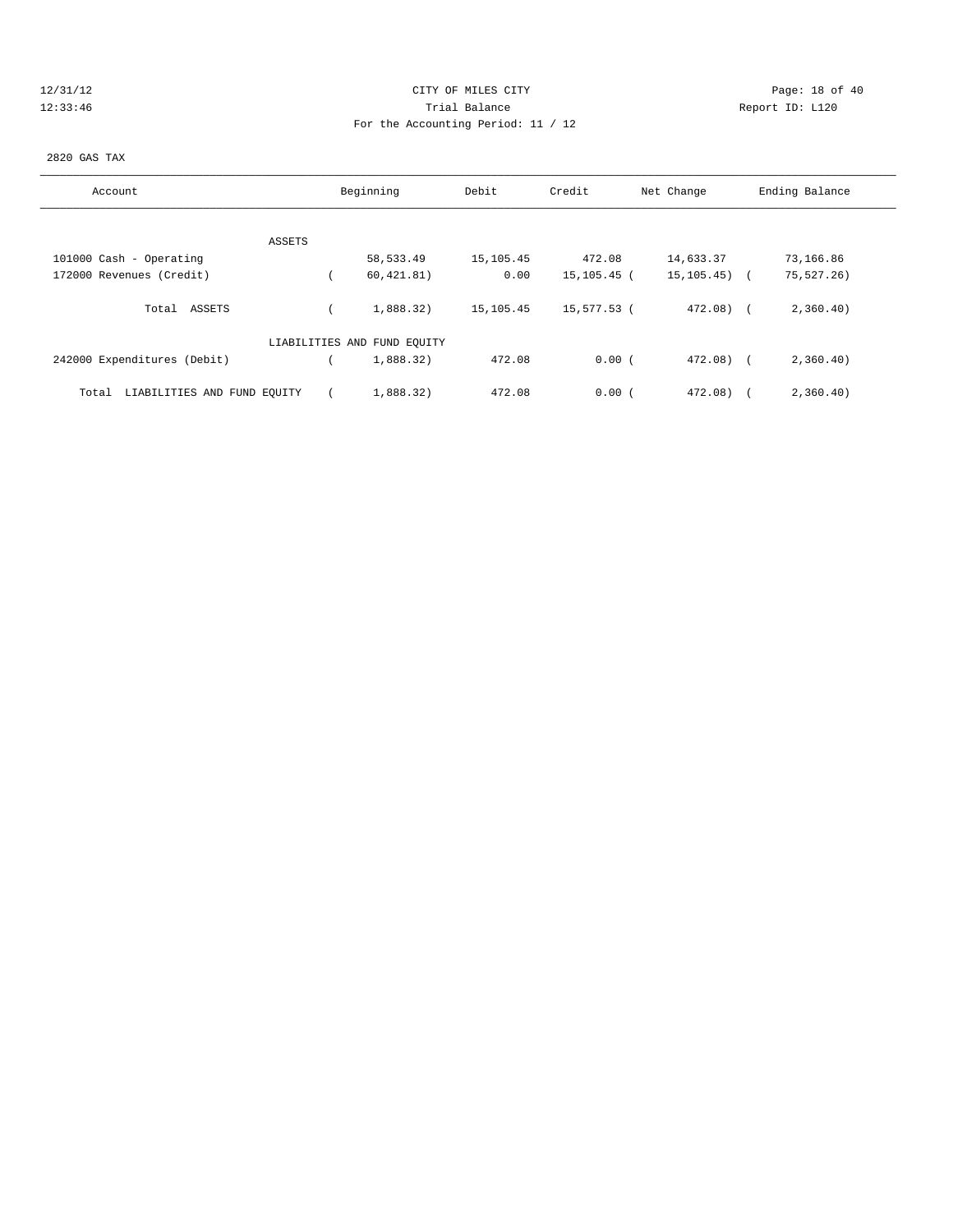# 12/31/12 Page: 19 of 40 12:33:46 Trial Balance Report ID: L120 For the Accounting Period: 11 / 12

#### 2850 911 EMERGENCY

| Account                              |               | Beginning                   | Debit    | Credit     | Net Change | Ending Balance |
|--------------------------------------|---------------|-----------------------------|----------|------------|------------|----------------|
|                                      |               |                             |          |            |            |                |
|                                      | <b>ASSETS</b> |                             |          |            |            |                |
| 101000 Cash - Operating              |               | 60,138.39                   | 14.66    | 2,840.78 ( | 2,826.12)  | 57, 312.27     |
| 172000 Revenues (Credit)             |               | 51,998.34)                  | 0.00     | 14.66 (    | $14.66)$ ( | 52,013.00      |
| Total ASSETS                         |               | 8,140.05                    | 14.66    | 2,855.44 ( | 2,840.78)  | 5,299.27       |
|                                      |               | LIABILITIES AND FUND EQUITY |          |            |            |                |
| 202000 Accounts Payable              |               | 0.00                        | 2,840.78 | 2,840.78   | 0.00       | 0.00           |
| 242000 Expenditures (Debit)          |               | 64,000.72)                  | 2,840.78 | 0.00(      | 2,840.78)  | 66,841.50)     |
| 271000 Unreserved Fund Balance       |               | 72,140.77                   | 0.00     | 0.00       | 0.00       | 72,140.77      |
| LIABILITIES AND FUND EQUITY<br>Total |               | 8,140.05                    | 5,681.56 | 2,840.78 ( | 2,840.78)  | 5,299.27       |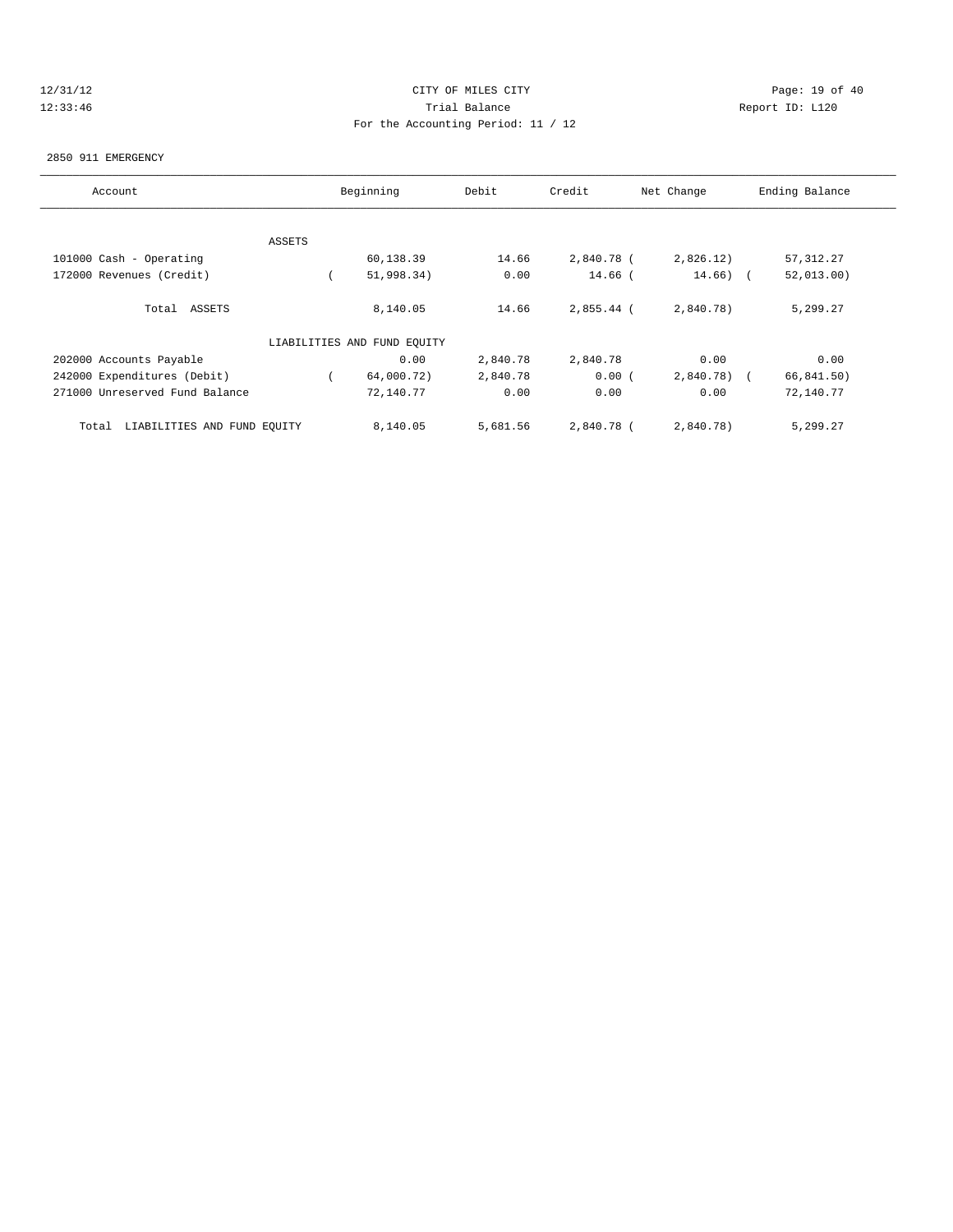# 12/31/12 Page: 20 of 40 12:33:46 Trial Balance Report ID: L120 For the Accounting Period: 11 / 12

#### 2880 LIBRARY GRANTS

| Account                                | Beginning                   | Debit  | Credit     | Net Change | Ending Balance |  |
|----------------------------------------|-----------------------------|--------|------------|------------|----------------|--|
|                                        |                             |        |            |            |                |  |
| ASSETS                                 |                             |        |            |            |                |  |
| 101000 Cash - Operating                | 201.00)                     | 405.00 | 204.00     | 201.00     | 0.00           |  |
| 101003 Cash - per capita               | 1,402.71                    | 0.00   | 0.00       | 0.00       | 1,402.71       |  |
| $101020$ Cash - Op/ILL                 | 2,684.58                    | 0.00   | $405.00$ ( | $405.00$ ) | 2,279.58       |  |
| 101030 Cash - Sagebrush Fed/Base Grant | 4,829.80                    | 0.00   | 0.00       | 0.00       | 4,829.80       |  |
| 101033 Library - Humanities Grant      | 1,316.77                    | 0.00   | 0.00       | 0.00       | 1,316.77       |  |
| 172000 Revenues (Credit)               | 9,820.01)                   | 0.00   | 0.00       | 0.00       | 9,820.01)      |  |
| Total ASSETS                           | 212.85                      | 405.00 | $609.00$ ( | 204.00)    | 8.85           |  |
|                                        | LIABILITIES AND FUND EQUITY |        |            |            |                |  |
| 202000 Accounts Payable                | 0.00                        | 204.00 | 204.00     | 0.00       | 0.00           |  |
| 242000 Expenditures (Debit)            | 3,470.51)                   | 204.00 | 0.00(      | 204.00)    | 3,674.51)      |  |
| 271000 Unreserved Fund Balance         | 3,683.36                    | 0.00   | 0.00       | 0.00       | 3,683.36       |  |
| LIABILITIES AND FUND EQUITY<br>Total   | 212.85                      | 408.00 | $204.00$ ( | 204.00)    | 8.85           |  |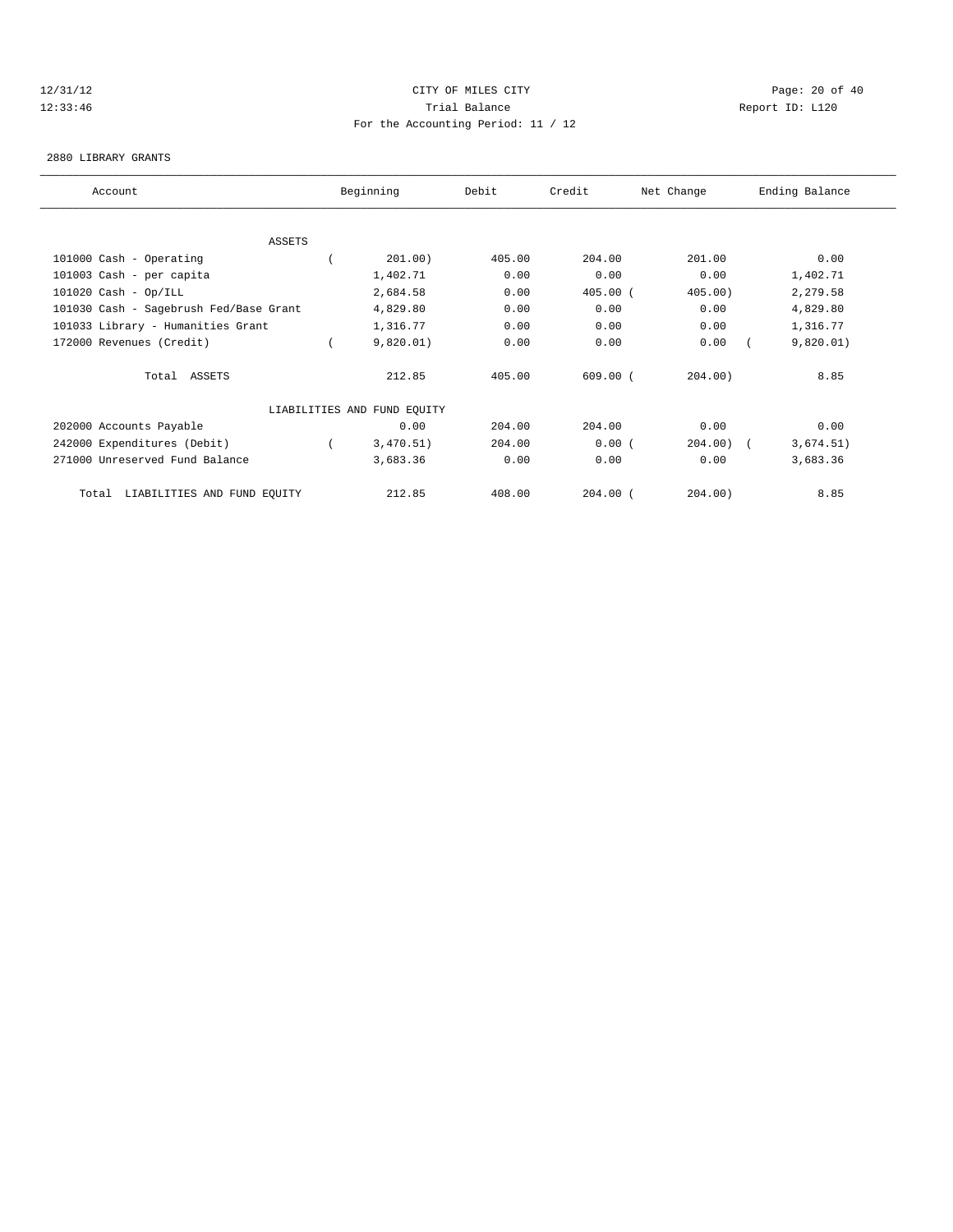# 12/31/12 Page: 21 of 40 12:33:46 Trial Balance Report ID: L120 For the Accounting Period: 11 / 12

2935 Historic Preservation

| Account                              |        | Beginning                   | Debit    | Credit       | Net Change     | Ending Balance |
|--------------------------------------|--------|-----------------------------|----------|--------------|----------------|----------------|
|                                      |        |                             |          |              |                |                |
|                                      | ASSETS |                             |          |              |                |                |
| 101000 Cash - Operating              |        | 922.57                      | 0.00     | $1.227.94$ ( | $1,227.94$ (   | 305.37)        |
| Total ASSETS                         |        | 922.57                      | 0.00     | $1,227.94$ ( | $1,227,94$ ) ( | 305.37)        |
|                                      |        | LIABILITIES AND FUND EQUITY |          |              |                |                |
| 242000 Expenditures (Debit)          |        | 2,570.99                    | 1,227.94 | 0.00(        | 1,227.94)      | 3,798.93)      |
| 271000 Unreserved Fund Balance       |        | 3,493.56                    | 0.00     | 0.00         | 0.00           | 3,493.56       |
| LIABILITIES AND FUND EQUITY<br>Total |        | 922.57                      | 1,227.94 | 0.00(        | 1,227.94)      | 305.37)        |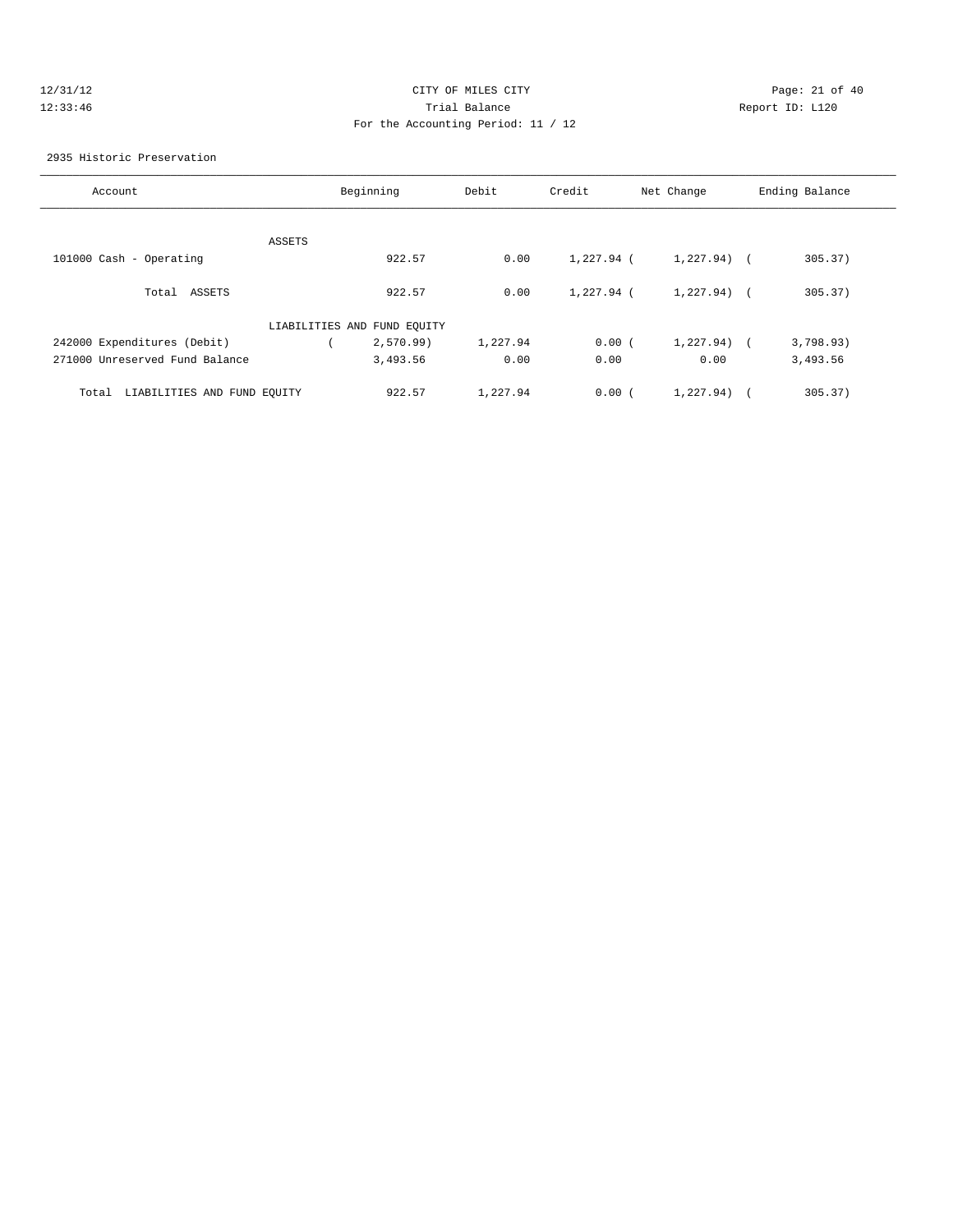# 12/31/12 Page: 22 of 40 12:33:46 Trial Balance Report ID: L120 For the Accounting Period: 11 / 12

#### 2985 RETIRED SENIOR VOLUNTEER PROG (RSVP)

| Account                                |  | Beginning                   | Debit    | Credit       | Net Change    | Ending Balance |  |
|----------------------------------------|--|-----------------------------|----------|--------------|---------------|----------------|--|
|                                        |  |                             |          |              |               |                |  |
| ASSETS                                 |  |                             |          |              |               |                |  |
| 101000 Cash - Operating                |  | 9,887.11                    | 133.73   | 4,763.43 (   | 4,629.70)     | 5,257.41       |  |
| 101004 RSVP Non-Federal Cash Operating |  | 8,107.07                    | 757.93   | 739.96       | 17.97         | 8,125.04       |  |
| 103100 Petty Cash-                     |  | 200.00                      | 0.00     | 0.00         | 0.00          | 200.00         |  |
| 172000 Revenues (Credit)               |  | 34, 447. 61)                | 0.00     | 640.08 (     | 640.08)       | 35,087.69)     |  |
| Total ASSETS                           |  | 16, 253.43)                 | 891.66   | $6,143.47$ ( | $5,251.81)$ ( | 21, 505.24)    |  |
|                                        |  | LIABILITIES AND FUND EQUITY |          |              |               |                |  |
| 202000 Accounts Payable                |  | 0.00                        | 739.96   | 739.96       | 0.00          | 0.00           |  |
| 242000 Expenditures (Debit)            |  | 23, 218.61)                 | 5,251.81 | 0.00(        | $5,251.81)$ ( | 28,470.42)     |  |
| 271000 Unreserved Fund Balance         |  | 6,965.18                    | 0.00     | 0.00         | 0.00          | 6,965.18       |  |
| LIABILITIES AND FUND EQUITY<br>Total   |  | 16, 253.43)                 | 5,991.77 | 739.96 (     | $5,251.81$ (  | 21,505.24)     |  |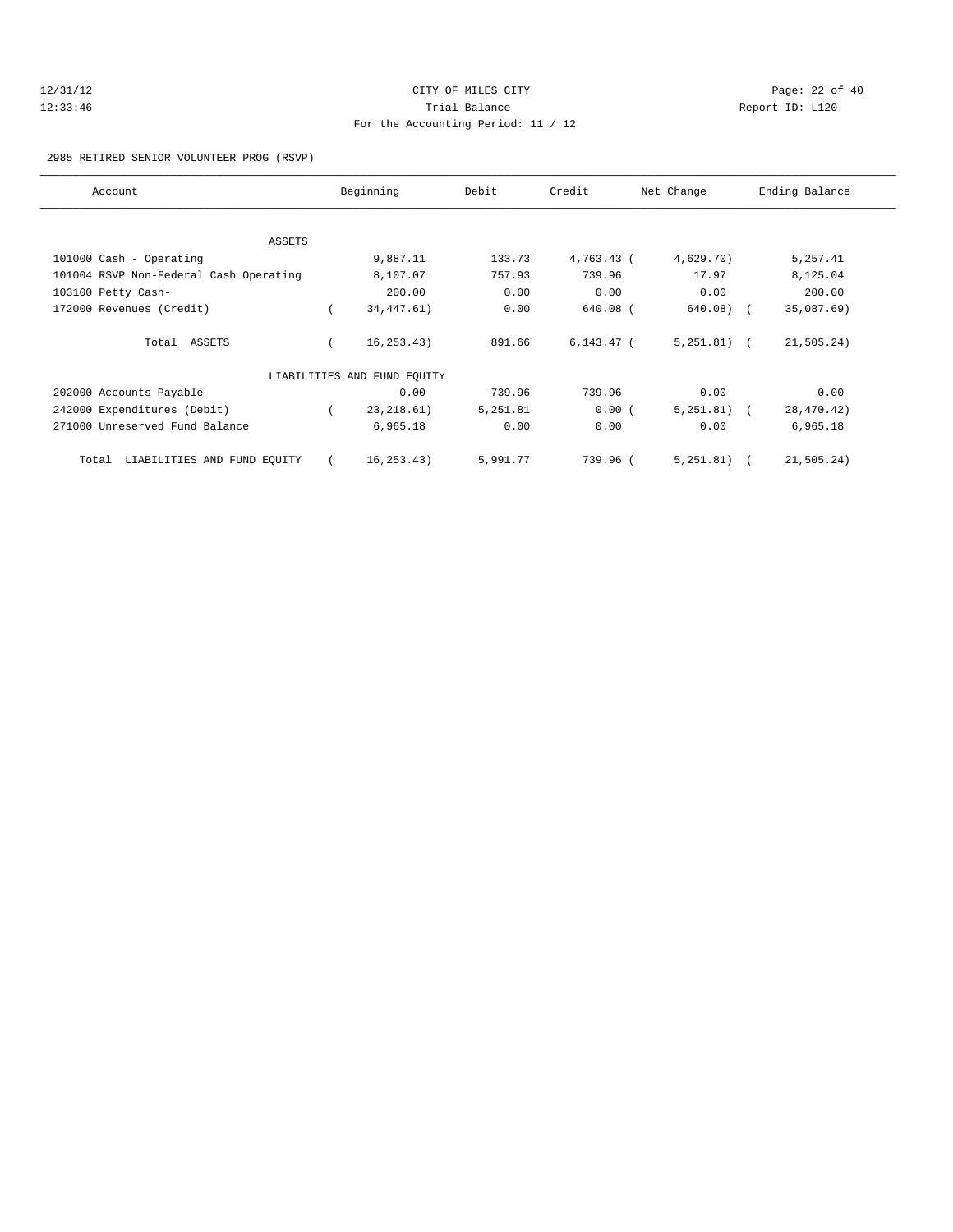# 12/31/12 Page: 23 of 40 12:33:46 Trial Balance Report ID: L120 For the Accounting Period: 11 / 12

#### 3300 Judgement & Losses-Power Settlement

| Account                                     | Beginning                   | Debit | Credit   | Net Change | Ending Balance |
|---------------------------------------------|-----------------------------|-------|----------|------------|----------------|
|                                             |                             |       |          |            |                |
| <b>ASSETS</b>                               |                             |       |          |            |                |
| 101000 Cash - Operating                     | 221.78)                     | 0.00  | 0.00     | 0.00       | 221.78)        |
| 113207 Taxes Receivable - Real 2007         | 79.06                       | 0.00  | 0.00     | 0.00       | 79.06          |
| 113208 taxes Receivable - Real 2008         | 0.96                        | 0.00  | $0.08$ ( | 0.08)      | 0.88           |
| 115207 Taxes Receivable - Personal 2007     | 1.31)                       | 0.00  | 0.00     | 0.00       | 1.31)          |
| 115208 Taxes Receivable - Personal 2008     | 0.52                        | 0.00  | 0.00     | 0.00       | 0.52           |
| 115209 Taxes Receivable Personal 2009       | 0.01)                       | 0.00  | 0.00     | 0.00       | 0.01)          |
| 172000 Revenues (Credit)                    | 16.05)                      | 0.00  | 0.00     | 0.00       | 16.05)         |
| Total ASSETS                                | 158.61)                     | 0.00  | $0.08$ ( | $0.08$ $($ | 158.69)        |
|                                             | LIABILITIES AND FUND EQUITY |       |          |            |                |
| 223100 Deferred Revenue - Real Prop Taxes   | 80.02                       | 0.08  | 0.00(    | 0.08)      | 79.94          |
| 223200 Deferred Revenue - Pers Prop Taxes ( | 0.80)                       | 0.00  | 0.00     | 0.00       | 0.80)          |
| 271000 Unreserved Fund Balance              | 237.83)                     | 0.00  | 0.00     | 0.00       | 237.83)        |
| LIABILITIES AND FUND EQUITY<br>Total        | 158.61)                     | 0.08  | 0.00(    | 0.08)      | 158.69)        |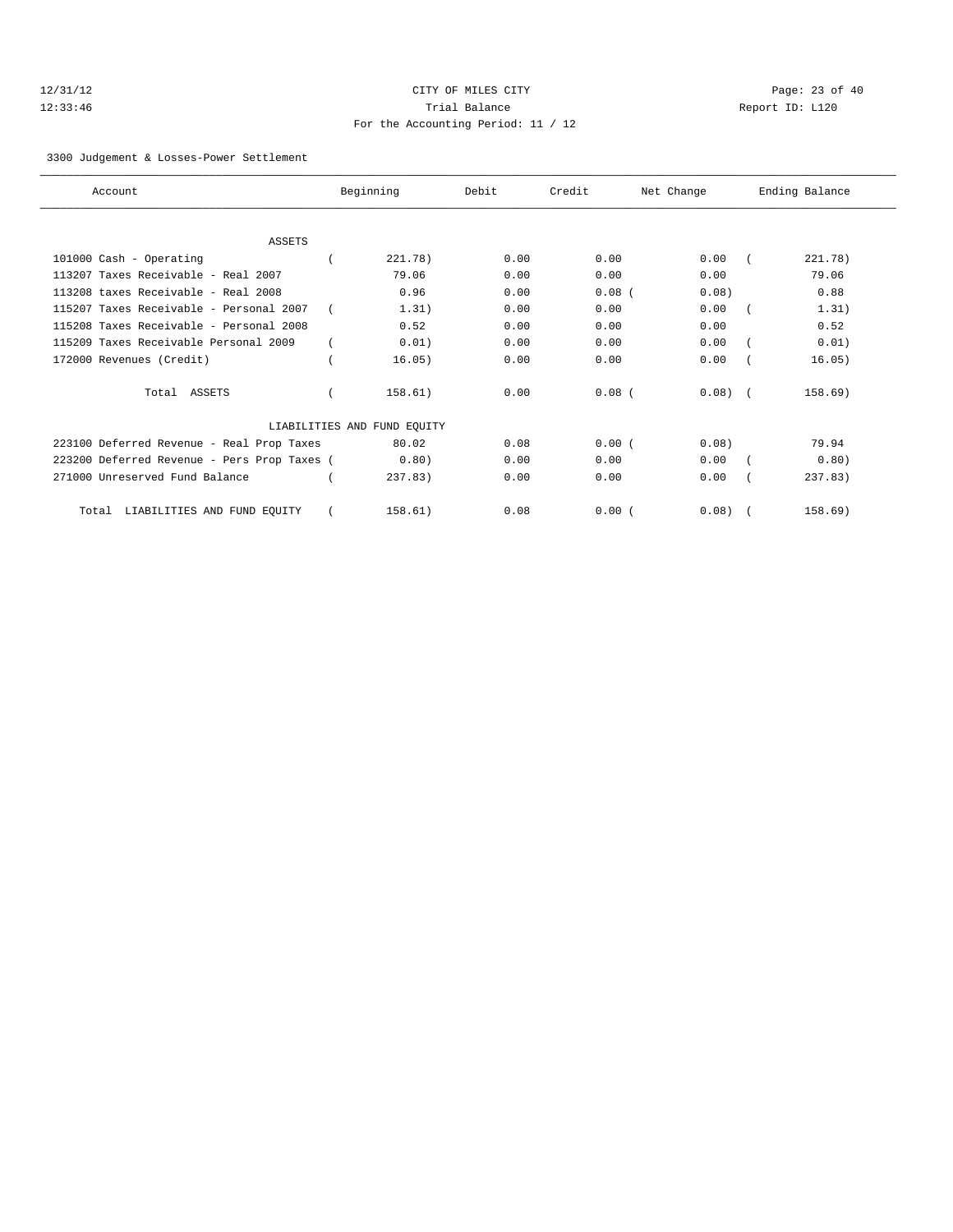#### 4000 General Fund Capitol Improvement Fund

| Account                                  | Beginning                   | Debit | Credit | Net Change | Ending Balance |
|------------------------------------------|-----------------------------|-------|--------|------------|----------------|
|                                          |                             |       |        |            |                |
| <b>ASSETS</b><br>101000 Cash - Operating | 250, 154.49                 | 60.97 | 0.00   | 60.97      | 250, 215.46    |
| 172000 Revenues (Credit)                 | 154.49)                     | 0.00  | 60.97( | $60.97)$ ( | 215.46)        |
| Total ASSETS                             | 250,000.00                  | 60.97 | 60.97  | 0.00       | 250,000.00     |
|                                          | LIABILITIES AND FUND EQUITY |       |        |            |                |
| 271000 Unreserved Fund Balance           | 250,000.00                  | 0.00  | 0.00   | 0.00       | 250,000.00     |
| LIABILITIES AND FUND EQUITY<br>Total     | 250,000.00                  | 0.00  | 0.00   | 0.00       | 250,000.00     |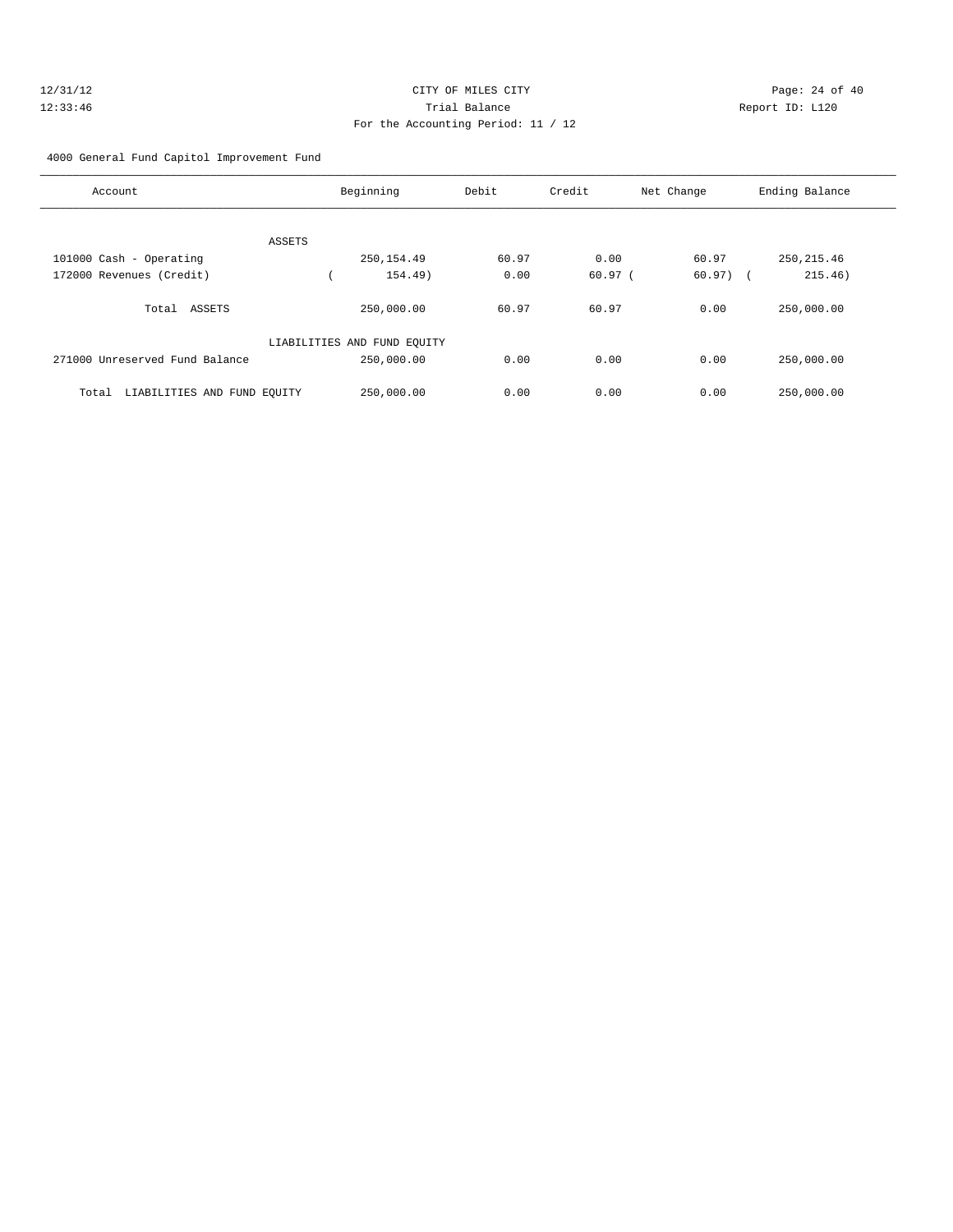# 12/31/12 Page: 25 of 40 12:33:46 Trial Balance Report ID: L120 For the Accounting Period: 11 / 12

4060 CAPITAL IMPROV-PUBLIC WORKS

| Account                              | Beginning                   | Debit    | Credit       | Net Change | Ending Balance |
|--------------------------------------|-----------------------------|----------|--------------|------------|----------------|
|                                      |                             |          |              |            |                |
| ASSETS                               |                             |          |              |            |                |
| 101000 Cash - Operating              | 80,621.50                   | 1,029.65 | 0.00         | 1,029.65   | 81,651.15      |
| 172000 Revenues (Credit)             | 5,056.58)                   | 0.00     | $1,029.65$ ( | 1,029.65)  | 6,086.23)      |
| Total ASSETS                         | 75,564.92                   | 1,029.65 | 1,029.65     | 0.00       | 75,564.92      |
|                                      | LIABILITIES AND FUND EQUITY |          |              |            |                |
| 271000 Unreserved Fund Balance       | 75,564.92                   | 0.00     | 0.00         | 0.00       | 75,564.92      |
| LIABILITIES AND FUND EQUITY<br>Total | 75,564.92                   | 0.00     | 0.00         | 0.00       | 75,564.92      |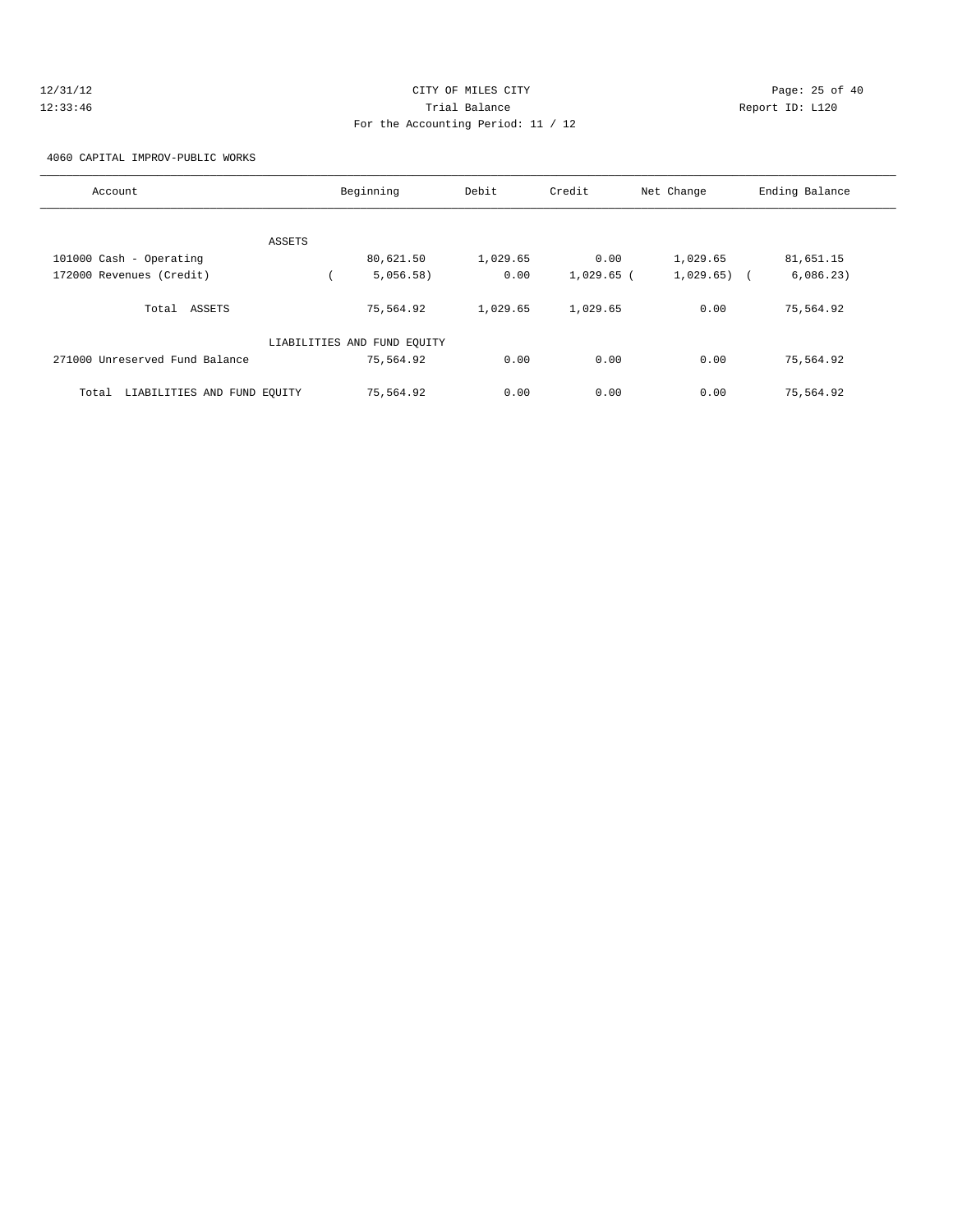#### 12/31/12 **CITY OF MILES CITY CITY CITY Page: 26 of 40** 12:33:46 Trial Balance Report ID: L120 For the Accounting Period: 11 / 12

#### 5210 WATER UTILITY

| Account                                                   | Beginning                   | Debit      | Credit       | Net Change  | Ending Balance          |
|-----------------------------------------------------------|-----------------------------|------------|--------------|-------------|-------------------------|
| ASSETS                                                    |                             |            |              |             |                         |
| 101000 Cash - Operating                                   | 1,920,754.77                | 213,009.88 | 101,939.41   | 111,070.47  | 2,031,825.24            |
| 101010 Deposit Cash                                       | 26,900.00                   | 800.00     | $900.00$ (   | 100.00)     | 26,800.00               |
| 102113 Cash - NE Water Line Proj                          | 3,581.49                    | 0.00       | 0.00         | 0.00        | 3,581.49                |
| 102240 Cash - Replacement & Depreciation                  | 1,497,460.39                | 0.00       | 0.00         | 0.00        | 1,497,460.39            |
| 102250 Cash - System Devlopment Fees                      | 229,058.25                  | 0.00       | 0.00         | 0.00        | 229,058.25              |
| 102270 Cash - Curb Stop Replacement Fee                   | 146,504.91                  | 3,564.01   | 0.00         | 3,564.01    | 150,068.92              |
| 102312 RevBnd/CurYearDebt-DNRC/CarbonTank                 | 50,982.08                   | 12,745.52  | 0.00         | 12,745.52   | 63,727.60               |
| 102313 RevBnd/CurYearDebt-DNRC/NE WtrLine                 | 50,982.08                   | 12,745.52  | 0.00         | 12,745.52   | 63,727.60               |
| 102315 RevBnd/CurYearDebt-ARRA/NE Water Li                | 6,055.84                    | 1,513.96   | 0.00         | 1,513.96    | 7,569.80                |
| 102322 RevBnd/Reserve-DNRC/CarbonTank                     | 153,009.00                  | 0.00       | 0.00         | 0.00        | 153,009.00              |
| 102323 RevBnd/Reserve-DNRC/NE WtrLine                     | 153,808.00                  | 0.00       | 0.00         | 0.00        | 153,808.00              |
| 102325 RevBnd/Reserve-ARRA B-NE Waterline                 | 18,245.00                   | 0.00       | 0.00         | 0.00        | 18,245.00               |
| 103000 Petty Cash                                         | 330.00                      | 0.00       | 0.00         | 0.00        | 330.00                  |
| 122000 Accounts Receivable                                | 259,847.96                  | 141,109.57 | 214,787.10 ( | 73,677.53)  | 186, 170.43             |
| 122020 Accounts Receivable-\$2.00 State Ass               | 44.00                       | 0.00       | 0.00         | 0.00        | 44.00                   |
| 132000 Due From Government (Short Term)                   | 189,246.03                  | 0.00       | 0.00         | 0.00        | 189,246.03              |
| 145000 Deferred Charges                                   | 24,815.35                   | 0.00       | 0.00         | 0.00        | 24,815.35               |
| 172000 Revenues (Credit)<br>$\left($                      | 1,136,136.36)               | 0.00       | 138,882.27 ( | 138,882.27) | 1,275,018.63)           |
| 176000 UNAMORTIZED CHARGES-REFUNDING BONDS                | 8,500.00                    | 0.00       | 0.00         | 0.00        | 8,500.00                |
| 181000 Land                                               | 41,844.00                   | 0.00       | 0.00         | 0.00        | 41,844.00               |
| 182000 Buildings                                          | 22,997.00                   | 0.00       | 0.00         | 0.00        | 22,997.00               |
| 182100 Allowance for Depr - Buildings (Cre(               | 22,997.00)                  | 0.00       | 0.00         | 0.00        | 22,997.00)<br>- 1       |
| 186000 Machinery and Equipment                            | 356,327.90                  | 0.00       | 0.00         | 0.00        | 356, 327.90             |
| 186100 Allowance for Depr - Machinery & Eq(               | 216, 133.00)                | 0.00       | 0.00         | 0.00        | 216, 133.00)            |
| 188000 Const. Work in Progress-NE Wtr Line                | 224,576.73                  | 0.00       | 0.00         | 0.00        | 224,576.73              |
| 189100 Source of Supply                                   | 3,600,885.49                | 0.00       | 0.00         | 0.00        | 3,600,885.49            |
| 189110 Allowance for Depreciation - Source(               | 360,210.00)                 | 0.00       | 0.00         | 0.00        | 360,210.00)<br>$\left($ |
| 189300 Treatment Plant                                    | 3,660,621.00                | 0.00       | 0.00         | 0.00        | 3,660,621.00            |
| 189310 Allowance for Depr - Treatment Plan(               | 1,667,351.00)               | 0.00       | 0.00         | 0.00        | (1,667,351.00)          |
| 189400 Transmission & Distribution                        | 11,279,149.97               | 0.00       | 0.00         | 0.00        | 11, 279, 149.97         |
| 189410 Allowance for Depr - Trans & Distri( 2,873,127.00) |                             | 0.00       | 0.00         | 0.00        | 2,873,127.00)           |
|                                                           |                             |            |              |             |                         |
| Total ASSETS                                              | 17,650,572.88               | 385,488.46 | 456,508.78 ( | 71,020.32)  | 17,579,552.56           |
|                                                           | LIABILITIES AND FUND EQUITY |            |              |             |                         |
| 202000 Accounts Payable                                   | 0.00                        | 18,620.38  | 18,620.38    | 0.00        | 0.00                    |
| 202100 Accounts Payable                                   | 172,999.50                  | 0.00       | 0.00         | 0.00        | 172,999.50              |
| 214000 Deposits Payable                                   | 26,900.00                   | 900.00     | $800.00$ (   | 100.00)     | 26,800.00               |
| 214010 Refunds Payable                                    | 21.20                       | 21.20      | 0.00(        | 21.20)      | 0.00                    |
| 231000 BONDS PAYABLE                                      | 5,291,874.00                | 0.00       | 0.00         | 0.00        | 5,291,874.00            |
| 238000 Other Post Employment Benefits                     | 13,665.00                   | 0.00       | 0.00         | 0.00        | 13,665.00               |
| 239000 Compensated Absences Payable                       | 87,594.00                   | 0.00       | 0.00         | 0.00        | 87,594.00               |
| 242000 Expenditures (Debit)                               | 449,262.01)                 | 71,190.54  | 291.42 (     | 70,899.12)  | 520,161.13)             |
| 250300 Reserve Revenue Bond - Current Debt                | 323, 303.85                 | 0.00       | 0.00         | 0.00        | 323,303.85              |
| 250500 Reserve - System Dev Fees                          | 171,098.25                  | 0.00       | 0.00         | 0.00        | 171,098.25              |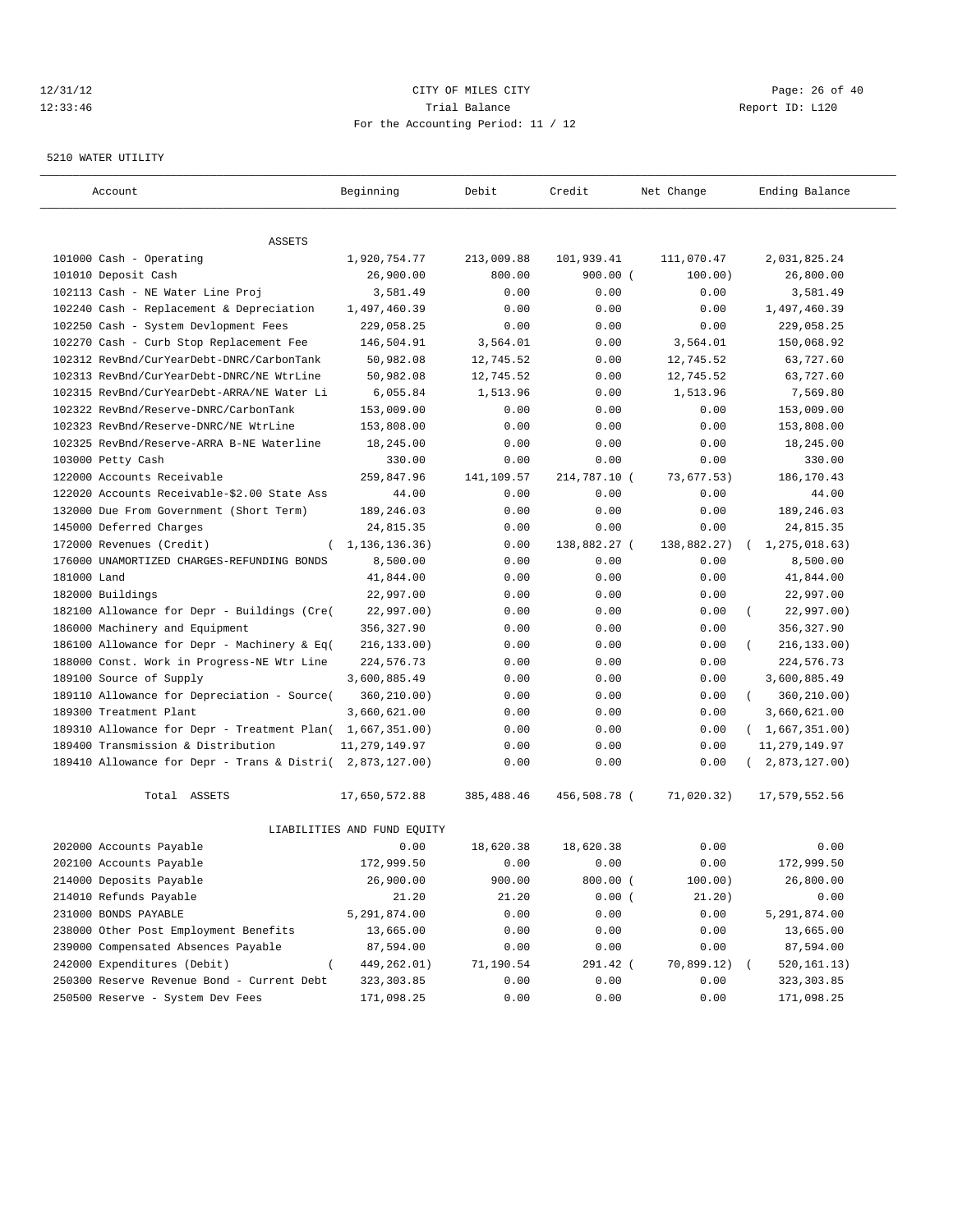| 12/31/12 |  |  |  |  |
|----------|--|--|--|--|
| 12:33:46 |  |  |  |  |

# CITY OF MILES CITY CONTROL CONTROL CONTROL CONTROL CONTROL PAGE: 27 of 40 120 Trial Balance Communications of the Report ID: L120 For the Accounting Period: 11 / 12

#### 5210 WATER UTILITY

| Account                                    | Beginning     | Debit     | Credit      | Net Change | Ending Balance |
|--------------------------------------------|---------------|-----------|-------------|------------|----------------|
| 250600 Reserve for Replacement & Depreciat | 1,351,889.30  | 0.00      | 0.00        | 0.00       | 1,351,889.30   |
| 271000 Unreserved Fund Balance             | 3,954,118.28  | 0.00      | 0.00        | 0.00       | 3,954,118.28   |
| 272000 Unreserved Retained Earnings        | 6,706,371.51  | 0.00      | 0.00        | 0.00       | 6,706,371.51   |
| LIABILITIES AND FUND EQUITY<br>Total       | 17,650,572.88 | 90.732.12 | 19,711.80 ( | 71,020.32) | 17,579,552.56  |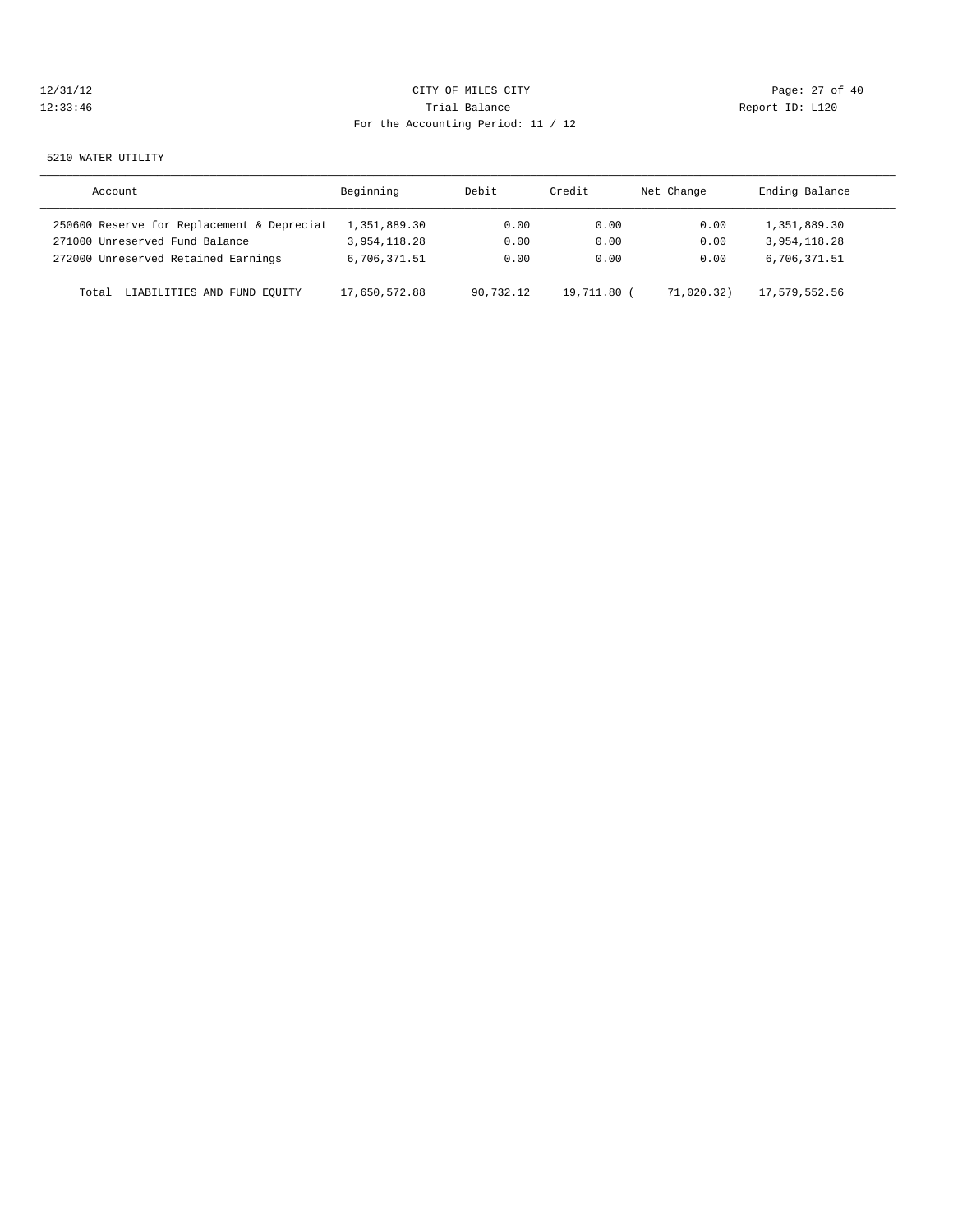# 12/31/12 Page: 28 of 40 12:33:46 Trial Balance Report ID: L120 For the Accounting Period: 11 / 12

#### 5310 SEWER UTILITY

| Account                                     | Beginning                   | Debit       | Credit       | Net Change  | Ending Balance              |
|---------------------------------------------|-----------------------------|-------------|--------------|-------------|-----------------------------|
| ASSETS                                      |                             |             |              |             |                             |
| 101000 Cash - Operating                     | 871,980.98                  | 91,737.05   | 59, 113. 33  | 32,623.72   | 904,604.70                  |
| 102240 Cash - Replacement & Depreciation    | 1,695,098.39                | 0.00        | 0.00         | 0.00        | 1,695,098.39                |
| 102250 Cash - System Devlopment Fees        | 117,650.91                  | 0.00        | 0.00         | 0.00        | 117,650.91                  |
| 102280 WWtr Treatment Plant-Phase I Constr( | 171,950.00)                 | 0.00        | 126,337.79 ( | 126,337.79) | 298, 287. 79)<br>$\sqrt{2}$ |
| 102316 RevBnd/CurYearDebt-Phase 1 Haynes L  | 31,403.60                   | 7,850.90    | 0.00         | 7,850.90    | 39,254.50                   |
| 122000 Accounts Receivable                  | 110,585.46                  | 90,104.64   | 89,879.85    | 224.79      | 110,810.25                  |
| 172000 Revenues (Credit)                    | 355, 229.43)                | 0.00        | 91,670.42 (  | 91,670.42)  | 446,899.85)<br>$\sqrt{2}$   |
| 181000 Land                                 | 2.00                        | 0.00        | 0.00         | 0.00        | 2.00                        |
| 186000 Machinery and Equipment              | 602,378.38                  | 0.00        | 0.00         | 0.00        | 602,378.38                  |
| 186100 Allowance for Depr - Machinery & Eq( | 316, 142.00)                | 0.00        | 0.00         | 0.00        | 316, 142.00)                |
| 188000 Const. Work in Progress-NE Wtr Line  | 192,623.55                  | 0.00        | 0.00         | 0.00        | 192,623.55                  |
| 189300 Treatment Plant                      | 2,595,500.05                | 0.00        | 0.00         | 0.00        | 2,595,500.05                |
| 189310 Allowance for Depr - Treatment Plan( | 1,156,785.00)               | 0.00        | 0.00         | 0.00        | (1, 156, 785.00)            |
| 189400 Transmission & Distribution          | 2,505,127.65                | 0.00        | 0.00         | 0.00        | 2,505,127.65                |
| 189410 Allowance for Depr - Trans & Distri( | 1,050,830.00                | 0.00        | 0.00         | 0.00        | 1,050,830.00                |
| Total ASSETS                                | 5,671,414.54                | 189,692.59  | 367,001.39 ( | 177,308.80) | 5,494,105.74                |
|                                             | LIABILITIES AND FUND EQUITY |             |              |             |                             |
| 202000 Accounts Payable                     | 0.00                        | 139, 318.49 | 139, 318.49  | 0.00        | 0.00                        |
| 238000 Other Post Employment Benefits       | 10,075.00                   | 0.00        | 0.00         | 0.00        | 10,075.00                   |
| 239000 Compensated Absences Payable         | 56,770.00                   | 0.00        | 0.00         | 0.00        | 56,770.00                   |
| 242000 Expenditures (Debit)                 | 466, 885.14)                | 177,600.22  | $291.42$ (   | 177,308.80) | 644, 193.94)                |
| 250500 Reserve - System Dev Fees            | 82,925.91                   | 0.00        | 0.00         | 0.00        | 82,925.91                   |
| 250600 Reserve for Replacement & Depreciat  | 1,666,491.83                | 0.00        | 0.00         | 0.00        | 1,666,491.83                |
| 271000 Unreserved Fund Balance              | 1,121,110.25                | 0.00        | 0.00         | 0.00        | 1, 121, 110.25              |
| 272000 Unreserved Retained Earnings         | 3,200,926.69                | 0.00        | 0.00         | 0.00        | 3,200,926.69                |
| Total LIABILITIES AND FUND EQUITY           | 5,671,414.54                | 316,918.71  | 139,609.91 ( | 177,308.80) | 5,494,105.74                |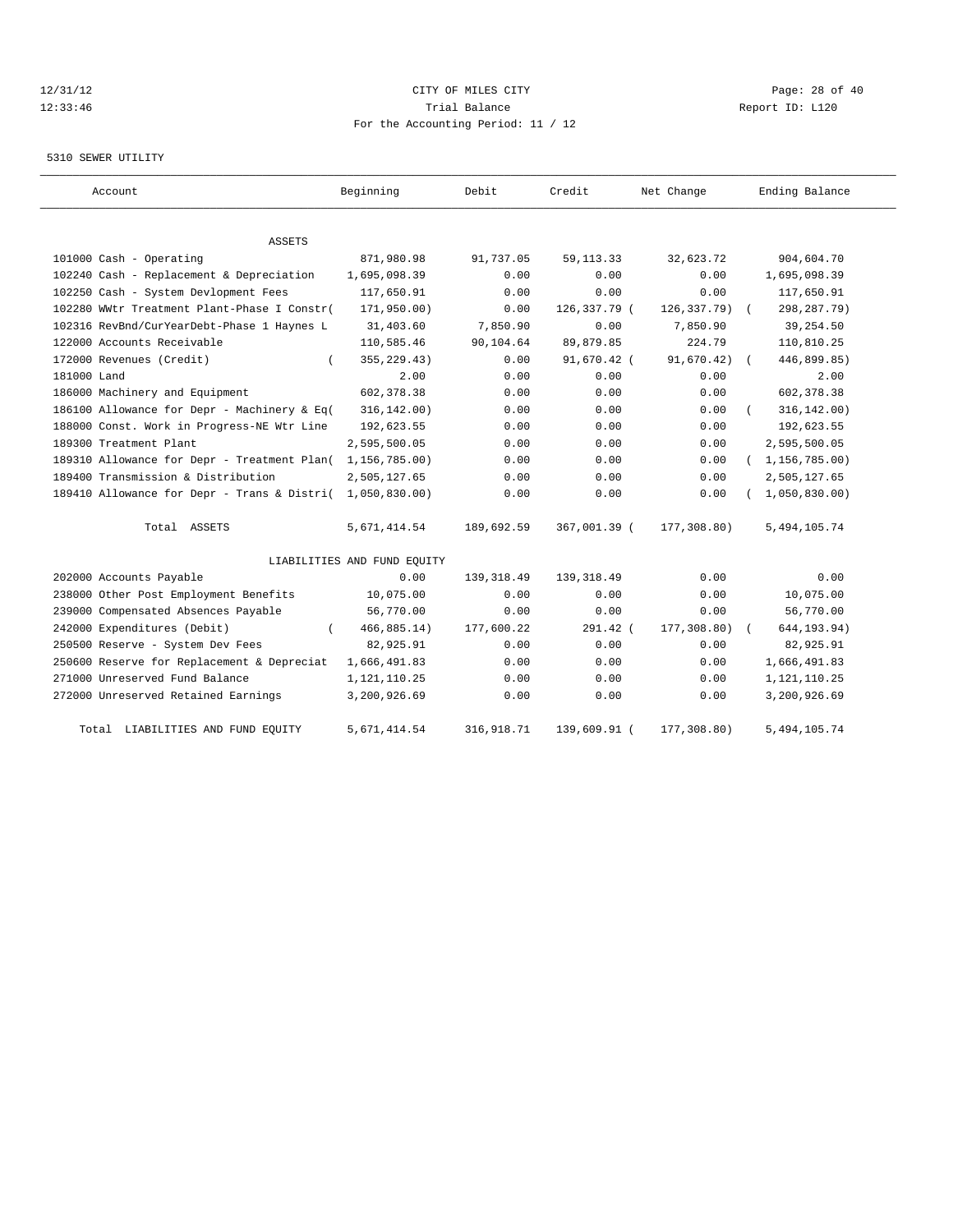# 12/31/12 Page: 29 of 40 12:33:46 Trial Balance Report ID: L120 For the Accounting Period: 11 / 12

5510 AMBULANCE FUND

| Account                                     |                | Beginning                   | Debit      | Credit        | Net Change   |                | Ending Balance |
|---------------------------------------------|----------------|-----------------------------|------------|---------------|--------------|----------------|----------------|
| <b>ASSETS</b>                               |                |                             |            |               |              |                |                |
| 101000 Cash - Operating                     |                | 212,543.33)                 | 49,296.89  | $52,819.50$ ( | 3,522.61)    |                | 216,065.94)    |
| 113206 Taxes Receivable - Real 2006         |                | 27.41)                      | 0.00       | 0.00          | 0.00         |                | 27.41)         |
| 113207 Taxes Receivable - Real 2007         |                | 18.01                       | 0.00       | 0.00          | 0.00         |                | 18.01          |
| 113208 taxes Receivable - Real 2008         |                | 0.23                        | 0.00       | $0.02$ (      | 0.02)        |                | 0.21           |
| 113209 Taxes Receivable - Real 2009         |                | 21.64                       | 0.00       | 2.77(         | 2.77)        |                | 18.87          |
| 113210 Taxes Receivable - Real 2010         |                | 37.52                       | 0.00       | 3.03(         | 3.03)        |                | 34.49          |
| 113211 Taxes Receivable - Real 2011         |                | 75.30                       | 0.00       | 12.00(        | 12.00)       |                | 63.30          |
| 113212 Taxes Receivable- Real 2012          |                | 6,512.63                    | 0.00       | 3,338.42 (    | 3,338.42)    |                | 3,174.21       |
| 115207 Taxes Receivable - Personal 2007     | $\overline{ }$ | 0.80)                       | 0.00       | 0.00          | 0.00         |                | 0.80)          |
| 115208 Taxes Receivable - Personal 2008     |                | 0.12                        | 0.00       | 0.00          | 0.00         |                | 0.12           |
| 115209 Taxes Receivable Personal 2009       |                | 0.01)                       | 0.00       | 0.00          | 0.00         |                | 0.01)          |
| 115211 Taxes Receivable Personal 2011       |                | 0.17)                       | 0.00       | 0.00          | 0.00         |                | 0.17)          |
| 115212 Taxes Receivable Personal 2012       |                | 18.66                       | 0.00       | 8.83(         | 8.83)        |                | 9.83           |
| 116000 Protested Taxes Receivable - Reals ( |                | 5.97)                       | 0.00       | 0.00          | 0.00         | $\overline{ }$ | 5.97)          |
| 122000 Accounts Receivable                  |                | 319,198.07                  | 66,001.60  | 58,841.05     | 7,160.55     |                | 326, 358.62    |
| 122100 Acct Receivable                      | $\left($       | 209,631.73)                 | 0.00       | 0.00          | 0.00         |                | 209,631.73)    |
| 172000 Revenues (Credit)                    | $\left($       | 252,859.40)                 | 0.00       | 69,345.00 (   | 69,345.00)   | $\sqrt{2}$     | 322, 204.40)   |
| 186000 Machinery and Equipment              |                | 372,186.93                  | 0.00       | 0.00          | 0.00         |                | 372,186.93     |
| 186100 Allowance for Depr - Machinery & Eq( |                | 181,649.00)                 | 0.00       | 0.00          | 0.00         |                | 181,649.00)    |
| Total ASSETS                                | $\left($       | 158,648.71)                 | 115,298.49 | 184,370.62 (  | 69,072.13) ( |                | 227,720.84)    |
|                                             |                | LIABILITIES AND FUND EQUITY |            |               |              |                |                |
| 202000 Accounts Payable                     |                | 0.00                        | 5,367.84   | 5,367.84      | 0.00         |                | 0.00           |
| 223100 Deferred Revenue - Real Prop Taxes   |                | 6,416.16                    | 3,356.24   | 0.00(         | 3,356.24)    |                | 3,059.92       |
| 223200 Deferred Revenue - Pers Prop Taxes ( |                | 6.04)                       | 8.83       | 0.00(         | 8.83)        | $\sqrt{ }$     | 14.87)         |
| 235000 CONTRACTS/NOTES/LOANS PAYABLE        |                | 115, 463.19                 | 0.00       | 0.00          | 0.00         |                | 115, 463.19    |
| 238000 Other Post Employment Benefits       |                | 10,029.00                   | 0.00       | 0.00          | 0.00         |                | 10,029.00      |
| 239000 Compensated Absences Payable         |                | 42,159.00                   | 0.00       | 0.00          | 0.00         |                | 42,159.00      |
| 242000 Expenditures (Debit)                 | - 1            | 305,526.49)                 | 66,113.81  | 406.75 (      | 65,707.06)   |                | 371, 233.55)   |
| 271000 Unreserved Fund Balance              |                | 78,043.49                   | 0.00       | 0.00          | 0.00         |                | 78,043.49      |
| 272000 Unreserved Retained Earnings         | $\left($       | 105,227.02)                 | 0.00       | 0.00          | 0.00         |                | 105, 227.02)   |
| Total<br>LIABILITIES AND FUND EQUITY        |                | 158,648.71)                 | 74,846.72  | $5,774.59$ (  | 69,072.13)   |                | 227,720.84)    |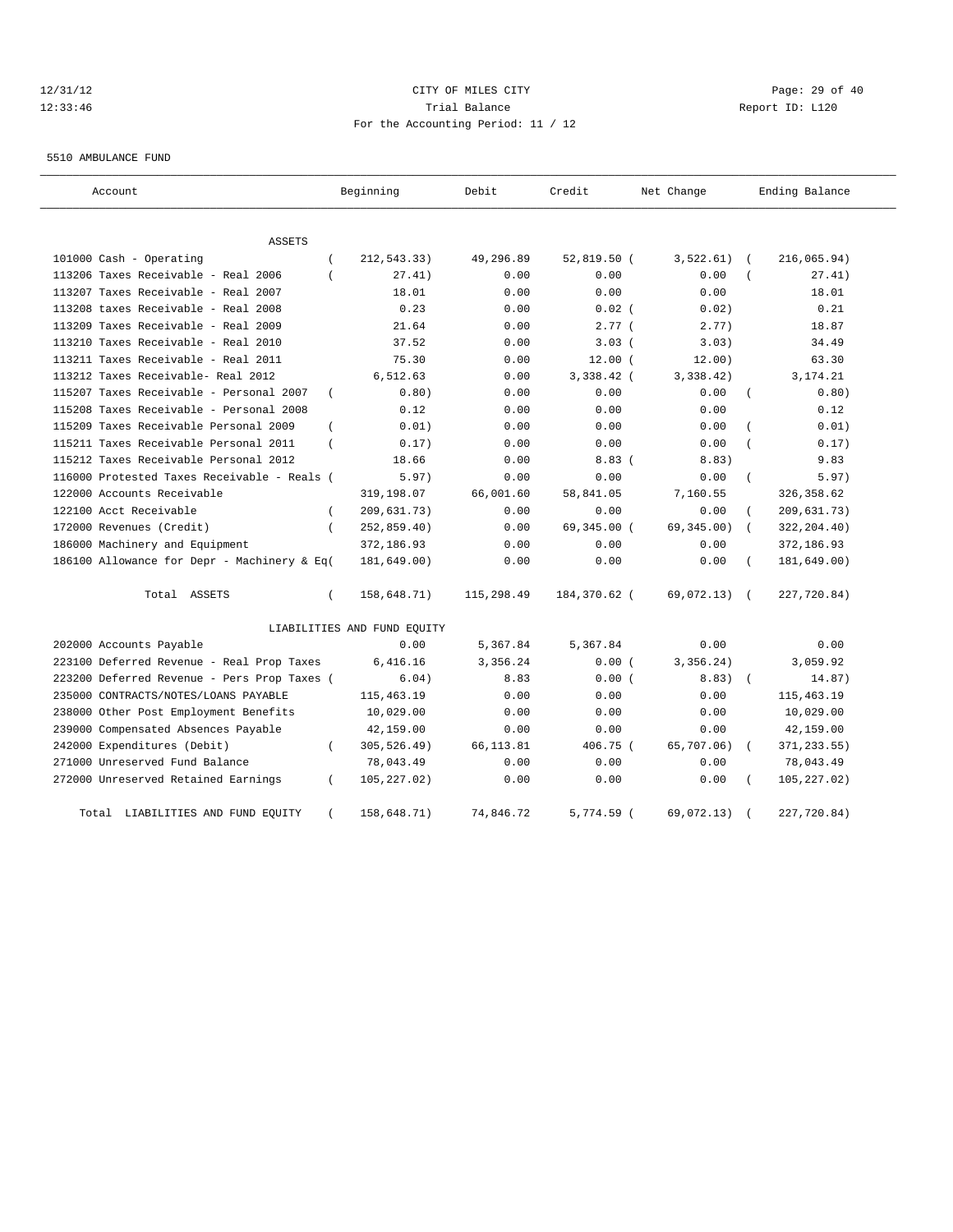# 12/31/12 Page: 30 of 40 12:33:46 Trial Balance Report ID: L120 For the Accounting Period: 11 / 12

5610 AIRPORT OPERATING

| Account                                                 | Beginning                   | Debit      | Credit         | Net Change  | Ending Balance                 |
|---------------------------------------------------------|-----------------------------|------------|----------------|-------------|--------------------------------|
|                                                         |                             |            |                |             |                                |
| <b>ASSETS</b>                                           |                             |            |                |             |                                |
| 101000 Cash - Operating                                 | 160, 351.04                 | 58,132.87  | 50,476.95      | 7,655.92    | 168,006.96                     |
| 101100 Cash-FAA Grant/St Loan-2008                      | 6,673.74                    | 0.00       | 0.00           | 0.00        | 6,673.74                       |
| 102230 Cash - Surplus/Credit Card Acct                  | 100.00                      | 20, 471.87 | 20, 471.87     | 0.00        | 100.00                         |
| 103000 Petty Cash                                       | 100.00                      | 0.00       | 0.00           | 0.00        | 100.00                         |
| 113206 Taxes Receivable - Real 2006<br>$\overline{ }$   | 8.15)                       | 0.00       | 0.00           | 0.00        | 8.15)                          |
| 113207 Taxes Receivable - Real 2007                     | 29.37                       | 0.00       | 0.00           | 0.00        | 29.37                          |
| 113208 taxes Receivable - Real 2008                     | 0.35                        | 0.00       | $0.03$ (       | 0.03)       | 0.32                           |
| 113209 Taxes Receivable - Real 2009                     | 32.47                       | 0.00       | $4.15$ (       | 4.15)       | 28.32                          |
| 113211 Taxes Receivable - Real 2011                     | 112.94                      | 0.00       | 18.00(         | 18.00)      | 94.94                          |
| 113212 Taxes Receivable- Real 2012                      | 9,768.94                    | 0.00       | $5,007.61$ (   | 5,007.61)   | 4,761.33                       |
| 115207 Taxes Receivable - Personal 2007                 | 0.03                        | 0.00       | 0.00           | 0.00        | 0.03                           |
| 115208 Taxes Receivable - Personal 2008                 | 0.19                        | 0.00       | 0.00           | 0.00        | 0.19                           |
| 115209 Taxes Receivable Personal 2009<br>$\overline{ }$ | 0.01)                       | 0.00       | 0.00           | 0.00        | 0.01)<br>$\overline{(}$        |
| 115210 Taxes Receivable Personal 2010<br>$\left($       | 0.01)                       | 0.00       | 0.00           | 0.00        | 0.01)                          |
| 115212 Taxes Receivable Personal 2012                   | 27.98                       | 0.00       | 13.25(         | 13.25)      | 14.73                          |
| 116000 Protested Taxes Receivable - Reals (             | 18.13)                      | 0.00       | 0.00           | 0.00        | 18.13)                         |
| 132000 Due From Government (Short Term)                 | 4,296.00                    | 0.00       | 0.00           | 0.00        | 4,296.00                       |
| 141000 Prepaid Expense                                  | 5,278.00                    | 0.00       | 0.00           | 0.00        | 5,278.00                       |
| 172000 Revenues (Credit)<br>$\overline{ }$              | 620, 024.99)                | 0.00       | 58,132.87 (    | 58,132.87)  | 678, 157.86)<br>$\overline{ }$ |
| 181000 Land                                             | 19,983.00                   | 0.00       | 0.00           | 0.00        | 19,983.00                      |
| 182000 Buildings                                        | 677,537.00                  | 0.00       | 0.00           | 0.00        | 677,537.00                     |
| 182100 Allowance for Depr - Buildings (Cre(             | 316, 649.00)                | 0.00       | 0.00           | 0.00        | 316, 649.00)                   |
| 184000 Improvements Other Than Buildings                | 8,543,759.48                | 0.00       | 0.00           | 0.00        | 8,543,759.48                   |
| 184100 Allowance for Depr - Imp Other Than(             | 1,822,058.00                | 0.00       | 0.00           | 0.00        | (1,822,058.00)                 |
| 186000 Machinery and Equipment                          | 836, 463.59                 | 0.00       | 0.00           | 0.00        | 836, 463.59                    |
| 186100 Allowance for Depr - Machinery & Eq(             | 241,355.00)                 | 0.00       | 0.00           | 0.00        | 241,355.00)                    |
| 188000 Const. Work in Progress-NE Wtr Line              | 27,005.00                   | 0.00       | 0.00           | 0.00        | 27,005.00                      |
| Total ASSETS                                            | 7,291,405.83                | 78,604.74  | 134, 124. 73 ( | 55, 519.99) | 7,235,885.84                   |
|                                                         | LIABILITIES AND FUND EQUITY |            |                |             |                                |
| 202000 Accounts Payable                                 | 0.00                        | 39,300.67  | 39,300.67      | 0.00        | 0.00                           |
| 223100 Deferred Revenue - Real Prop Taxes               | 9,643.61                    | 5,029.79   | 0.00(          | 5,029.79)   | 4,613.82                       |
| 223200 Deferred Revenue - Pers Prop Taxes (             | 8.96)                       | 13.25      | 0.00(          | 13.25)      | 22.21)                         |
| 235150 LTrm Pay/MT Aeronautics                          | 29,526.00                   | 0.00       | 0.00           | 0.00        | 29,526.00                      |
| 238000 Other Post Employment Benefits                   | 2,752.00                    | 0.00       | 0.00           | 0.00        | 2,752.00                       |
| 239000 Compensated Absences Payable                     | 3,862.00                    | 0.00       | 0.00           | 0.00        | 3,862.00                       |
| 242000 Expenditures (Debit)                             | 489,305.02)                 | 50,476.95  | 0.00(          | 50,476.95)  | 539,781.97)                    |
| 250600 Reserve for Replacement & Depreciat              | 18,913.67                   | 0.00       | 0.00           | 0.00        | 18,913.67                      |
| 271000 Unreserved Fund Balance<br>$\left($              | 1,719.00)                   | 0.00       | 0.00           | 0.00        | 1,719.00)                      |
| 272000 Unreserved Retained Earnings                     | 7,717,741.53                | 0.00       | 0.00           | 0.00        | 7,717,741.53                   |
| Total LIABILITIES AND FUND EQUITY                       | 7,291,405.83                | 94,820.66  | 39,300.67 (    | 55, 519.99) | 7,235,885.84                   |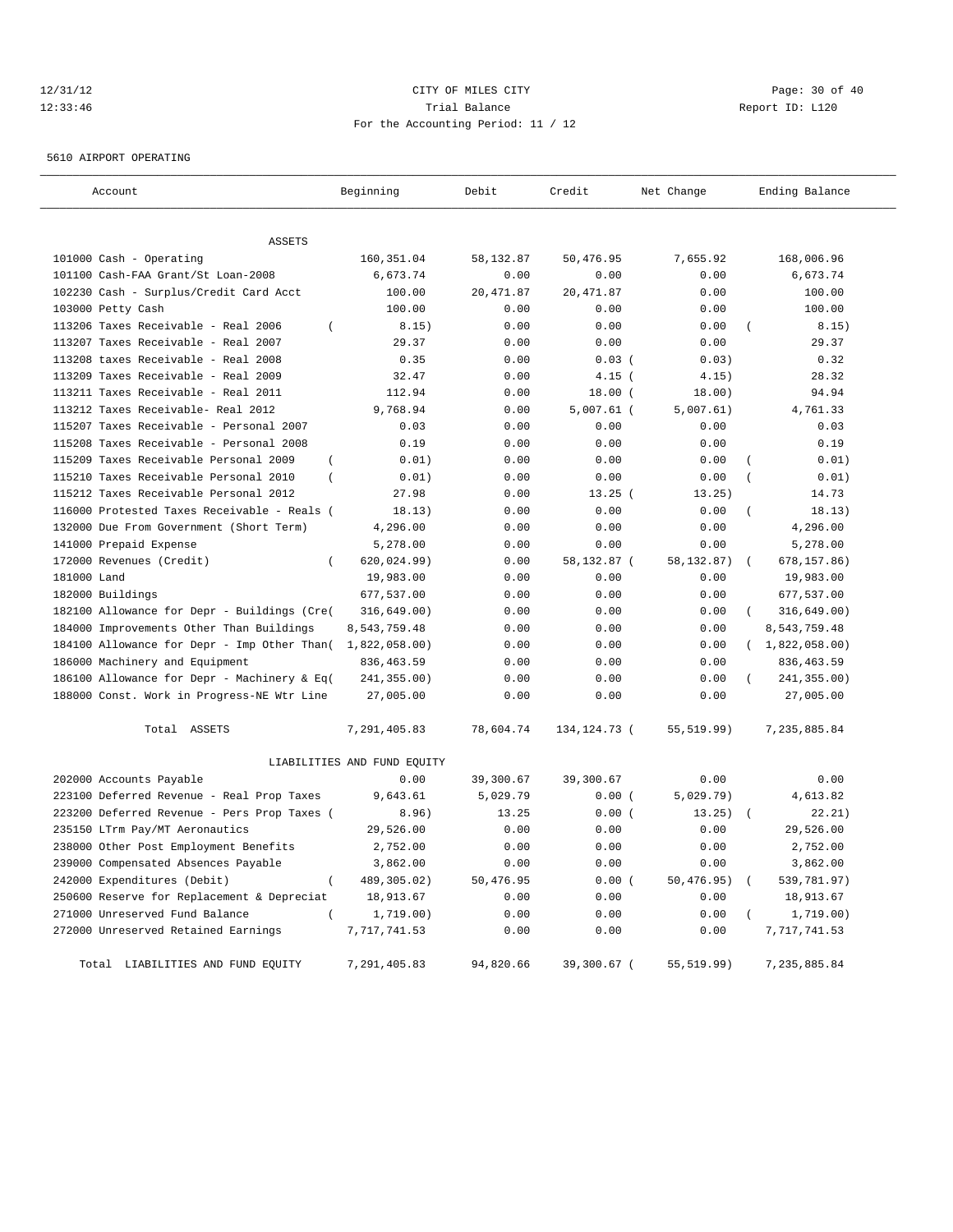# 12/31/12 Page: 31 of 40 12:33:46 Trial Balance Report ID: L120 For the Accounting Period: 11 / 12

#### 6040 PUBLIC WORKS

| Account                              | Beginning                   | Debit     | Credit       | Net Change   | Ending Balance |  |
|--------------------------------------|-----------------------------|-----------|--------------|--------------|----------------|--|
|                                      |                             |           |              |              |                |  |
| <b>ASSETS</b>                        |                             |           |              |              |                |  |
| 101000 Cash - Operating              | 65,305.48                   | 0.00      | $9,927.43$ ( | 9,927.43)    | 55,378.05      |  |
| 172000 Revenues (Credit)             | 40,858.62)                  | 0.00      | 0.00         | 0.00         | 40,858.62)     |  |
| Total ASSETS                         | 24,446.86                   | 0.00      | $9,927.43$ ( | 9,927.43)    | 14,519.43      |  |
|                                      | LIABILITIES AND FUND EQUITY |           |              |              |                |  |
| 202000 Accounts Payable              | 0.00                        | 841.59    | 841.59       | 0.00         | 0.00           |  |
| 239000 Compensated Absences Payable  | 11,932.00                   | 0.00      | 0.00         | 0.00         | 11,932.00      |  |
| 242000 Expenditures (Debit)          | 53,476.05)                  | 9,927.43  | 0.00(        | $9,927.43$ ( | 63, 403.48)    |  |
| 271000 Unreserved Fund Balance       | 618, 685.52)                | 0.00      | 0.00         | 0.00         | 618, 685.52)   |  |
| 272000 Unreserved Retained Earnings  | 684, 676.43                 | 0.00      | 0.00         | 0.00         | 684, 676.43    |  |
| LIABILITIES AND FUND EQUITY<br>Total | 24,446.86                   | 10,769.02 | 841.59 (     | 9,927.43)    | 14,519.43      |  |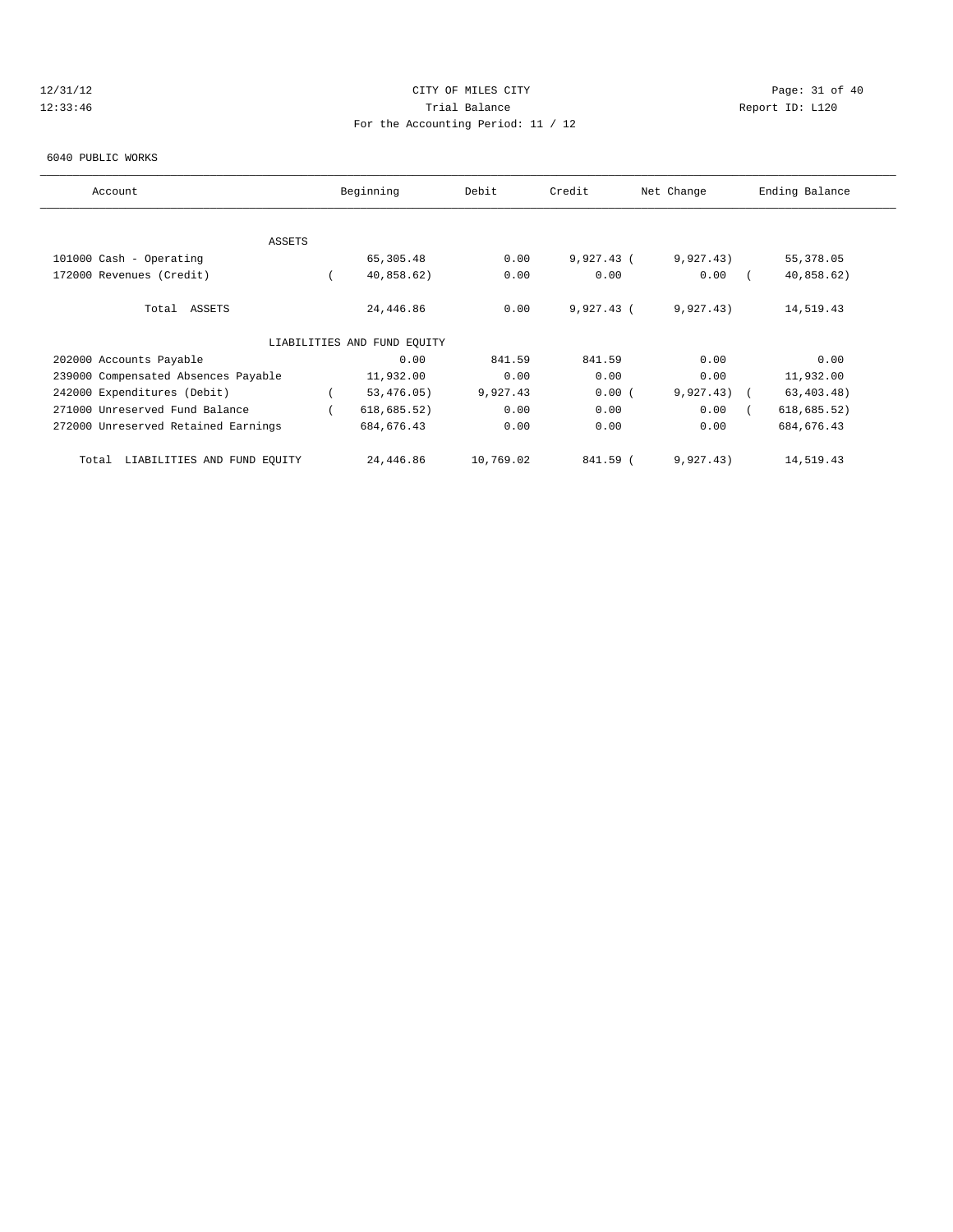# 12/31/12 Page: 32 of 40 12:33:46 Trial Balance Report ID: L120 For the Accounting Period: 11 / 12

#### 7370 TBID

| Account                              | Beginning                   | Debit     | Credit    | Net Change | Ending Balance |
|--------------------------------------|-----------------------------|-----------|-----------|------------|----------------|
|                                      |                             |           |           |            |                |
|                                      | ASSETS                      |           |           |            |                |
| 101000 Cash - Operating              | 0.00                        | 5,082.00  | 5,082.00  | 0.00       | 0.00           |
| Total ASSETS                         | 0.00                        | 5,082.00  | 5,082.00  | 0.00       | 0.00           |
|                                      | LIABILITIES AND FUND EQUITY |           |           |            |                |
| 202000 Accounts Payable              | 0.00                        | 5,082.00  | 5,082.00  | 0.00       | 0.00           |
| 212500 Due to Others                 | 0.00                        | 5,082.00  | 5,082.00  | 0.00       | 0.00           |
| LIABILITIES AND FUND EQUITY<br>Total | 0.00                        | 10,164.00 | 10,164.00 | 0.00       | 0.00           |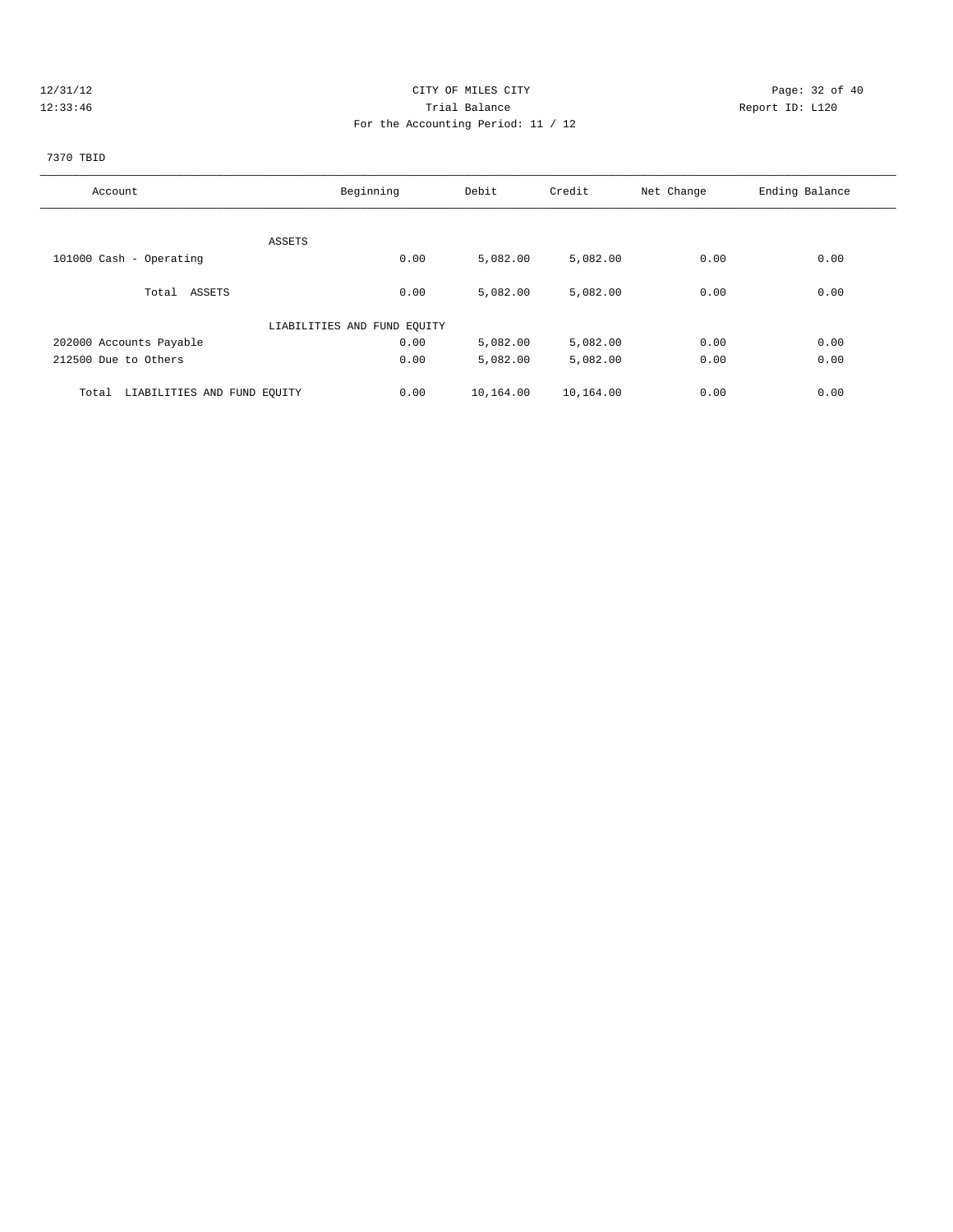#### 7467 Law Enforcement Academy Surcharge

| Account                                   | Beginning                   | Debit  | Credit | Net Change | Ending Balance |
|-------------------------------------------|-----------------------------|--------|--------|------------|----------------|
| ASSETS                                    |                             |        |        |            |                |
| 101000 Cash - Operating                   | 638.00                      | 775.00 | 0.00   | 775.00     | 1,413.00       |
| Total ASSETS                              | 638.00                      | 775.00 | 0.00   | 775.00     | 1,413.00       |
|                                           | LIABILITIES AND FUND EQUITY |        |        |            |                |
| 212200 Due to Federal, Soc Sec & Medicare | 638.00                      | 0.00   | 775.00 | 775.00     | 1,413.00       |
| LIABILITIES AND FUND EOUITY<br>Total      | 638.00                      | 0.00   | 775.00 | 775.00     | 1,413.00       |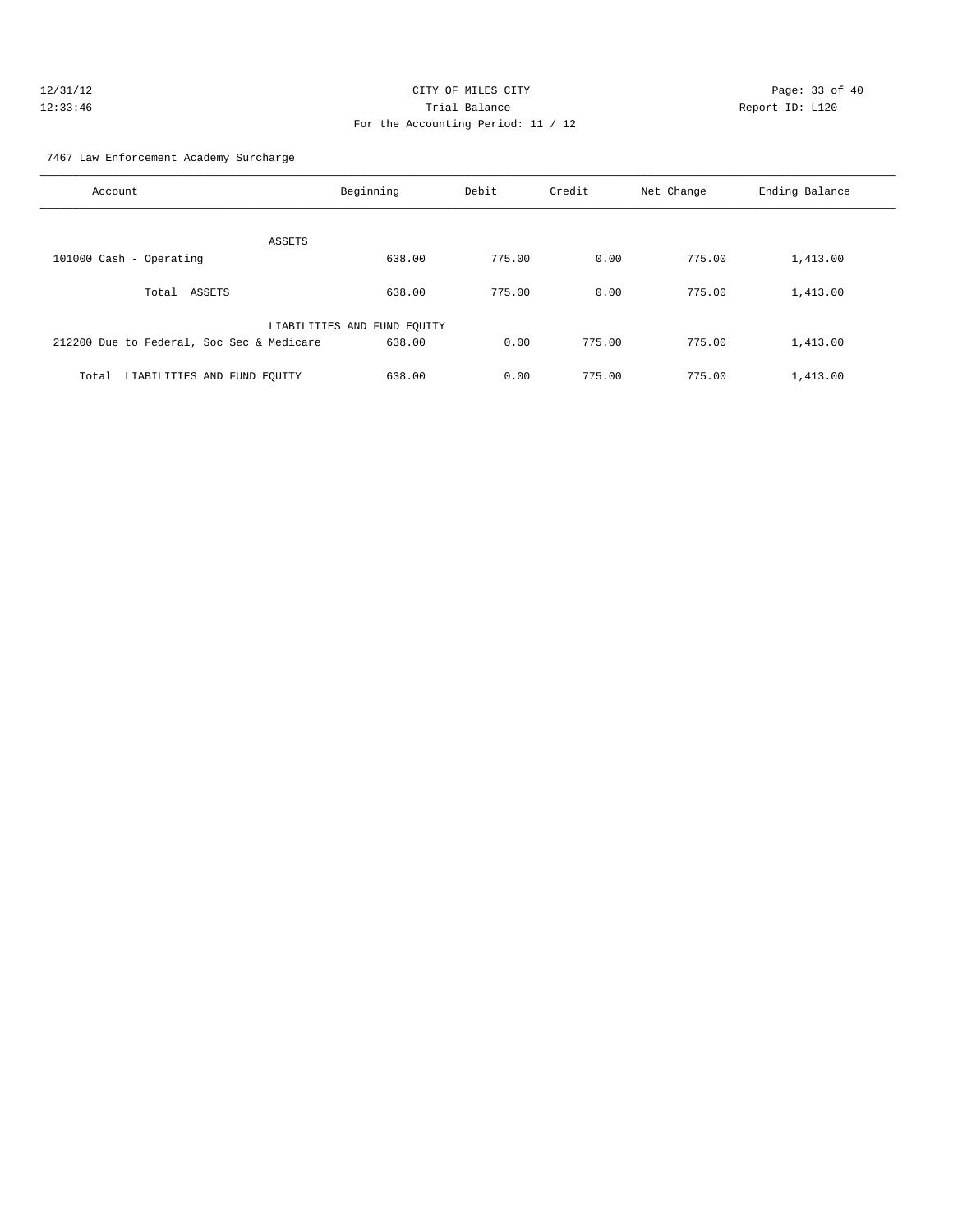| 12/31/12 | CITY OF MILES CITY                 |                 | Page: 34 of 40 |
|----------|------------------------------------|-----------------|----------------|
| 12:33:46 | Trial Balance                      | Report ID: L120 |                |
|          | For the Accounting Period: 11 / 12 |                 |                |

7471 CIVIL LEGAL ASSIST/VICTIM DOM VIOLENCE PROG

| Account                              | Beginning                   | Debit    | Credit   | Net Change | Ending Balance |
|--------------------------------------|-----------------------------|----------|----------|------------|----------------|
| ASSETS                               |                             |          |          |            |                |
| 101000 Cash - Operating              | 1,195.50                    | 1,257.50 | 0.00     | 1,257.50   | 2,453.00       |
| Total ASSETS                         | 1,195.50                    | 1,257.50 | 0.00     | 1,257.50   | 2,453.00       |
|                                      | LIABILITIES AND FUND EQUITY |          |          |            |                |
| 212500 Due to Others                 | 1,195.50                    | 0.00     | 1,257.50 | 1,257.50   | 2,453.00       |
| LIABILITIES AND FUND EQUITY<br>Total | 1,195.50                    | 0.00     | 1,257.50 | 1,257.50   | 2,453.00       |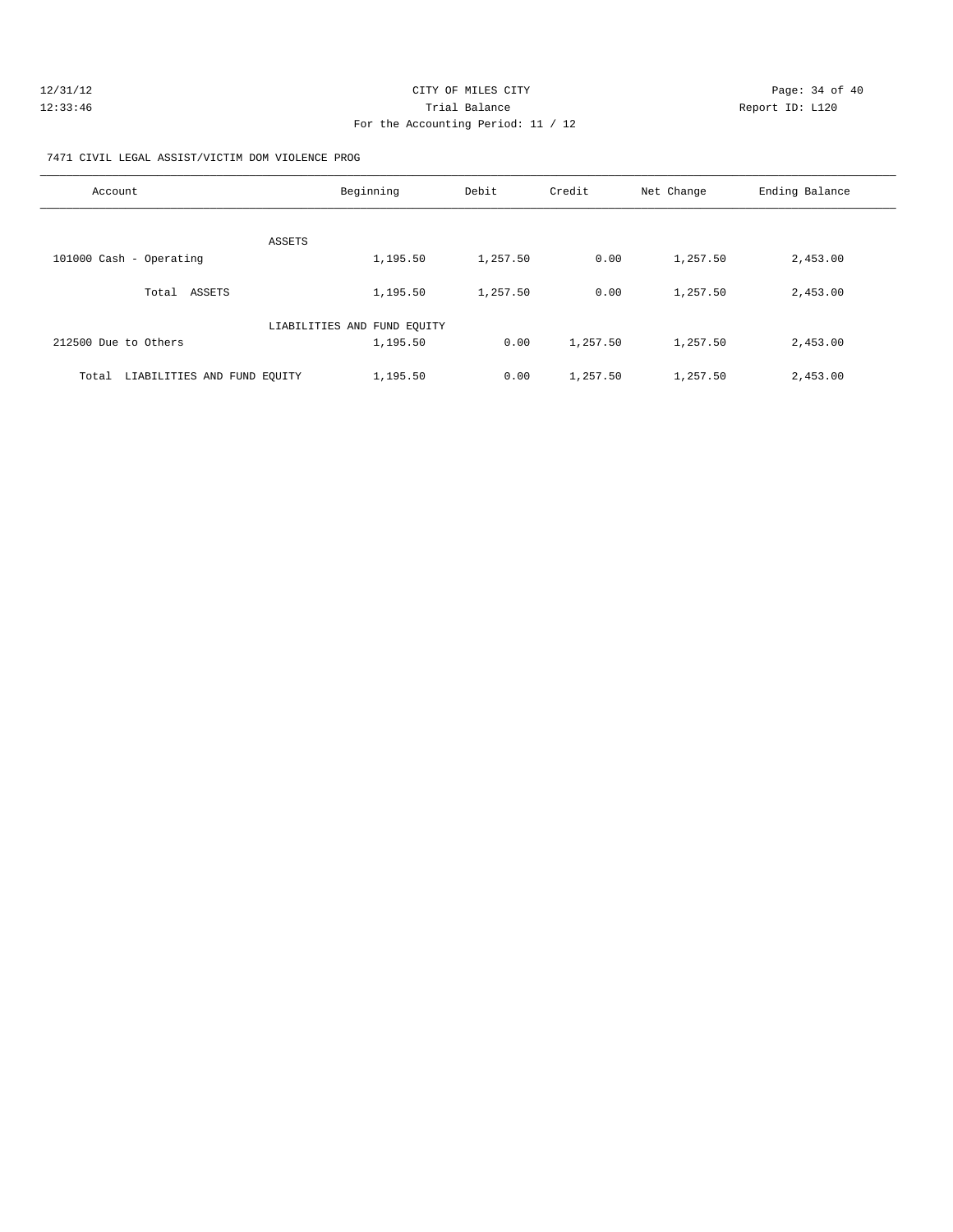# 12/31/12 Page: 35 of 40 12:33:46 Trial Balance Report ID: L120 For the Accounting Period: 11 / 12

7910 PAYROLL FUND

| Account                                   | Beginning                   | Debit      | Credit     | Net Change | Ending Balance |  |
|-------------------------------------------|-----------------------------|------------|------------|------------|----------------|--|
|                                           |                             |            |            |            |                |  |
| <b>ASSETS</b>                             |                             |            |            |            |                |  |
| 101000 Cash - Operating                   | 84,085.29                   | 413,236.14 | 400,299.12 | 12,937.02  | 97,022.31      |  |
| Total ASSETS                              | 84,085.29                   | 413,236.14 | 400,299.12 | 12,937.02  | 97,022.31      |  |
|                                           | LIABILITIES AND FUND EQUITY |            |            |            |                |  |
| 201000 Warrants Payable                   | 71,071.78                   | 96,561.33  | 97,059.66  | 498.33     | 71,570.11      |  |
| 212200 Due to Federal, Soc Sec & Medicare | 0.00                        | 56,935.09  | 56,935.09  | 0.00       | 0.00           |  |
| 212202 Due to State Unemployment          | 1,102.72                    | 0.00       | 1,069.71   | 1,069.71   | 2,172.43       |  |
| 212203 Due to Worker's Compensation       | 11,910.79                   | 0.00       | 11,368.98  | 11,368.98  | 23, 279. 77    |  |
| 212204 Due to State Income Tax            | 0.00                        | 13,410.00  | 13,410.00  | 0.00       | 0.00           |  |
| 212205 due to MPORS-GABA                  | 0.00                        | 11,962.93  | 11,962.93  | 0.00       | 0.00           |  |
| 212207 Due to AFLAC, AFLAC PRETAX         | 0.00                        | 291.12     | 291.12     | 0.00       | 0.00           |  |
| 212208 Due to Health Ins, Dental, Vision  | 0.00                        | 53,980.06  | 53,980.06  | 0.00       | 0.00           |  |
| 212209 Due to PERS Retirement             | 0.00                        | 24,842.82  | 24,842.82  | 0.00       | 0.00           |  |
| 212210 Due to FURS-GABA Retirement        | 0.00                        | 11,559.80  | 11,559.80  | 0.00       | 0.00           |  |
| Total LIABILITIES AND FUND EQUITY         | 84,085.29                   | 269,543.15 | 282,480.17 | 12,937.02  | 97,022.31      |  |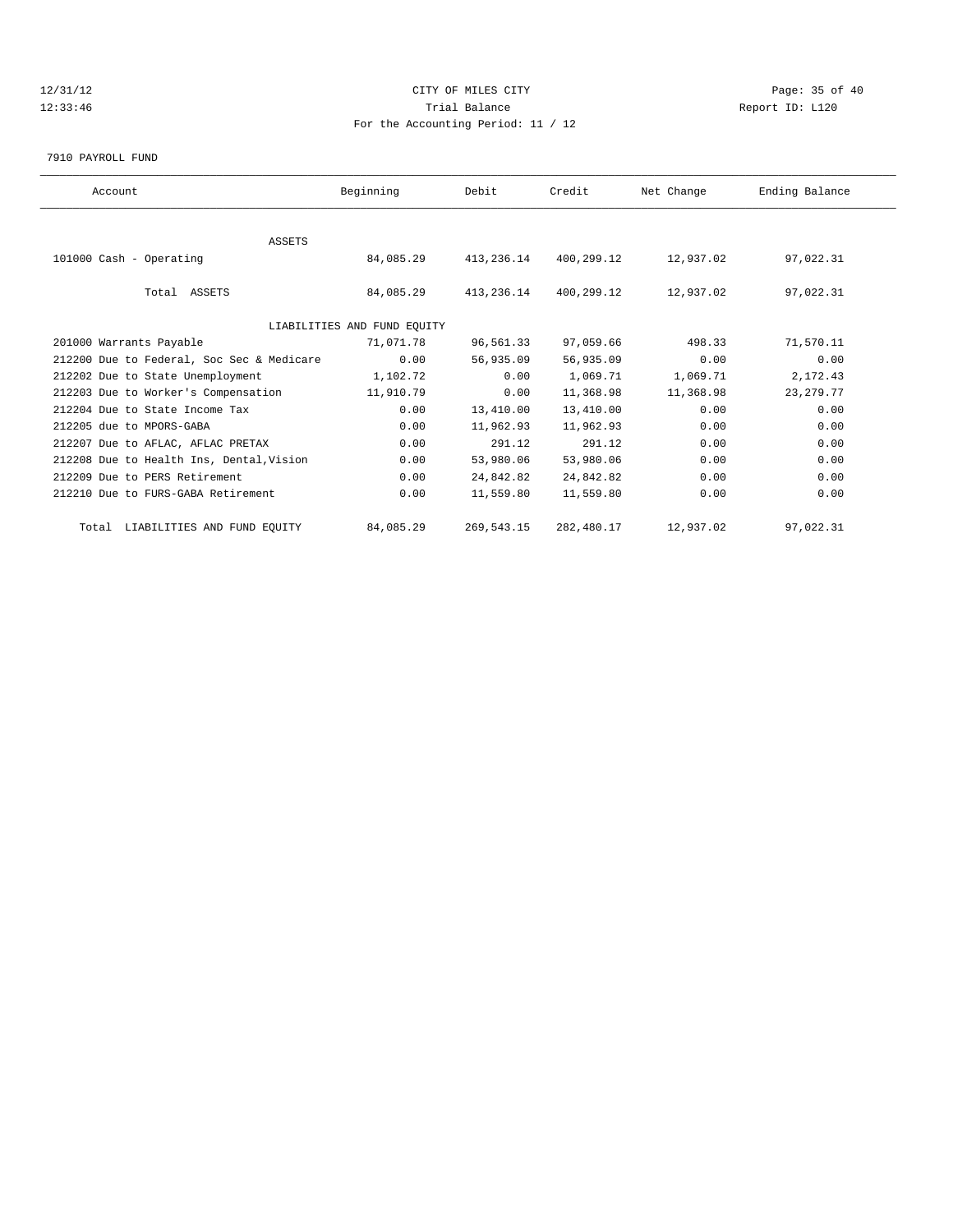| 12/31/12 |  |
|----------|--|
| 12:33:46 |  |

# CITY OF MILES CITY **Page: 36 of 40** 120 Trial Balance Communications of the Report ID: L120 For the Accounting Period: 11 / 12

#### 7930 CLAIMS FUND

| Account                              | Beginning                   | Debit        | Credit       | Net Change   | Ending Balance |
|--------------------------------------|-----------------------------|--------------|--------------|--------------|----------------|
|                                      |                             |              |              |              |                |
| 101000 Cash - Operating              | ASSETS<br>414, 247.38       | 290,668.16   | 451,217.24 ( | 160.549.08   | 253,698.30     |
| Total ASSETS                         | 414, 247.38                 | 290,668.16   | 451,217.24 ( | 160,549.08)  | 253,698.30     |
|                                      | LIABILITIES AND FUND EQUITY |              |              |              |                |
| 201000 Warrants Payable              | 414, 247.38                 | 451, 217. 24 | 290,668.16 ( | 160.549.08   | 253,698.30     |
| LIABILITIES AND FUND EQUITY<br>Total | 414, 247.38                 | 451, 217.24  | 290,668.16 ( | 160, 549.08) | 253,698.30     |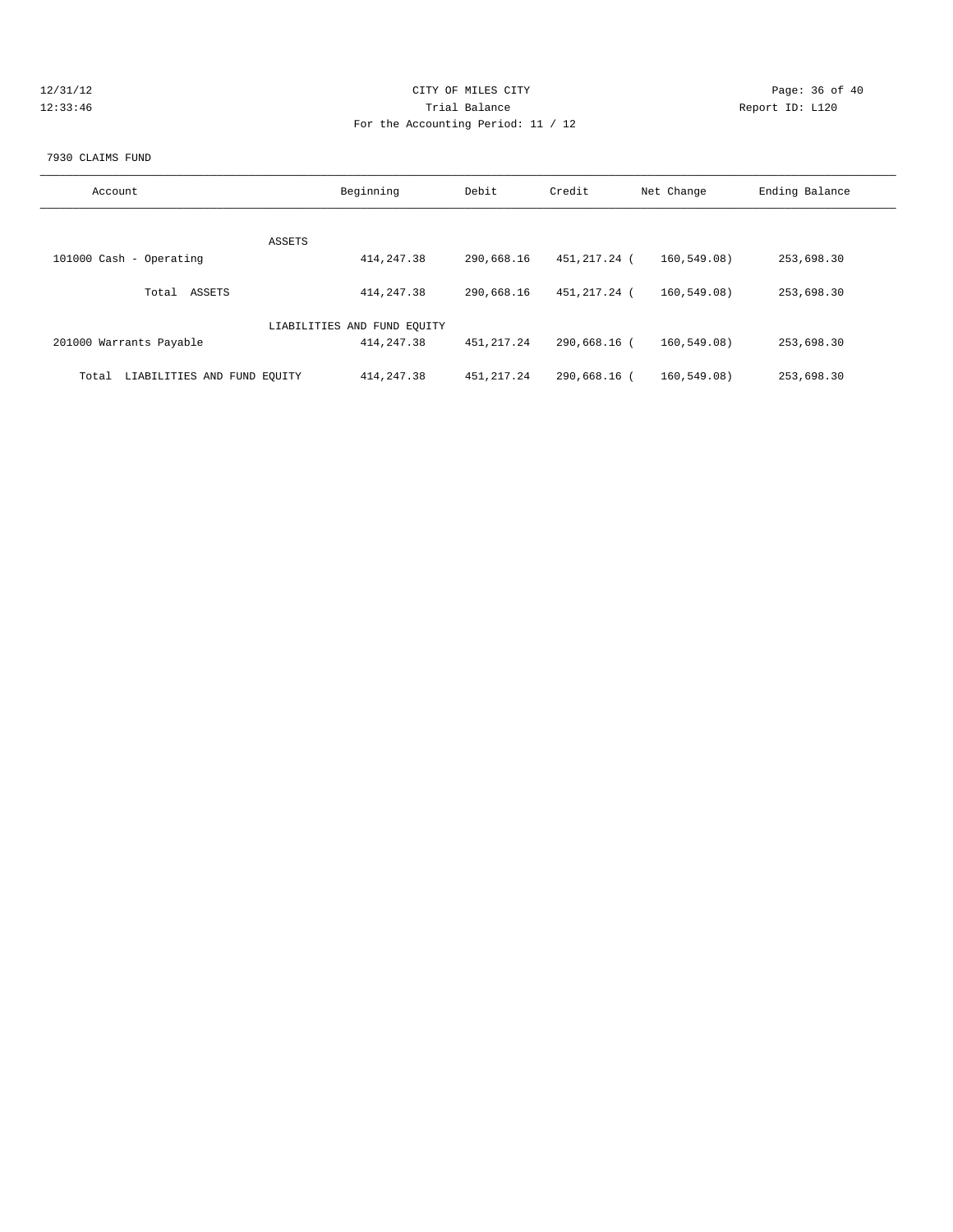# 12/31/12 Page: 37 of 40 12:33:46 Trial Balance Report ID: L120 For the Accounting Period: 11 / 12

7980 CUSTER CO WATER & SEWER DISTRICT

| Account                                 | Beginning                   | Debit     | Credit        | Net Change | Ending Balance |
|-----------------------------------------|-----------------------------|-----------|---------------|------------|----------------|
|                                         |                             |           |               |            |                |
| ASSETS                                  |                             |           |               |            |                |
| 101000 Cash - Operating                 | 0.00                        | 11,440.43 | 11,440.43     | 0.00       | 0.00           |
| 122000 Accounts Receivable              | 12,916.73                   | 11,104.57 | 11,440.43 (   | 335.86)    | 12,580.87      |
|                                         |                             |           |               |            |                |
| Total ASSETS                            | 12,916.73                   | 22,545.00 | 22,880.86 (   | 335.86)    | 12,580.87      |
|                                         |                             |           |               |            |                |
|                                         | LIABILITIES AND FUND EOUITY |           |               |            |                |
| 202000 Accounts Payable                 | 0.00                        | 11,440.43 | 11,440.43     | 0.00       | 0.00           |
| 211020 Due to Custer Water & Sewer Dist | 12,916.73                   | 11,440.43 | 11,104.57 (   | 335.86)    | 12,580.87      |
|                                         |                             |           |               |            |                |
| LIABILITIES AND FUND EOUITY<br>Total    | 12,916.73                   | 22,880.86 | $22,545.00$ ( | 335.86)    | 12,580.87      |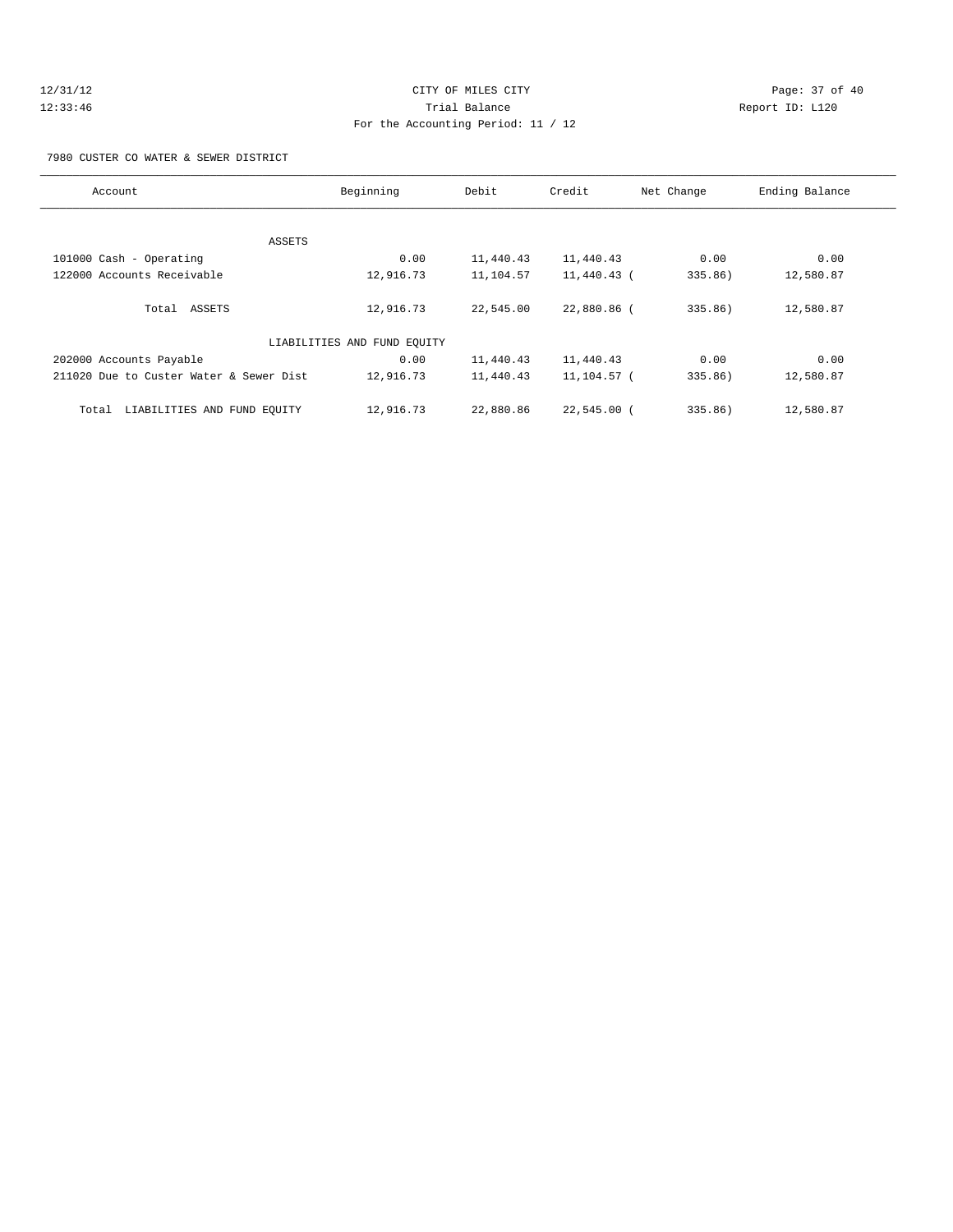| 12/31/12 | CITY OF MILES CITY                 | Page: 38 of 40  |
|----------|------------------------------------|-----------------|
| 12:33:46 | Trial Balance                      | Report ID: L120 |
|          | For the Accounting Period: 11 / 12 |                 |
|          |                                    |                 |

7981 Interest Clearing

| Account                              | Beginning                   | Debit    | Credit   | Net Change | Ending Balance |
|--------------------------------------|-----------------------------|----------|----------|------------|----------------|
| ASSETS                               |                             |          |          |            |                |
| 101000 Cash - Operating              | 0.00                        | 2,164.04 | 2,164.04 | 0.00       | 0.00           |
| ASSETS<br>Total                      | 0.00                        | 2,164.04 | 2,164.04 | 0.00       | 0.00           |
|                                      | LIABILITIES AND FUND EQUITY |          |          |            |                |
| 212500 Due to Others                 | 0.00                        | 2,164.04 | 2,164.04 | 0.00       | 0.00           |
| LIABILITIES AND FUND EQUITY<br>Total | 0.00                        | 2,164.04 | 2,164.04 | 0.00       | 0.00           |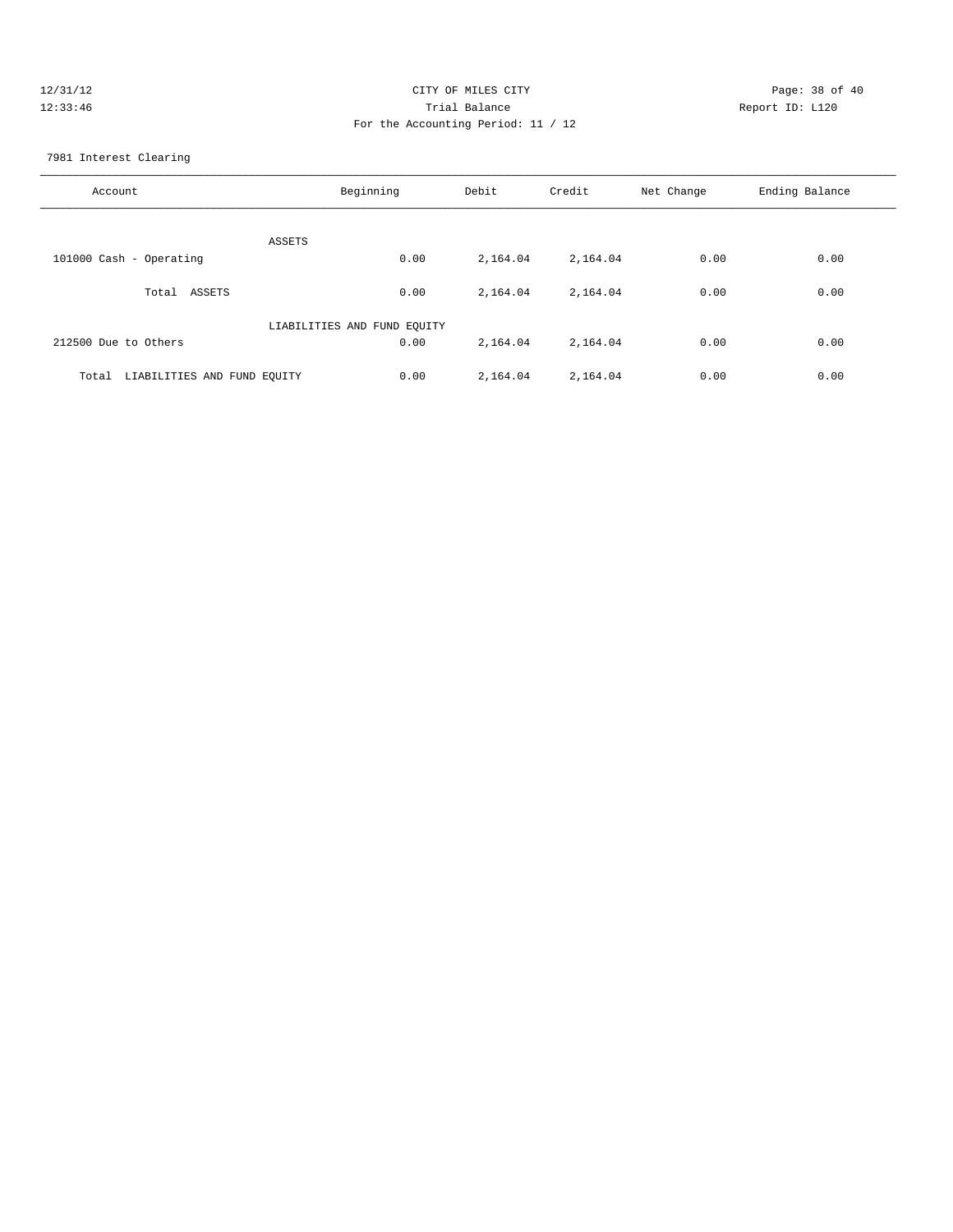# 12/31/12 Page: 39 of 40 12:33:46 Trial Balance Report ID: L120 For the Accounting Period: 11 / 12

#### 9000 GENERAL FIXED ASSETS GROUP OF ACCOUNTS FUND

| Account                                                    | Beginning                   | Debit | Credit | Net Change | Ending Balance  |
|------------------------------------------------------------|-----------------------------|-------|--------|------------|-----------------|
|                                                            |                             |       |        |            |                 |
| ASSETS                                                     |                             |       |        |            |                 |
| 181000 Land                                                | 526,599.00                  | 0.00  | 0.00   | 0.00       | 526,599.00      |
| 182000 Buildings                                           | 1,986,836.00                | 0.00  | 0.00   | 0.00       | 1,986,836.00    |
| 182100 Allowance for Depr - Buildings (Cre(                | 684,991.00)                 | 0.00  | 0.00   | 0.00       | 684,991.00)     |
| 186000 Machinery and Equipment                             | 3,038,732.00                | 0.00  | 0.00   | 0.00       | 3,038,732.00    |
| 186100 Allowance for Depr - Machinery & Eq(                | 1,463,750.00)               | 0.00  | 0.00   | 0.00       | 1,463,750.00)   |
| 187000 Infrastructure                                      | 33,670,108.00               | 0.00  | 0.00   | 0.00       | 33,670,108.00   |
| 187100 Allowance For Depreciation - Infras( 16,321,771.00) |                             | 0.00  | 0.00   | 0.00       | (16,321,771.00) |
| Total ASSETS                                               | 20,751,763.00               | 0.00  | 0.00   | 0.00       | 20, 751, 763.00 |
|                                                            | LIABILITIES AND FUND EQUITY |       |        |            |                 |
| 280000 INVESTMENT IN GENERAL FIXED ASSETS                  | 20,751,763.00               | 0.00  | 0.00   | 0.00       | 20, 751, 763.00 |
| LIABILITIES AND FUND EQUITY<br>Total                       | 20,751,763.00               | 0.00  | 0.00   | 0.00       | 20, 751, 763.00 |